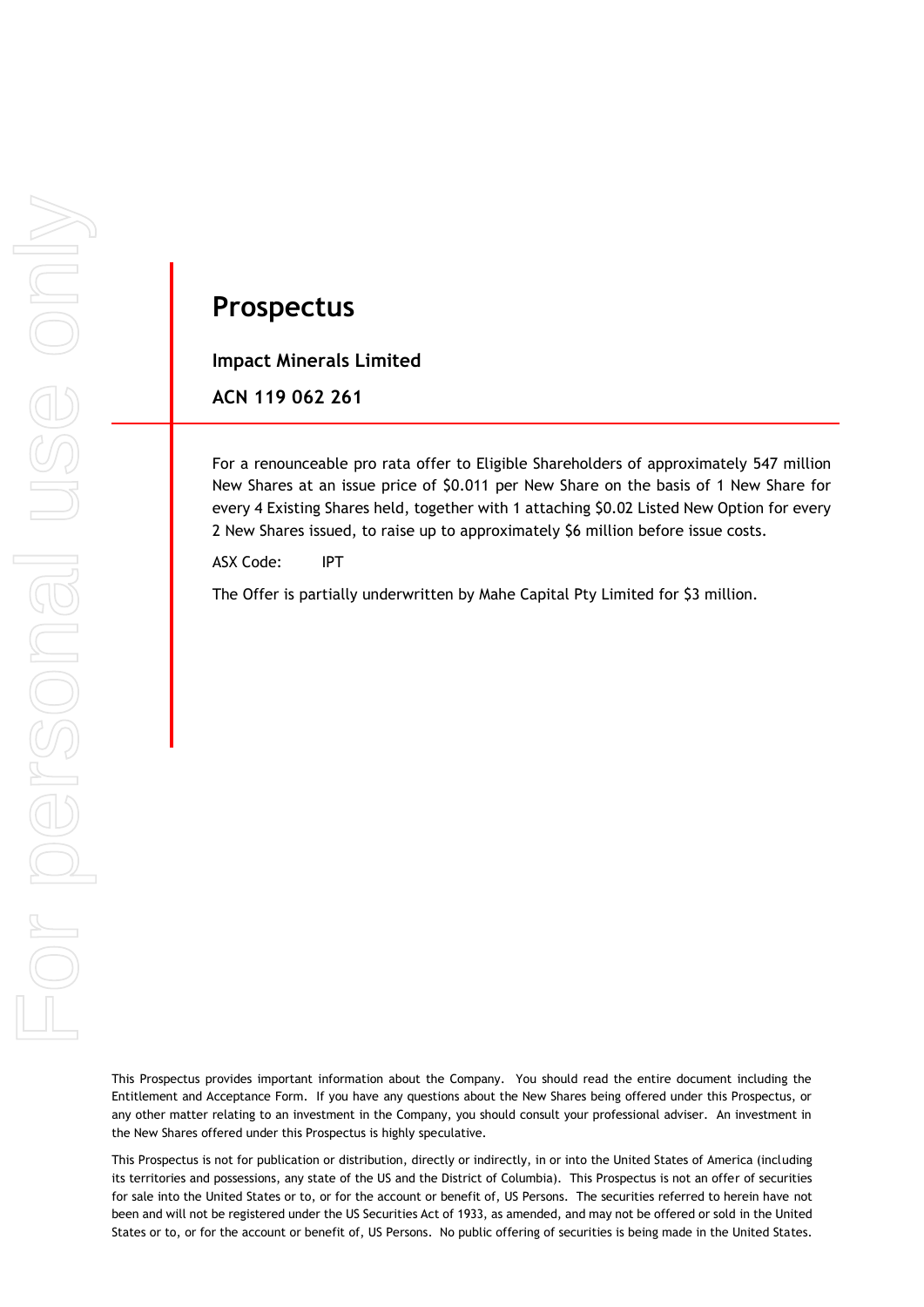#### **Important Notice**

This Prospectus is dated 26 April 2022 and was lodged with ASIC on that date. Application will be made to ASX for quotation of the New Shares offered under this Prospectus within 7 days of this date.

Neither ASIC, ASX nor any of their respective officers take any responsibility for the contents of this Prospectus or the merits of the investment to which this Prospectus relates. No securities will be allotted or issued on the basis of this Prospectus later than 13 months after the date of this Prospectus.

#### **Nature of this Prospectus**

The New Shares which will be issued pursuant to this Prospectus are in the same class of Shares that have been quoted on the official list of the ASX during the 12 months prior to the issue of this Prospectus. This Prospectus is a 'transaction specific prospectus' to which the special content rules under section 713 of the Corporations Act apply. That provision allows the issue of a more concise prospectus in relation to an offer of securities in a class which has been continuously quoted by ASX in the 3 months prior to the date of the prospectus. In general terms 'transaction specific prospectuses' are only required to contain information in relation to the effect of the issue of New Shares on the Company and the rights attaching to the New Shares. It is not necessary to include general information in relation to all of the assets and liabilities, financial position, profits and losses or prospects of the issuing company.

This Prospectus contains information only to the extent to which it is reasonable for investors and their professional advisers to expect to find the information in it. It does not include all of the information that would be included in a prospectus for an initial public offer.

#### **Prospectus availability**

Eligible Shareholders can obtain a copy of this Prospectus during the Offer period on the Company's website at impactminerals.com.au or by contacting the Company. If you access an electronic copy of this Prospectus, you should ensure that you download and read the entire Prospectus.

The electronic copy of this Prospectus available from the Company's website will not include a personalised Entitlement and Acceptance Form. Eligible Shareholders will only be able to accept the Offer by completing the personalised Entitlement and Acceptance Form which accompanies this Prospectus or by making payment using BPAY® (refer to section [7.8](#page-18-0) of this Prospectus for further information).

#### **Foreign jurisdictions**

The distribution of this Prospectus in jurisdictions outside Australia and New Zealand may be restricted by law and persons who come into possession of this Prospectus should seek advice on and observe any of these restrictions. Failure to comply with these restrictions may violate securities laws. Applicants who are residents in countries other than Australia should consult their professional advisers as to whether any governmental or other consents are required or whether any other formalities need to be considered and followed. This Prospectus does not constitute an offer in any place in which, or to any person to whom, it should not be lawful to make such an offer.

#### **Disclaimer of representations**

No person is authorised to provide any information or make any representation in connection with the Offer which is not contained in this Prospectus.

#### **Forward looking statements**

This Prospectus contains forward looking statements that, despite being based on the Company's current expectations about future events, are subject to known and unknown risks, uncertainties and assumptions, many of which are outside the control of the Company and the Directors. These known and unknown risks, uncertainties and assumptions, could cause actual results, performance or achievements to materially differ from future results, performance or achievements expressed or implied by forwardlooking statements in this Prospectus. These risks, uncertainties and assumptions include, but are not limited to, the risks outlined in section 6 of this Prospectus. Forward-looking statements include those containing such words as 'anticipate', 'estimate', 'believe', 'should', 'will', 'may' and similar expressions.

#### **Privacy**

Please read the privacy information located in section [8.15](#page-26-0) of this Prospectus. By submitting an Entitlement and Acceptance Form, you consent to the matters outlined in that section.

#### **Definitions**

Certain terms and abbreviations used in this Prospectus have defined meanings which are explained in the Glossary.

#### **Enquiries**

If you have any questions please call the Company Secretary on  $+ 61 8 6454 6666$  at any time between 8.00am and 5.00pm (WST) Monday to Friday until the Closing Date. Alternatively, consult your broker, accountant or other professional adviser.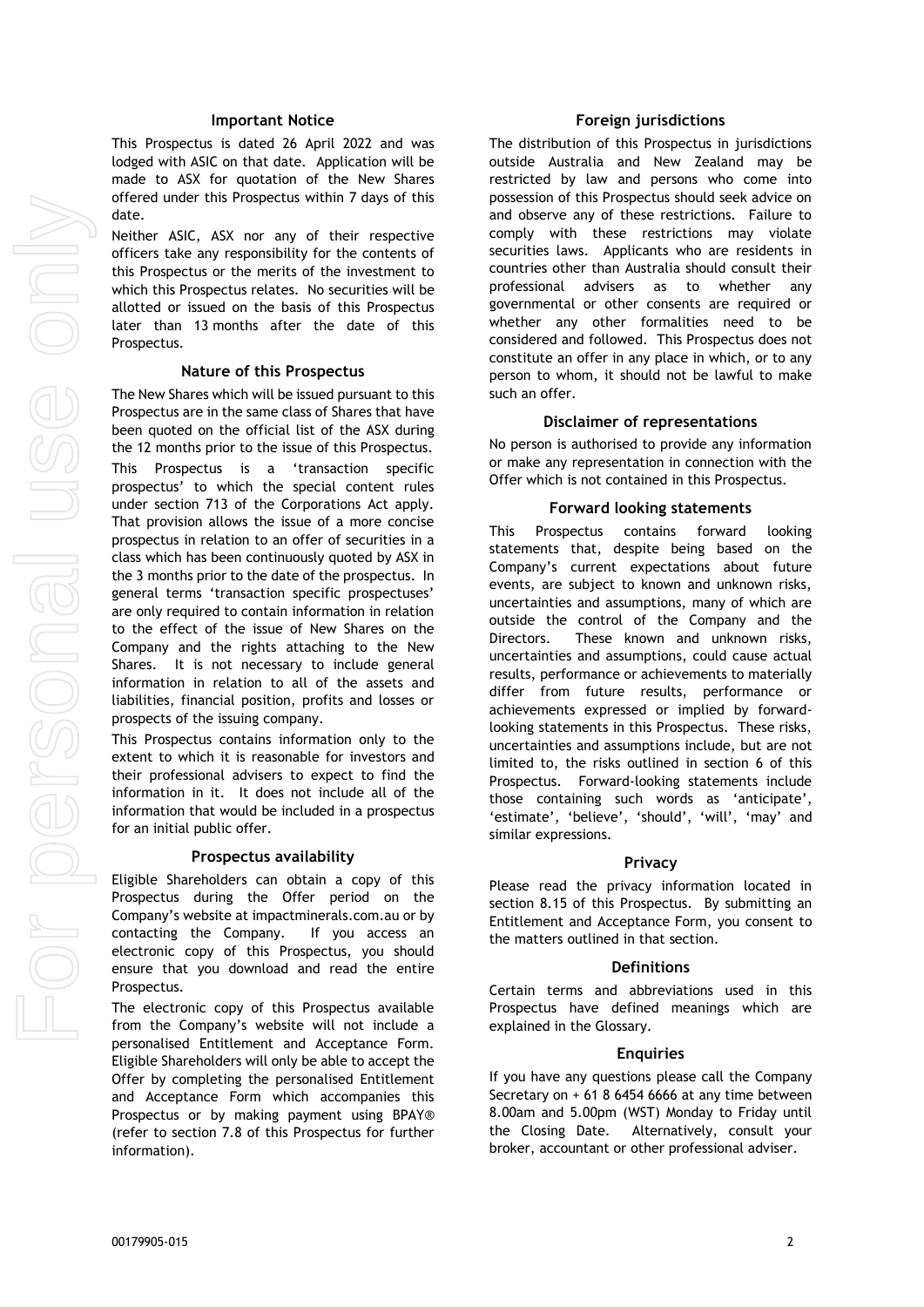# **Table of Contents**

| $\mathbf{1}$    |  |
|-----------------|--|
| $\overline{2}$  |  |
| 3               |  |
| $\overline{4}$  |  |
| 5.              |  |
| 6               |  |
| $\overline{7}$  |  |
| 8               |  |
| 9               |  |
| 10 <sup>1</sup> |  |
| 11              |  |
| 12 <sup>°</sup> |  |
| 13              |  |
|                 |  |

# **Corporate Directory**

#### **Directors**

| Mr Peter Unsworth | Non-executive Chairman   | Вe |
|-------------------|--------------------------|----|
| Dr Michael Jones  | <b>Managing Director</b> |    |
| Mr Paul Ingram    | Non-executive Director   | w  |
| Dr Frank Bierlein | Non-executive Director   |    |

**Registered Office** 26 Richardson Street West Perth WA 6005 Tel: +61 8 6454 6666 Email: info@impactminerals.com.au

#### **Lead Manager and Underwriter**

Mahe Capital Pty Limited

### **Auditor\***

**Solicitor to the Offer**

Atkinson Corporate Lawyers

Hall Chadwick WA Audit Pty Limited

\*This party is named for informational purposes only and was not involved in the preparation of this Prospectus.

**Company Secretary**

Bernard Crawford

#### **Website**

impactminerals.com.au

**Share Registry\***

Computershare Investor Services Pty Limited Tel: 1300 850 505 Fax: +61 (8) 9473 2500 www.computershare.com.au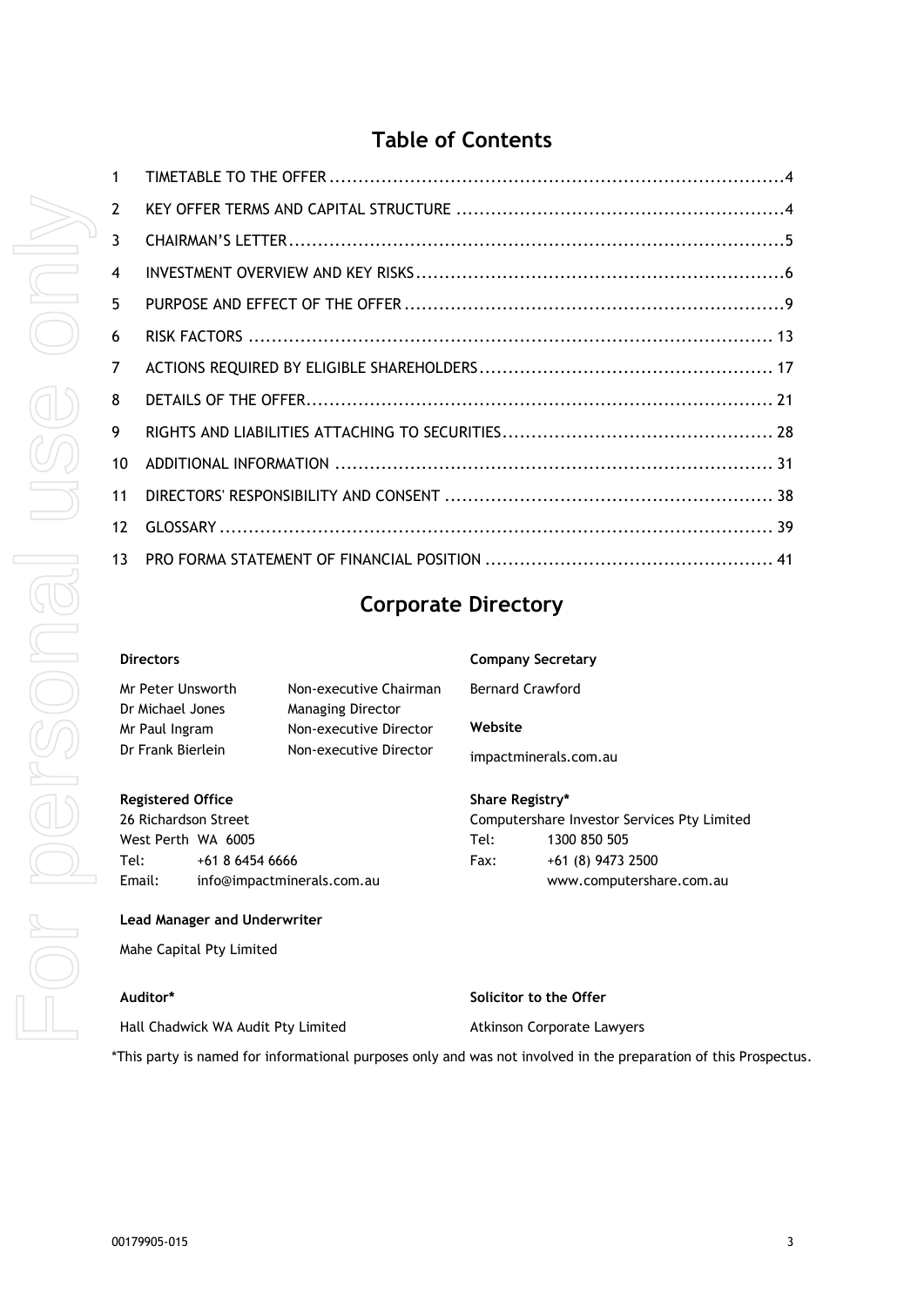# <span id="page-3-0"></span>**1 TIMETABLE TO THE OFFER**

| Ex date - Shares trade ex Entitlement (Ex Date)                                                            | 28 April 2022  |  |  |
|------------------------------------------------------------------------------------------------------------|----------------|--|--|
| Rights trading commences on a deferred settlement basis                                                    |                |  |  |
| Record date to determine Entitlement (Record Date)                                                         | 29 April 2022  |  |  |
| Prospectus with Entitlement and Acceptance Form dispatched                                                 | 4 May 2022     |  |  |
| Offer opens for receipt of Applications                                                                    |                |  |  |
| Rights trading ends                                                                                        | 13 May 2022    |  |  |
| Closing date for acceptances                                                                               | 20 May 2022    |  |  |
| Announce results of the Offer                                                                              | 27 May 2022    |  |  |
| Issue of New Shares and New Options                                                                        |                |  |  |
| Dispatch of shareholding statements                                                                        | 30 May 2022    |  |  |
| Normal trading of New Shares and New Options expected to commence                                          |                |  |  |
| Last date to issue Shortfall Shares (see section 8.6)                                                      | 20 August 2022 |  |  |
| Note: The Directors may extend the Closing Date by giving at least 3 Rusiness Days' notice to ASX prior to |                |  |  |

**Note:** The Directors may extend the Closing Date by giving at least 3 Business Days' notice to ASX prior to the Closing Date, subject to such date being no later than 3 months after the date of this Prospectus. As such the date the New Shares and New Options are expected to commence trading on ASX may vary.

# <span id="page-3-1"></span>**2 KEY OFFER TERMS AND CAPITAL STRUCTURE**

|                                                                                          | Underwritten<br>Amount | Full<br>Subscription |
|------------------------------------------------------------------------------------------|------------------------|----------------------|
| Shares currently on issue                                                                | 2,190,461,586          | 2,190,461,586        |
| Total unquoted Options currently on issue                                                | 207,500,000            | 207,500,000          |
| New Shares offered under this Prospectus, on a 1 for 4 basis <sup>1</sup>                | 272,727,273            | 547,615,397          |
| New Options offered under this Prospectus, being 1 New Option<br>for 2 new Shares issued | 136,363,636            | 273,807,698          |
| <b>Underwriter Options</b>                                                               | 12,000,000             | 24,095,077           |
| Issue price per New Share                                                                | \$0.011                | \$0.011              |
| Amount raised under this Prospectus (before costs) <sup>1</sup>                          | \$3,000,000            | \$6,023,769          |
| Total Shares on issue following the Offer 1                                              | 2,463,188,859          | 2,738,076,983        |
| Total Options on issue following the Offer <sup>1</sup>                                  | 355,863,636            | 505,402,775          |

1 This assumes no further Shares or Options are issued prior to the Record Date.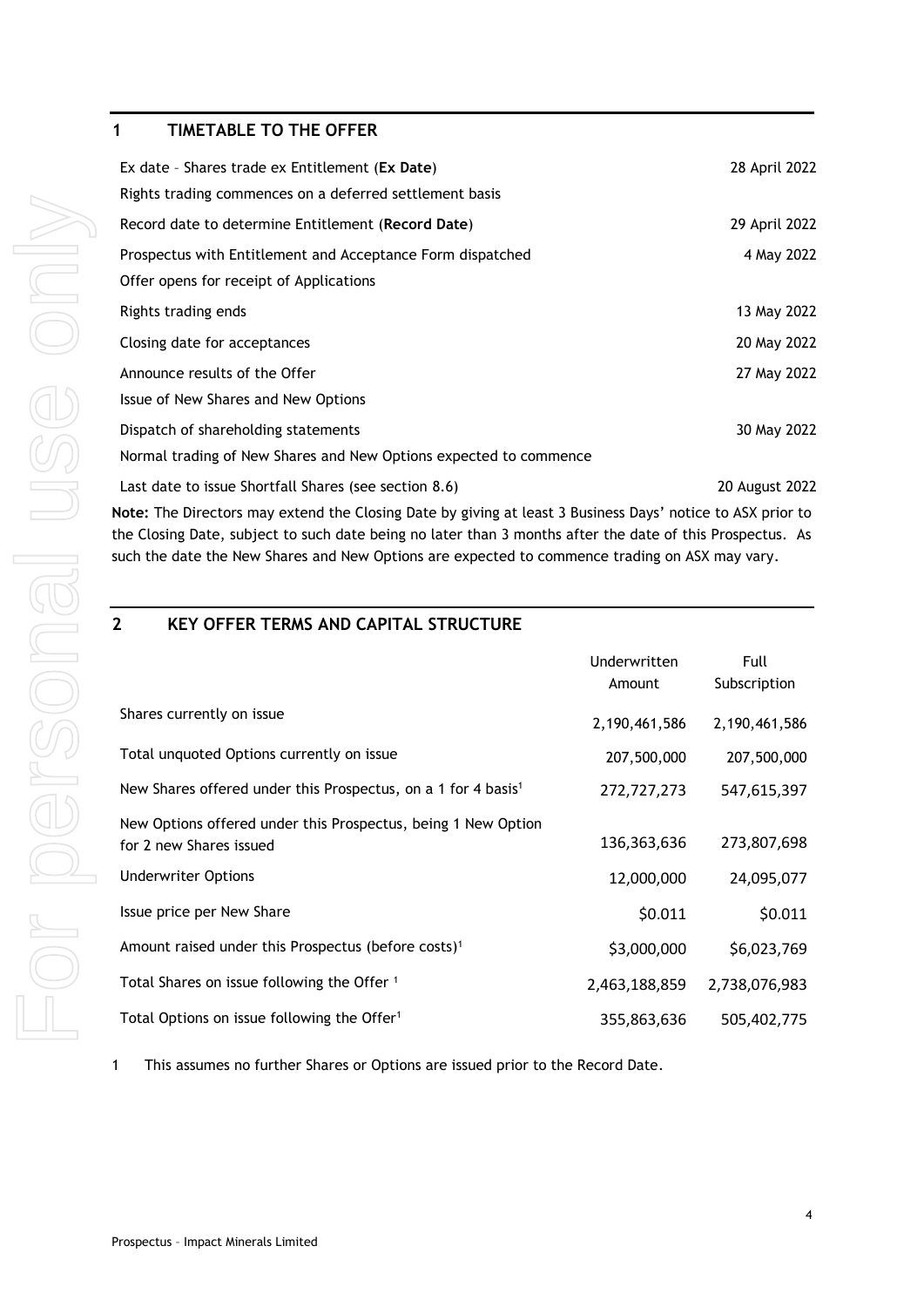# <span id="page-4-0"></span>**3 CHAIRMAN'S LETTER**

### Dear Shareholder,

On behalf of Directors I am pleased to offer you the opportunity to participate in a Rights Issue the Company is undertaking to raise approximately \$6 million. The Offer is partially underwritten by Mahe Capital for \$3 million.

The past 18 months has seen a change in Impact's focus from its projects in New South Wales and Queensland to Western Australia. This has been driven by your Company's ability to assemble a large and significant portfolio of prospective, early-stage projects in the south west of Western Australia which is rapidly emerging as a significant mineral province following the discovery of the world class Julimar platinum group metal (PGM)-nickel-copper discovery close to Perth (Chalice Mining Limited ASX:CHN).

These new projects are very poorly explored and yet, based on Impact's early assessment and initial results, have significant potential for the discovery of a wide range of strategic and battery metals that are vital to the on-going move away from fossil fuels as the predominant supplier of global energy demand. In particular these metals include nickel, copper, PGM's, lithium and rare earth elements (REE) and we are very pleased that the Company's early work has indicated the presence of all of these metals within its new portfolio.

Impact wants to embark on an ambitious exploration programme to further test the significant number of targets that have already been identified, as well as help generate what will undoubtedly be a large number of new targets as work progresses across the portfolio.

As part of the change in focus Impact has been rationalising its eastern states projects. The Company recently announced a major joint venture with IGO Limited (ASX:IGO) over part of its Broken Hill Project and also now holds shares worth about \$700,000 in two junior exploration companies from the project sales. The Company is actively pursuing commercial outcomes on the remaining projects.

With this rights issue Impact will be fully funded for the next two years and be in a position to rapidly progress its new portfolio. The Company is very excited about the potential of these projects and accordingly wishes to invite all current shareholders via this Rights Issue to participate in what we hope will be a very exciting time over the next 12 to 24 months.

Your Directors will be participating in the Rights Issue.

There are risks in investing in the Company, including exploration risks arising from the early stage exploration tenements, usual access and title risks, and ongoing funding of the Company's annual minimum expenditure commitment (as at 31 December 2021, total exploration expenditure commitments on granted tenements held by the Company covering the following 12 month period amounted to approximately \$1.5 Million). See section 6 for details.

I recommend the Offer to you.

Ramont 2

Peter Unsworth Non-executive Chairman Impact Minerals Limited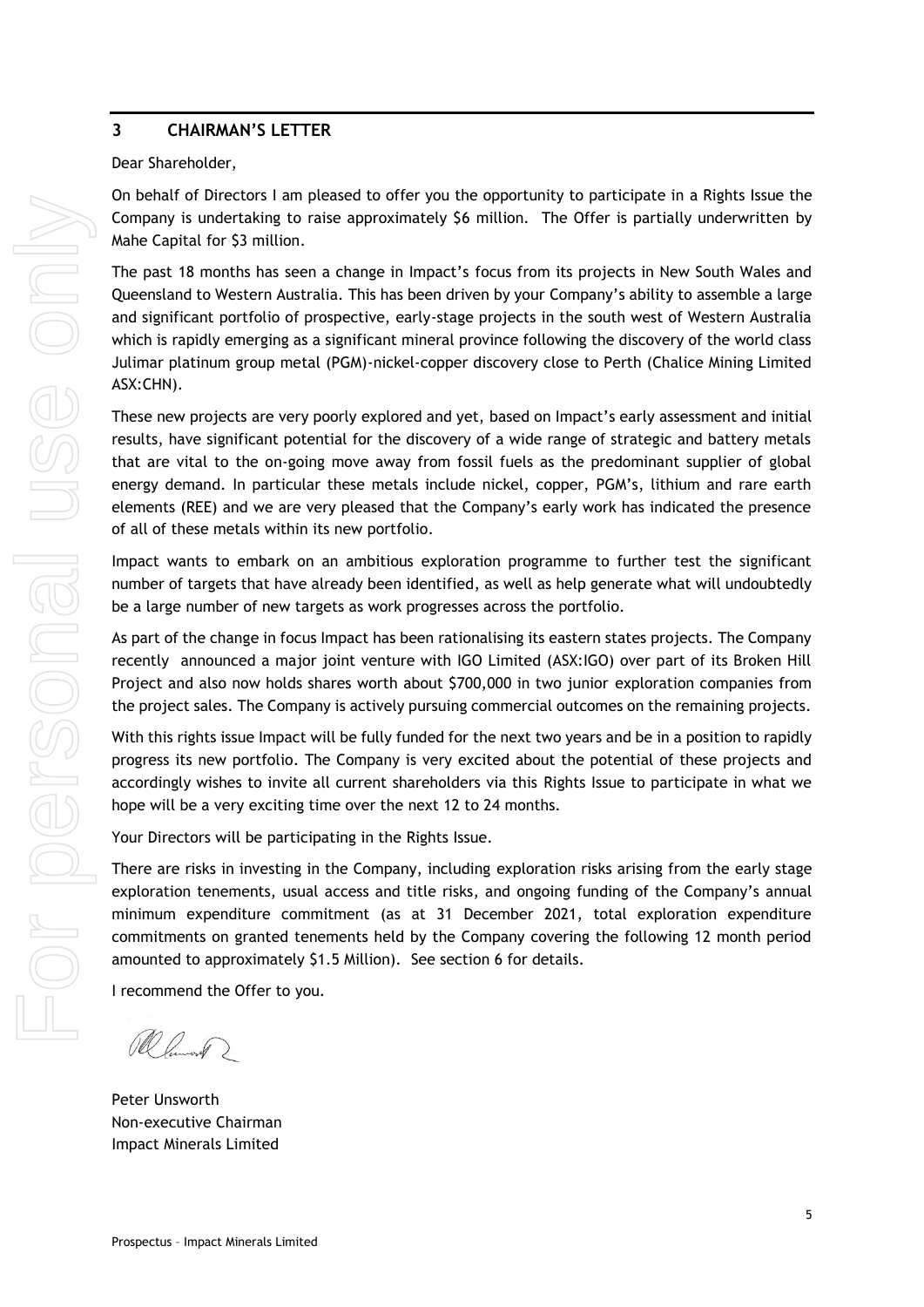# <span id="page-5-0"></span>**4 INVESTMENT OVERVIEW AND KEY RISKS**

This information is a selective overview only. Prospective investors should read the Prospectus in full before deciding to invest in New Shares.

| Question                                                                                                                                                 | Response                                                                                                                                                                                                                                                |                        |                      | Where to find<br>more<br>information |
|----------------------------------------------------------------------------------------------------------------------------------------------------------|---------------------------------------------------------------------------------------------------------------------------------------------------------------------------------------------------------------------------------------------------------|------------------------|----------------------|--------------------------------------|
| What<br>is<br>the<br>Offer?                                                                                                                              | 1 New Share for every 4 Existing Shares held on the Section 8<br>Record Date at an issue price of \$0.011, with 1<br>attaching \$0.02 New Listed Option for every 2 New<br>Shares issued.                                                               |                        |                      |                                      |
|                                                                                                                                                          | The Offer seeks to issue up to approximately 547 New<br>Shares and 274 New Options to raise up to<br>approximately \$6 million (before costs) if fully<br>subscribed. Up to a further \$5.96 million may be raised<br>if all New Options are exercised. |                        |                      |                                      |
|                                                                                                                                                          | The Offer is partially underwritten by Mahe Capital for<br>\$3 million.                                                                                                                                                                                 |                        |                      |                                      |
| Am I an Eligible<br>Shareholder?                                                                                                                         | The Offer is made to Eligible Shareholders, being Section 8.5<br>Shareholders who:                                                                                                                                                                      |                        |                      |                                      |
|                                                                                                                                                          | are the registered holder of Shares as at<br>(a)<br>7.00pm (AEST) on the Record Date; and                                                                                                                                                               |                        |                      |                                      |
|                                                                                                                                                          | (b)<br>have a registered address in Australia or New<br>Zealand.                                                                                                                                                                                        |                        |                      |                                      |
| Shareholders who are not eligible to participate in the<br>Offer may not participate in the Offer.                                                       |                                                                                                                                                                                                                                                         |                        |                      |                                      |
| Can I sell my<br>Yes, the Offer is renounceable meaning Entitlements Section 7.1<br><b>Entitlements</b><br>may be transferred.<br>the<br>under<br>Offer? |                                                                                                                                                                                                                                                         |                        |                      |                                      |
| will the<br>How<br>proceeds of the                                                                                                                       | The Company will use funds raised under the Offer Section 5.2<br>(together with existing cash on hand):                                                                                                                                                 |                        |                      |                                      |
| Offer be used?                                                                                                                                           | Use of funds                                                                                                                                                                                                                                            | Underwritten<br>Amount | Full<br>Subscription |                                      |
|                                                                                                                                                          | Arkun Project                                                                                                                                                                                                                                           | \$840,000              | \$1,500,000          |                                      |
|                                                                                                                                                          | Doonia and<br>Hopetoun Projects                                                                                                                                                                                                                         | \$700,000              | \$1,250,000          |                                      |
|                                                                                                                                                          | <b>WA Other Projects</b>                                                                                                                                                                                                                                | \$560,000              | \$1,000,000          |                                      |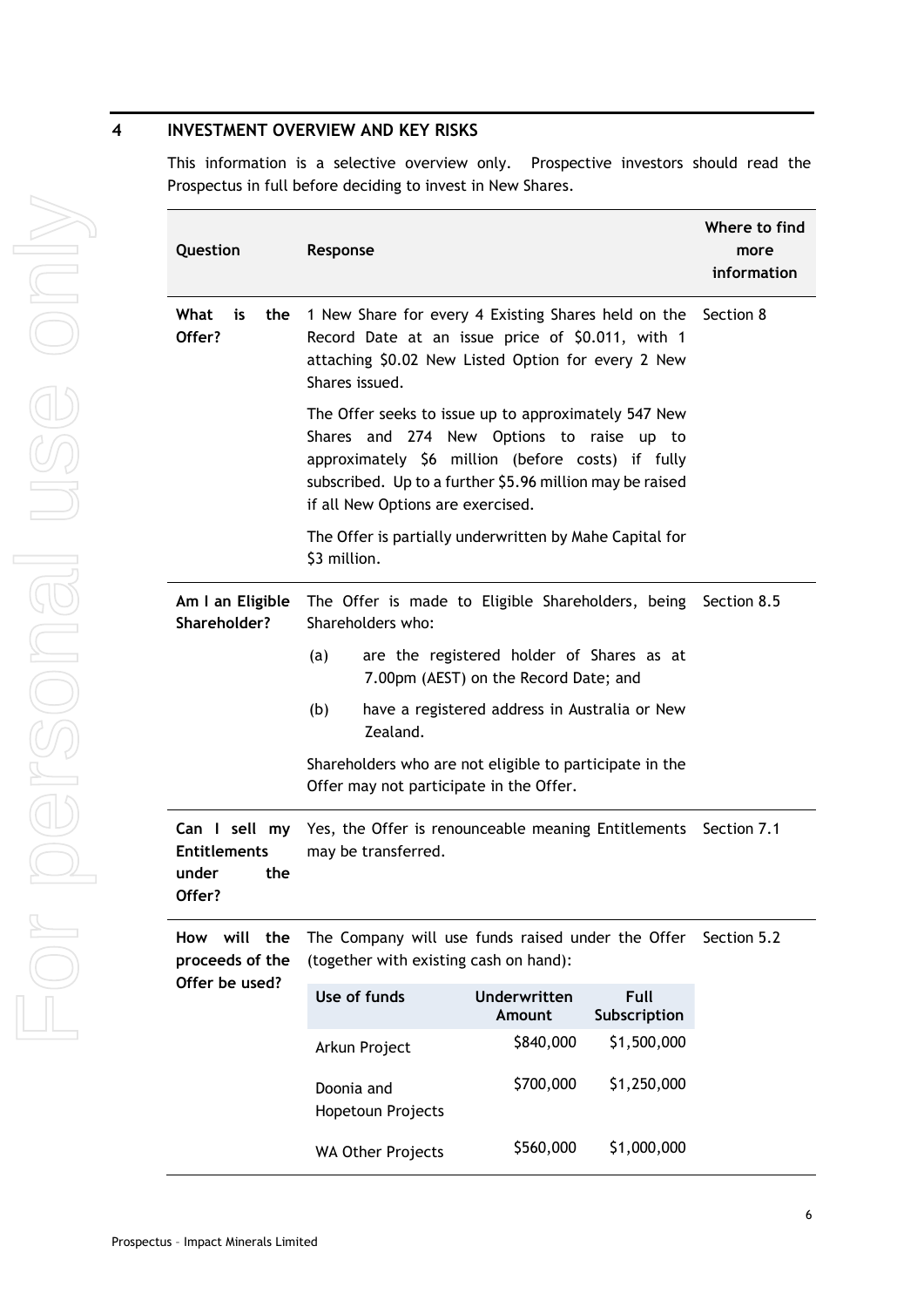| Question                                       | Response                                                                                                                                                                                                                                                                                |                                                                                                              | Where to find<br>more<br>information |             |  |
|------------------------------------------------|-----------------------------------------------------------------------------------------------------------------------------------------------------------------------------------------------------------------------------------------------------------------------------------------|--------------------------------------------------------------------------------------------------------------|--------------------------------------|-------------|--|
|                                                | Broken Hill and<br>Commonwealth                                                                                                                                                                                                                                                         | \$280,000                                                                                                    | \$500,000                            |             |  |
|                                                | <b>Working Capital</b>                                                                                                                                                                                                                                                                  | \$313,482                                                                                                    | \$1,276,514                          |             |  |
|                                                | Costs of the Offer                                                                                                                                                                                                                                                                      | \$306,518                                                                                                    | \$497,255                            |             |  |
|                                                | Total*                                                                                                                                                                                                                                                                                  | \$3,000,000                                                                                                  | \$6,023,769                          |             |  |
| What are the<br>key risks of a<br>subscription | risks include:                                                                                                                                                                                                                                                                          | An investment in the Company has risks that you should<br>consider before making a decision to invest. These |                                      |             |  |
| the<br>under<br>Offer?                         | Exploration, access and title risks ordinarily<br>associated with early stage exploration tenements<br>with no announced resources.                                                                                                                                                     |                                                                                                              |                                      |             |  |
|                                                | Risks associated with funding the Company's<br>٠<br>minimum<br>annual<br>expenditure commitments of approximately \$1.5<br>million.                                                                                                                                                     | tenement                                                                                                     | exploration                          |             |  |
|                                                | Future capital needs and additional funding. The<br>Company recorded a net loss of \$1,083,540 and a<br>net outflow from operating activities of \$567,943<br>for the half year ending 31 December 2021. As at<br>31 December 2021, it had approximately \$1.5<br>Million cash on hand. |                                                                                                              |                                      |             |  |
|                                                | The Company's ability to raise further capital<br>(equity or debt) within an acceptable time, of a<br>sufficient amount and on terms acceptable to the<br>Company will vary according to a number of<br>factors,<br>including<br>commercialisation of<br>future).                       | prospectively<br>projects (existing                                                                          | and<br>and                           |             |  |
|                                                | Please carefully consider these risks and<br>information contained in other sections of this<br>Prospectus before deciding whether or not to apply for<br>New Shares.                                                                                                                   |                                                                                                              | the                                  |             |  |
| <b>Offer</b><br>the<br>ls<br>underwritten?     | The Offer is partially underwritten by Mahe Capital Pty<br>Limited for \$3 million. The underwriting is subject to<br>conditions and terminating events which are typical for<br>an entity in the Company's circumstances.                                                              |                                                                                                              |                                      | Section 8.4 |  |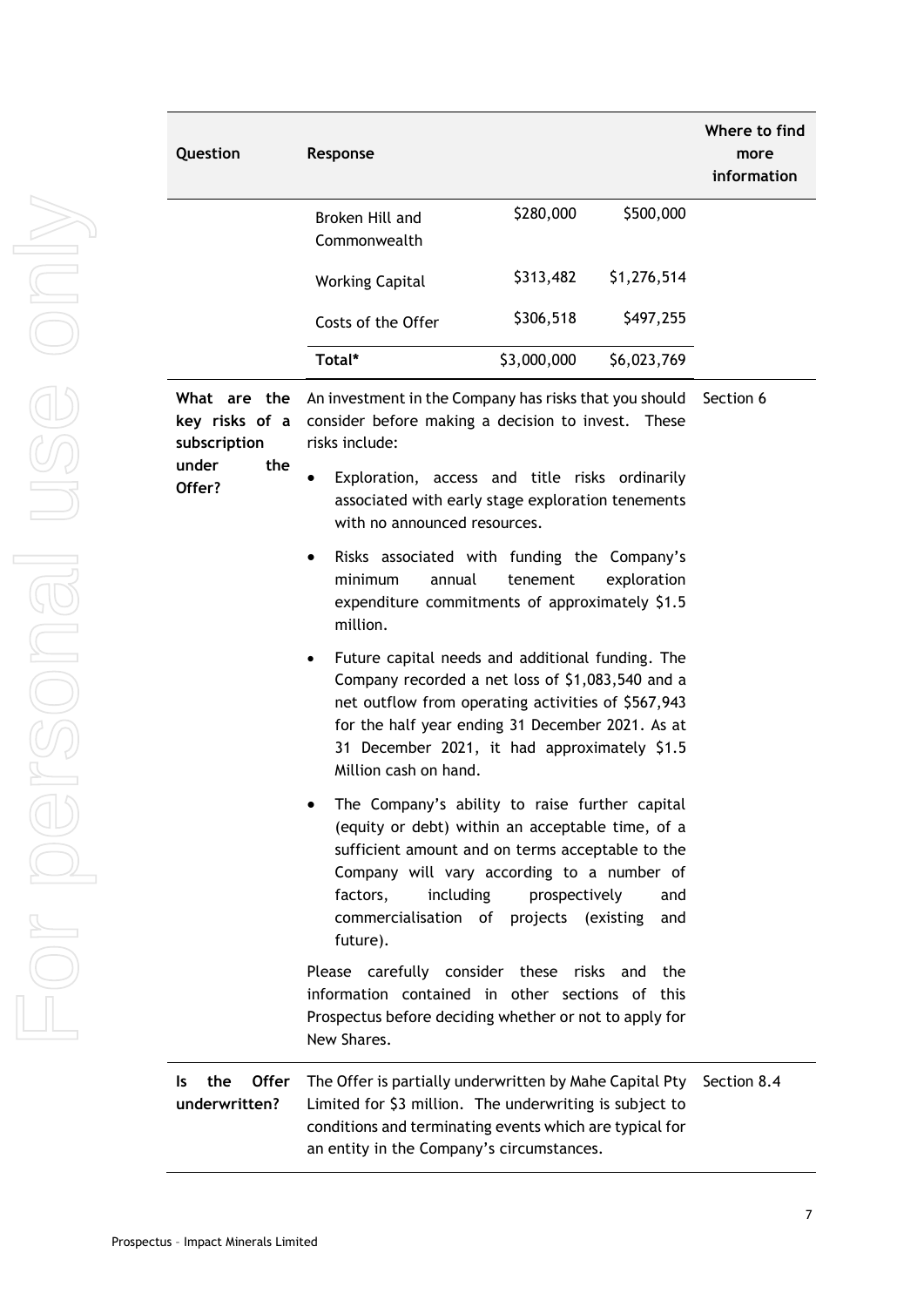| Question                                                                                            | Response                                                                                                                                                                                                                                                                                                                                                                                                                                                                                                                                                                                                   | Where to find<br>more<br>information |
|-----------------------------------------------------------------------------------------------------|------------------------------------------------------------------------------------------------------------------------------------------------------------------------------------------------------------------------------------------------------------------------------------------------------------------------------------------------------------------------------------------------------------------------------------------------------------------------------------------------------------------------------------------------------------------------------------------------------------|--------------------------------------|
| What will<br>be<br>effect<br>the<br>οf<br><b>Offer</b><br>the<br>on<br>control of the<br>Company?   | The effect of the Offer on control of the Company will<br>vary with the level of Entitlements taken up by Eligible<br>Shareholders and the number of Shortfall Shares<br>placed in the Shortfall Offer.                                                                                                                                                                                                                                                                                                                                                                                                    | Section 5.5                          |
|                                                                                                     | No Shareholder may increase their voting power above<br>20% as a result of the Offer.                                                                                                                                                                                                                                                                                                                                                                                                                                                                                                                      |                                      |
| How do I apply<br>for New Shares<br><b>Shortfall</b><br>and<br><b>Shares</b><br>under<br>the Offer? | Applications for New Shares and Shortfall Shares can<br>be made by Eligible Shareholders completing the<br>relevant sections of the personalised Entitlement and<br>Acceptance Form and sending it to the Share Registry<br>together with payment by cheque or BPAY in the<br>amount of Entitlement and Shortfall Shares applied<br>for.                                                                                                                                                                                                                                                                   | Section 7.2                          |
| How will the<br><b>Shortfall Shares</b><br>be allocated?                                            | Eligible Shareholders can apply for Shortfall Shares.<br>The Directors reserve the right to place any Shortfall<br>Shares at their discretion within 3 months of the<br>Closing Date.                                                                                                                                                                                                                                                                                                                                                                                                                      | Section 8.6                          |
| How<br>can<br>ı<br>obtain<br>further<br>advice?                                                     | Contact the Company Secretary on +61 8 6454 6666 at<br>any time between 8.00am and 5.00pm (Perth time)<br>Monday to Friday until the Closing Date. Alternatively,<br>consult your broker, accountant or other professional<br>adviser.                                                                                                                                                                                                                                                                                                                                                                     |                                      |
| Target<br>Market<br>Determination                                                                   | In accordance with the design and distribution<br>obligations under the Corporations Act, the Company<br>has determined the target market for the offer of New<br>Options issued under this Prospectus. The Company<br>and the Lead Manager will only distribute this<br>Prospectus to those investors who fall within the target<br>market determination (TMD) as set out on the<br>Company's website (impactminerals.com.au).<br>By<br>making an application under the Offer, you warrant<br>that you have read and understood the TMD and that<br>you fall within the target market set out in the TMD. |                                      |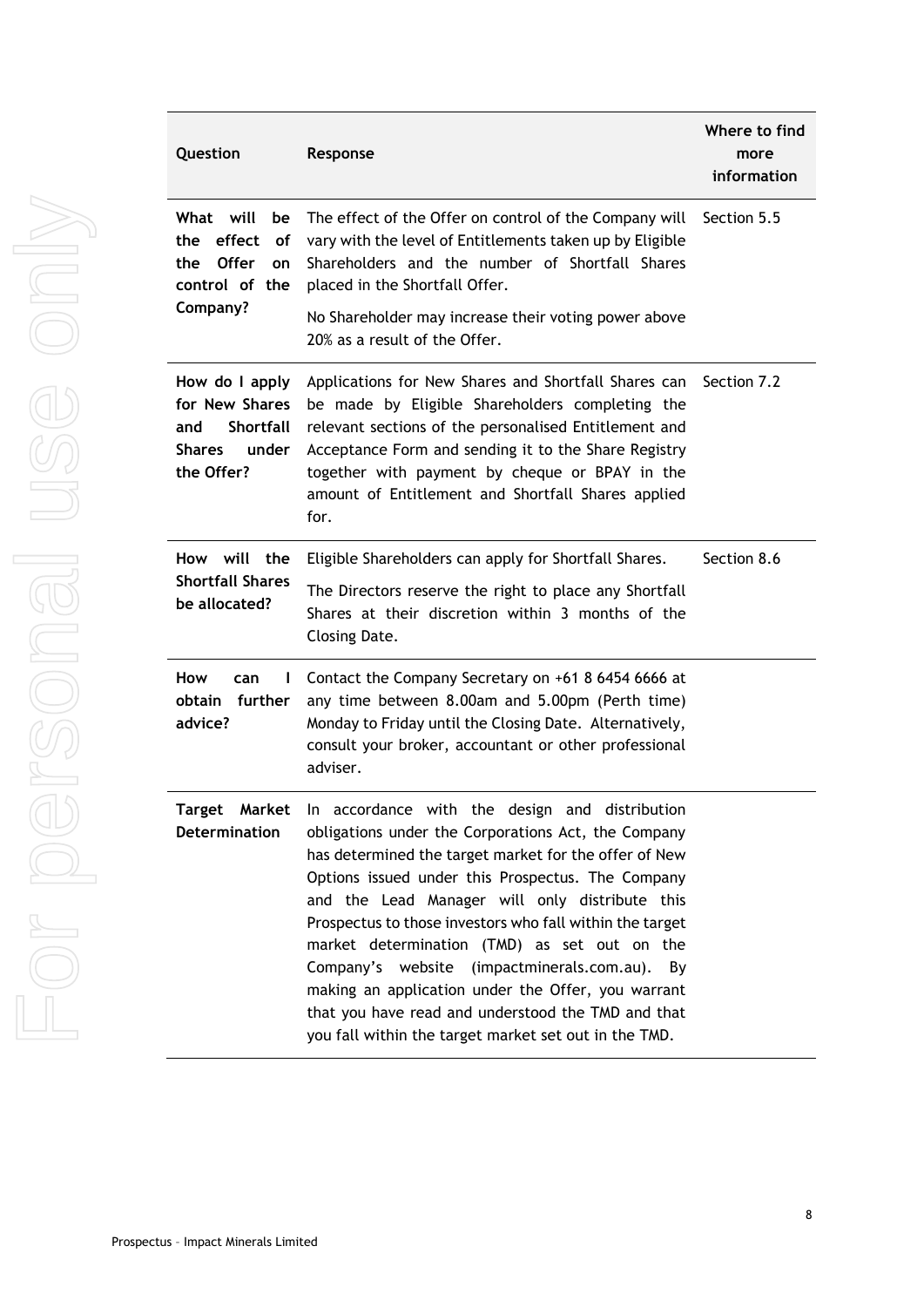# <span id="page-8-0"></span>**5 PURPOSE AND EFFECT OF THE OFFER**

# **5.1 Introduction**

The Company is seeking to raise up to approximately \$6 million before issue costs under the Offer at a price of \$0.011 per Share on the basis of 1 New Share for every 4 Existing Shares held as at the Record Date, with 1 \$0.02 New Listed Option for every 2 New Shares issued.

Shareholders may, in addition to their Entitlement apply for Shortfall Shares.

The Offer is partially underwritten by Mahe Capital Pty Limited for \$3 million.

The Company reserves the right to, subject to the Listing Rules, take oversubscriptions.

# <span id="page-8-1"></span>**5.2 Purpose of the Offer**

Funds raised under the Offer will be used for exploration, working capital and to meet the costs of the Offer. At the Company's flagship Arkun project a major airborne electromagnetic (EM) survey is planned for mid year together with extensive follow up soil geochemistry and ground geophysical surveys to define drill targets to be tested in late 2022 and 2023.

At the Company's Doonia and Hopetoun Projects recently completed drill programmes have delivered encouraging results, and further drilling together with soil geochemistry surveys will be completed this year.

Impact's other WA projects, including Jumbo, Narryer, Dalgaranga, Dinninup and others, are all early stage projects that require extensive soil geochemistry ground geophysical surveys to identify areas for follow up work including drilling. These will also be progressed in 2022.

At Broken Hill and Commonwealth, statutory expenditures will be maintained whilst commercial outcomes for the projects are investigated.

Specifically, Directors intend to apply the proceeds from the Offer as follows:

| Use of funds $(\frac{5}{000})$ (approx.) | Underwritten<br>Amount | Full<br>Subscription |
|------------------------------------------|------------------------|----------------------|
| Arkun Project                            | \$840,000              | \$1,500,000          |
| Doonia and Hopetoun Projects             | \$700,000              | \$1,250,000          |
| <b>WA Other Projects</b>                 | \$560,000              | \$1,000,000          |
| Broken Hill and Commonwealth             | \$280,000              | \$500,000            |
| <b>Working Capital</b>                   | \$313,482              | \$1,276,514          |
| Costs of the Offer                       | \$306,518              | \$497,255            |
| Total use of funds                       | \$3,000,000            | \$6,023,769          |

#### **Notes:**

1 This table is a statement of the proposed application of the funds raised as at the date of this Prospectus. As with any budget, intervening events and new circumstances have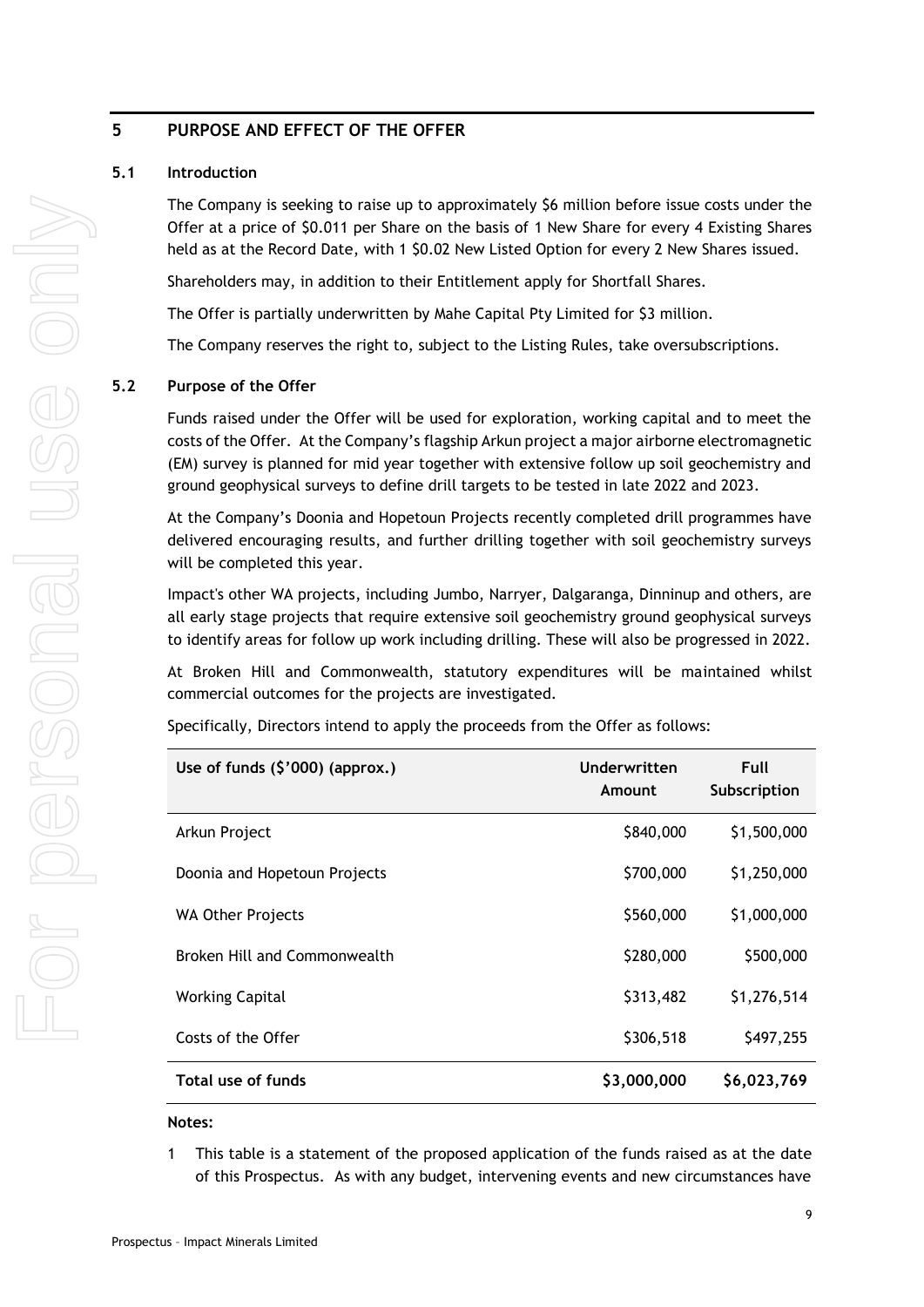the potential to affect the Company's decisions. The Company reserves the right to vary the way funds are applied.

- 2 Funds raised will, in the event less than Full Subscription is received, be allocated firstly towards the costs of the Offer and then proportionally as set out above.
- 3 General working capital is intended to accelerate and/or extend/continue the above initiative as required, and corporate administration and operating costs (including directors' fees, ASX and share registry fees, legal, tax and audit fees, insurance and travel costs).
- 4 See section [10.5](#page-36-0) for further details relating to the estimated expenses of the Offer. This assumes that no Entitlement is taken up and the Lead Manager places all Shortfall Shares. The Company has also agreed to issue to the Lead Manager 4 New Options for every \$1 raised under the Offer.

## **5.3 Statement of financial position**

Set out in section [13](#page-40-0) is the reviewed Statement of Financial Position of the Company and the Pro-Forma Statement of Financial Position, as at 31 December 2021 and on the basis of the following assumptions:

- (a) the Offer was effective on 31 December 2021;
- (b) the completion of the Placement of 166,666,667 Shares at \$0.012 per Share to raise \$2,000,000 (before costs) as announced to ASX on 11 March 2022;
- (c) no further Shares are issued other than all Shares offered under this Prospectus;
- (d) take up of the Offer assuming Underwritten Amount and Full Subscription are received; and
- (e) (cash) costs of the Offer are approximately \$306,518 and \$497,255 respectively.

The pro-forma Statement of Financial Position has been prepared to provide investors with information on the assets and liabilities of the Company and pro-forma assets and liabilities of the Company set out in section [13.](#page-40-0) The pro-forma financial information is presented in an abbreviated form, insofar as it does not include all of the disclosures required by Australian Accounting Standards applicable to annual financial statements.

# **5.4 Effect of the Offer on the Company's securities**

Assuming that no further Shares are issued prior to the Record Date, at the close of the Offer the capital structure of the Company will be:

| <b>Shares</b>                                                         | <b>Underwritten Amount</b> |       | <b>Full Subscription</b> |       |
|-----------------------------------------------------------------------|----------------------------|-------|--------------------------|-------|
|                                                                       | <b>Number</b>              | %     | <b>Number</b>            | %     |
| <b>Existing Shares</b>                                                | 2,190,461,586 88.93        |       | 2,190,461,586            | 80.00 |
| offered<br>under<br>this<br><b>New</b><br><b>Shares</b><br>Prospectus | 272,727,273                | 11.07 | 547,615,397              | 20.00 |
| <b>Total Shares</b>                                                   | 2,463,188,859              | 100   | 2,738,076,983            | 100   |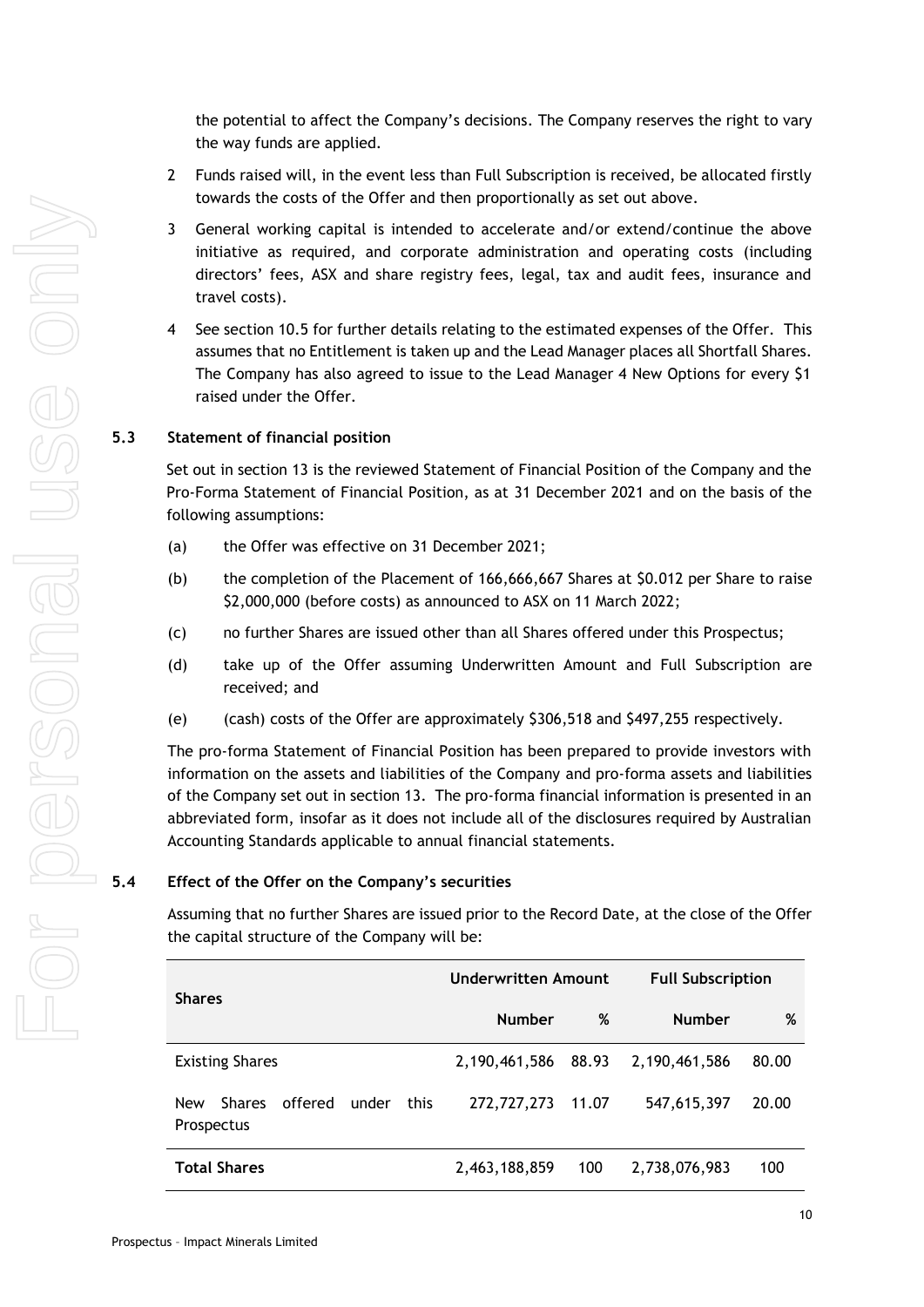Assuming that no further Options are issued prior to the Record Date, at the close of the Offer, the number of Options on issue will be:

| Convertible securities                | Underwritten Amount |       | <b>Full Subscription</b> |       |
|---------------------------------------|---------------------|-------|--------------------------|-------|
|                                       | <b>Number</b>       | %     | <b>Number</b>            | %     |
| <b>Existing Options</b>               | 207,500,000         | 58.31 | 207,500,000              | 41.06 |
| Options to be offered under the Offer | 136,363,636         | 38.32 | 273,807,698              | 54.18 |
| Options issued to the Underwriter     | 12,000,000          | 3.37  | 24,095,077               | 4.76  |
| <b>Total Options</b>                  | 355,863,636         | 100   | 505,402,776              | 100   |

#### **5.5 Effect on control**

There will be no effect on control of the Company if all Shareholders take up their Entitlement.

#### (a) Underwriter

As detailed in section [8.4](#page-20-1) of this Prospectus, the Underwriter has agreed to underwrite the issue of up to 272,727,273 New Shares under the Offer.

The Underwriter has advised the Company that neither it, nor any of its associates, currently has a relevant in any Shares, and will not as a result of the Offer, have a voting power of 20% or more in the Company.

The Underwriter's relevant interests in the Company following the Offer will depend upon the number of New Shares taken up and the number of New Shares subscribed for by sub-underwriters, although the maximum voting power it will acquire is 11.07%.

#### (b) Others

As the Offer is renounceable, for the purposes of Listing Rule 7.7.1(c), the Company has appointed Mahe Capital Pty Limited as nominee to arrange for the sale of the entitlements that would have been given to Ineligible Shareholders and to account to them for the net proceeds of the sale. The Company has not appointed a nominee in accordance with section 615 of the Corporations Act, as no person will acquire a relevant interest in 20% or more of the Company's Shares as a result of the Offer.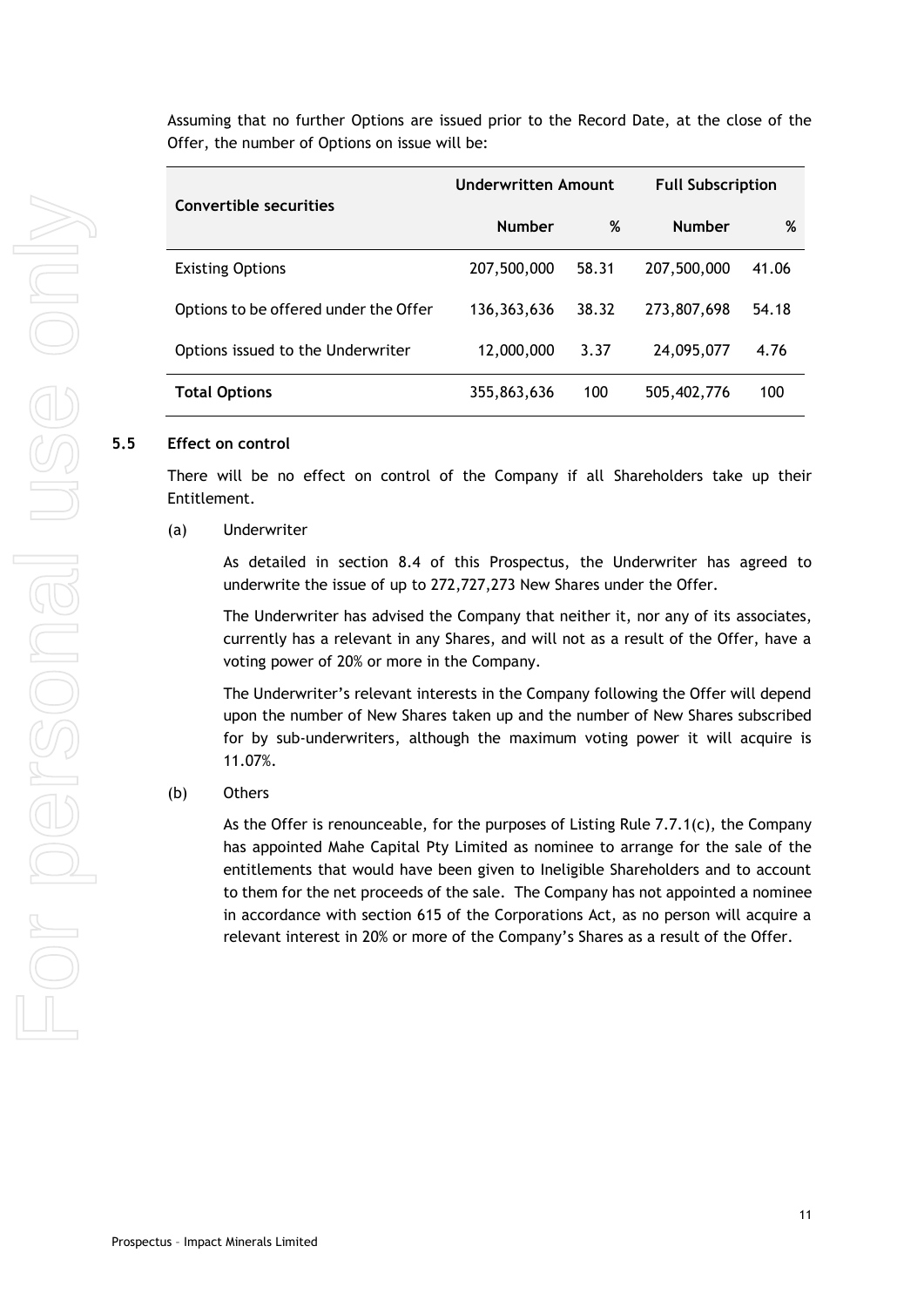# **5.6 Dilution**

Shareholders who do not participate in the Offer will have their holdings diluted. Following is a table which sets out the dilutionary effect, assuming the full amount is raised and no further Shares are issued or Options exercised:

| Holder         | Holding at<br><b>Record Date</b> |        | <b>Entitlement</b> | Holding following the Offer<br>if no Entitlement taken up |       |
|----------------|----------------------------------|--------|--------------------|-----------------------------------------------------------|-------|
|                | <b>Number</b>                    | %      |                    | <b>Number</b>                                             | %     |
| $\mathbf 1$    | 219,046                          | 0.01%  | 54,762             | 219,046                                                   | 0.008 |
| 2              | 2,190,462                        | 0.10%  | 547,616            | 2,190,462                                                 | 0.080 |
| $\overline{3}$ | 21,904,616                       | 1.00%  | 5,476,154          | 21,904,616                                                | 0.800 |
| $\overline{4}$ | 219,046,159                      | 10.00% | 54,761,540         | 219,046,159                                               | 8.000 |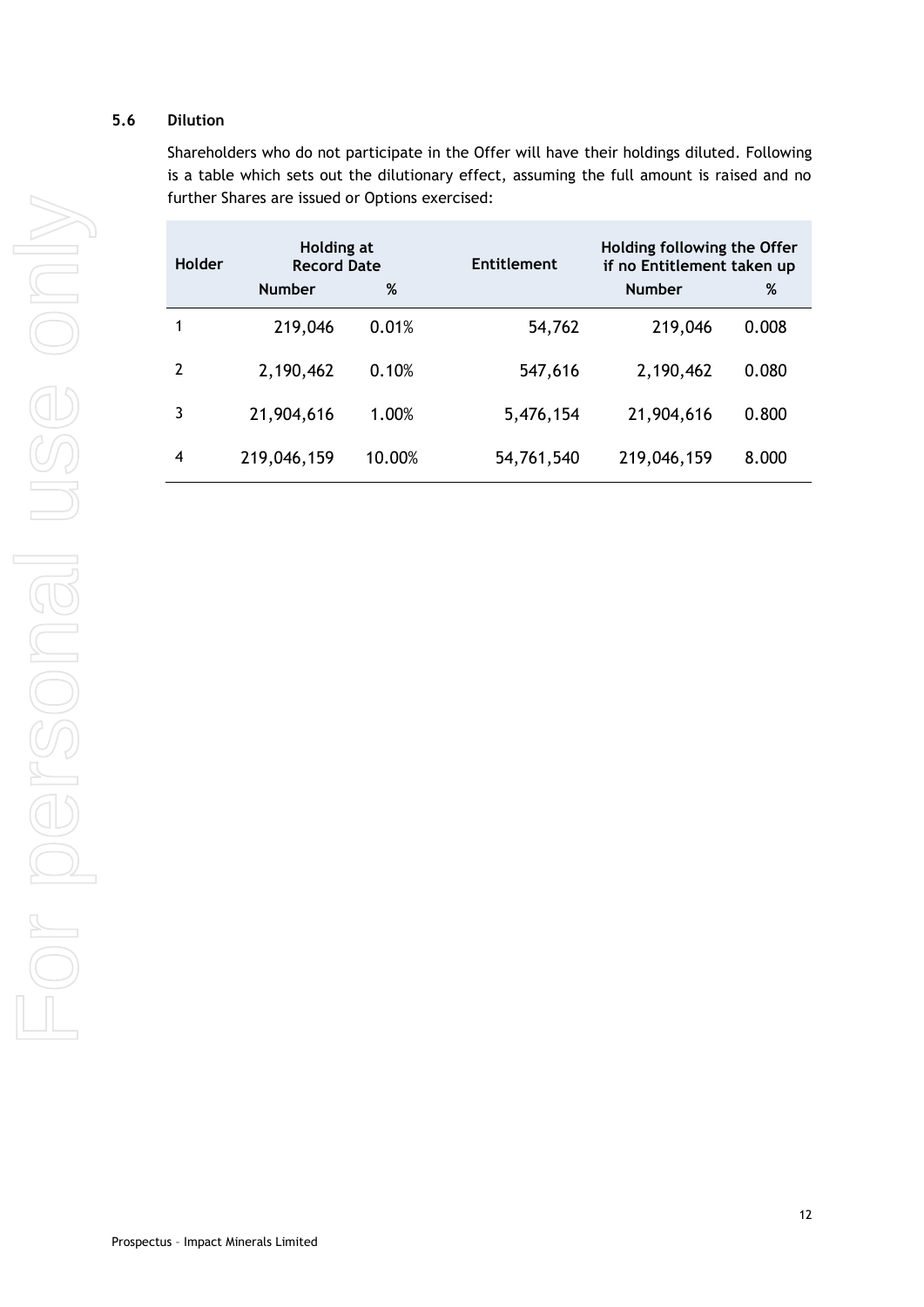# <span id="page-12-0"></span>**6 RISK FACTORS**

This section identifies the major risks the Board has identified regarding an investment in the Company. The Company's business is subject to risk factors, both specific to its business activities, and risks of a general nature. Individually, or in combination, these might affect the future operating performance of the Company and the value of an investment in the Company. There can be no guarantee that the Company will achieve its stated objectives or that any forward looking statements will be achieved. An investment in the Company should be considered in light of relevant risks, both general and specific. Each of the risks set out below could, if it eventuates, have a material adverse impact on the Company's prospects, and the market price of the Shares.

The following is not intended to be an exhaustive list of the risk factors to which the Company is exposed.

Before deciding to invest in the Company, potential investors should:

- (a) read the entire Prospectus;
- (b) consider the assumptions underlying any forward looking statements;
- (c) review these factors in light of their personal circumstances; and
- (d) seek professional advice from their accountant, stockbroker, lawyer or other professional adviser before deciding whether to invest.

## **6.2 Risk specific to the Offer**

(a) Future funding and ability to continue as a going concern

Funds raised from the Offer will be used for the purposes mentioned under section [5.2](#page-8-1) of the prospectus. Whilst the Company believes that the Underwritten Amount will be sufficient to carry out certain exploration activities, additional funding will be required to continue both existing and proposed research activities. Raising additional capital may be dilutive to existing Shareholders.

## (b) Dilution

Shareholders who do not take up their Entitlement will have their holding in the Company diluted. Details of dilution are set out in section 5.6 above.

## **6.3 Specific Investment Risks**

## (a) Exploration risks

The Company's tenements are at early stages of exploration with no announced resources. Potential investors should understand that mineral exploration and development are high-risk undertakings.

There can be no assurance that exploration of these tenements, or any other tenements that may be acquired in the future, will result in the discovery of an economic ore deposit. Even if an apparently viable deposit is identified, there is no guarantee that it can be economically exploited.

The future exploration activities of the Company may be affected by a range of factors including geological conditions, limitations on activities due to seasonal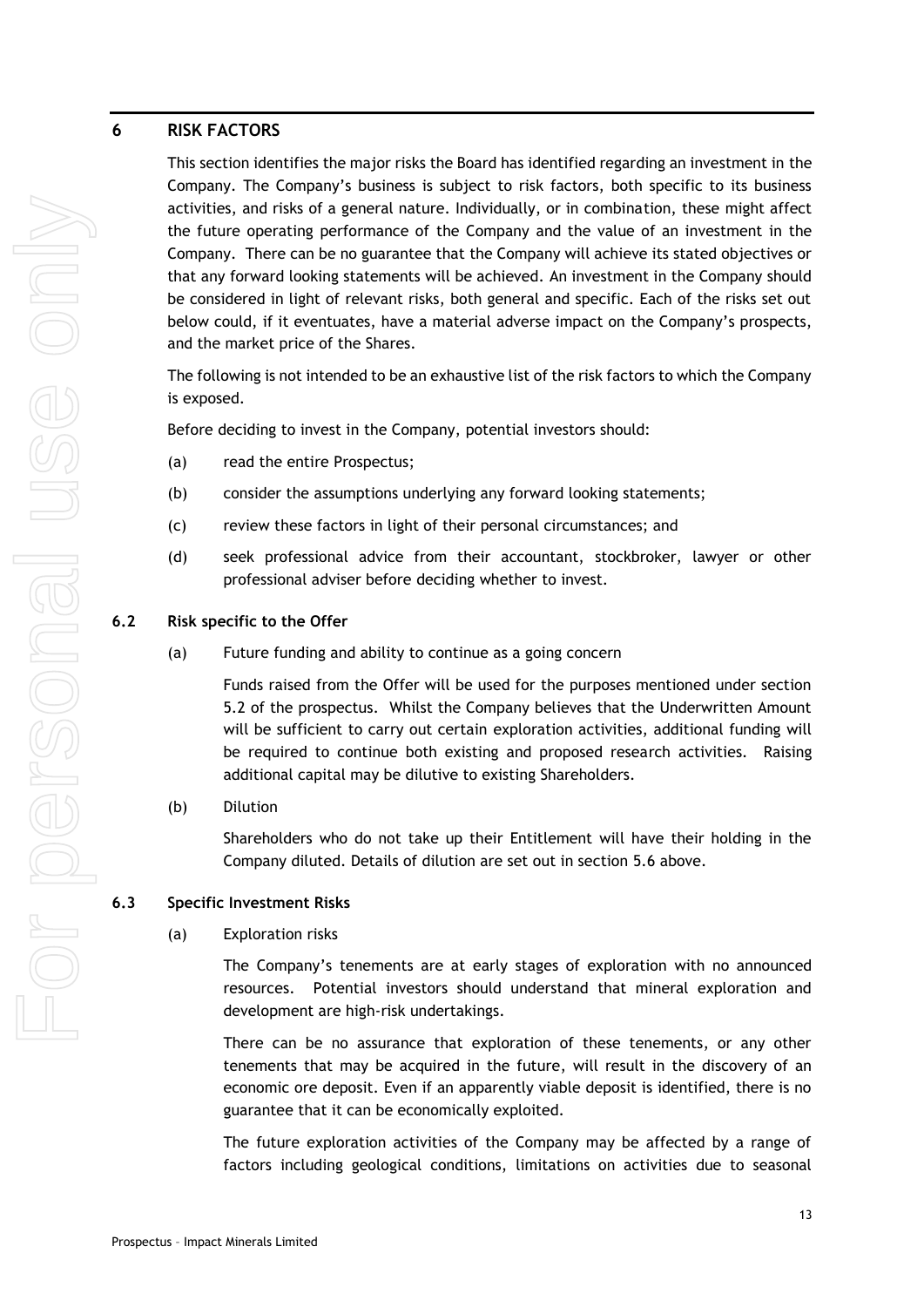weather patterns, unanticipated operational and technical difficulties, industrial and environmental accidents, native title process, changing government regulations and many other factors beyond the control of the Company.

The success of the Company will also depend upon the Company having access to sufficient development capital, being able to maintain title to its tenements and obtaining all required approvals for its activities. In the event that exploration programmes prove to be unsuccessful this could lead to a diminution in the value of the tenements, a reduction in the cash reserves of the Company and possible relinquishment of the tenements.

#### (b) Access risk

The Company's access to its projects may be affected by landholder and pastoralist approvals and native title rights and the terms of native title agreements.

While the Company intends to do those things necessary to minimise these risks, it cannot guarantee that the access it has to the projects in which it has an interest will remain unfettered in the future.

(c) Title risk

Interests in exploration licences are governed by state legislation in the relevant jurisdiction. The licences which grant the title to each property are subject to compliance with certain requirements, including lodgement of reports, and compliance with environmental conditions and environmental legislation. Consequently, the Company runs the risk of incurring penalties or loss of title to, or its interest in its licences, if these requirements are not met.

#### (d) Future capital needs and additional funding

The Company recorded a net loss of \$1,083,540 and net outflows from operating activities of \$567,943 for the half year ending 31 December 2021. At 31 December 2021, the Company had approximately \$1.5 Million cash on hand.

In order to maintain an interest in the exploration tenements in which the Company is involved, the Company is committed to meet the conditions under which the tenements were granted. The timing and amount of exploration expenditure commitments and obligations are subject to the minimum expenditure commitments required in the relevant States.

As at 31 December 2021, total exploration expenditure commitments on granted tenements held by the Company covering the following 12 month period amounted to approximately \$1.5 Million. For the period greater than 12 months to five years, commitments amount to approximately \$9.9 Million. These obligations are also subject to variations by farm-out arrangements, or sale of the relevant tenements.

The Company's ability to raise further capital (equity or debt) within an acceptable time, of a sufficient amount and on terms acceptable to the Company will vary according to a number of factors, including prospectivity of projects (existing and future), the results of exploration, subsequent feasibility studies, development and mining, stock market and industry conditions and the price of relevant commodities and exchange rates.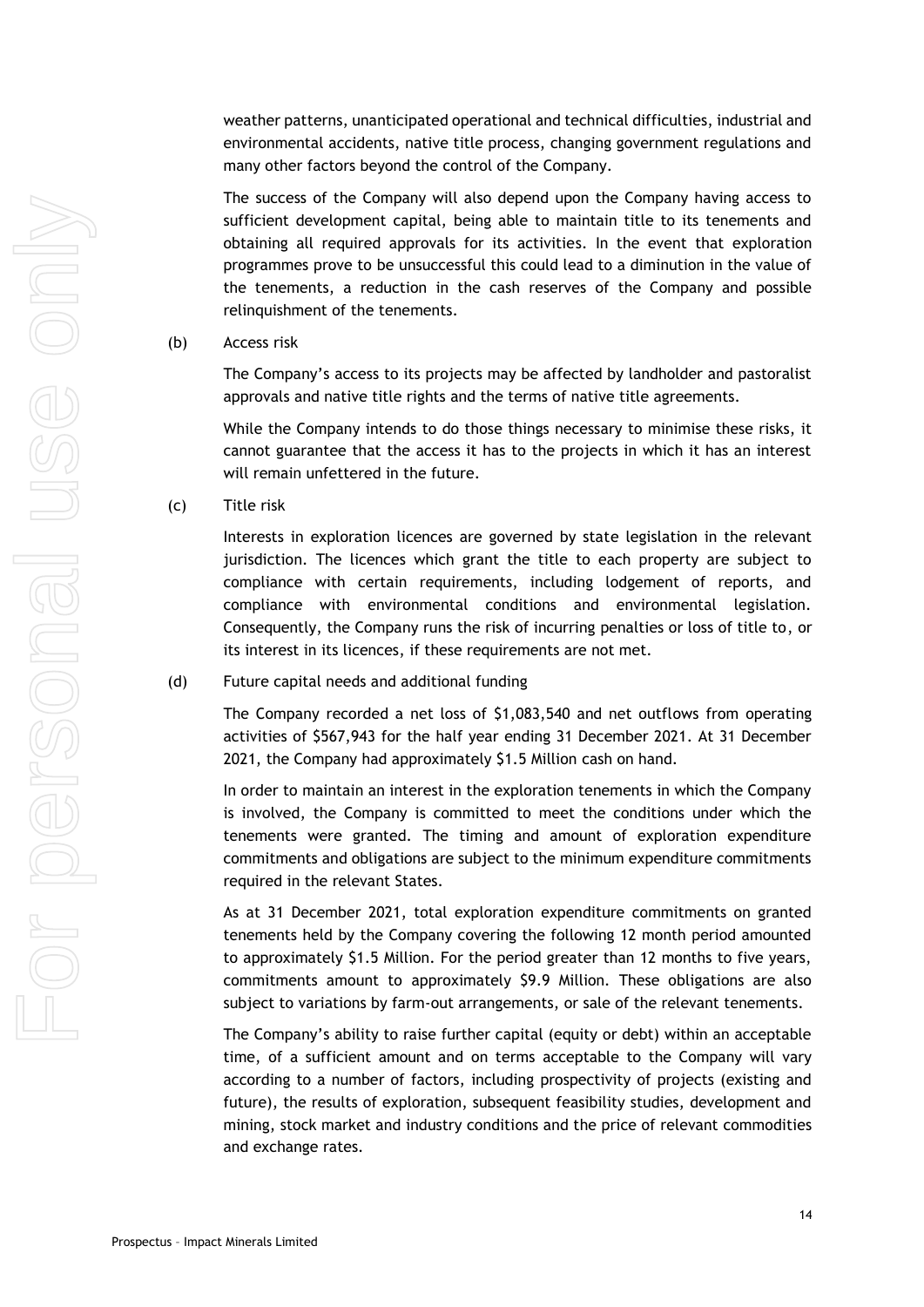No assurance can be given that future funding will be available to the Company on favourable terms (or at all). If adequate funds are not available on acceptable terms the Company may not be able to further develop its projects and it may impact on the Company's ability to continue as a going concern.

Additional equity financing, if available, may be dilutive to Shareholders and/or occur at prices lower than the market price. Debt financing, if available, may involve restrictions on financing and operating activities. If the Company is unable to obtain additional financing as needed it may be required to reduce the scope of its exploration operations.

(e) Environmental risk

The Company's operations will be subject to various regulations regarding environmental matters. Development of each of the Company's projects will be dependent on the relevant licences meeting environmental guidelines and gaining approvals by government authorities. Whilst the Company intends to conduct its activities in an environmentally responsible manner, risks arise in relation to compliance with these regulations and approvals.

(f) Joint venture parties, contractors and agents

The Company relies on continuing existing strategic relationships and has formed new relationships with other entities in the mineral exploration industry, including joint venture partners, contractors and agents. There can be no assurance that existing relationships will continue to be maintained or that new ones will be successfully formed and the Company could be materially adversely affected by changes to such relationships or difficulties in forming new ones.

As announced to ASX on 9 November 2021, the Company entered into a farm in agreement (Agreement) with IGO Limited (IGO) (ASX:IGO) whereby IGO can spend \$18 million over 8 years to earn a 75% interest in the Company's Broken Hill nickelcopper-platinum group metals Project in New South Wales. IGO can withdraw from the Agreement prior to the minimum expenditure being reached (\$500,000 in the first year) by paying the lesser amount of either the balance of unspent minimum expenditure or \$200,000. The Company is unable to guarantee that IGO will elect to continue with the Agreement.

Further, the Directors are unable to predict the risk of financial failure or default by a participant in any joint venture to which the Company is, or may become a party, or insolvency or other managerial failure by any of the contractors used by the Company in any of its activities, or insolvency or other managerial failure by any of the other service providers used by the Company for any activity.

(g) COVID

The Company has been able to progress its exploration programs to date broadly in accordance with estimated timeframes despite the impact of COVID, but there is a risk that the Company's estimated exploration timeframes and costs are impacted by COVID-related restrictions or impacts.

(h) Reliance on key personnel and consultants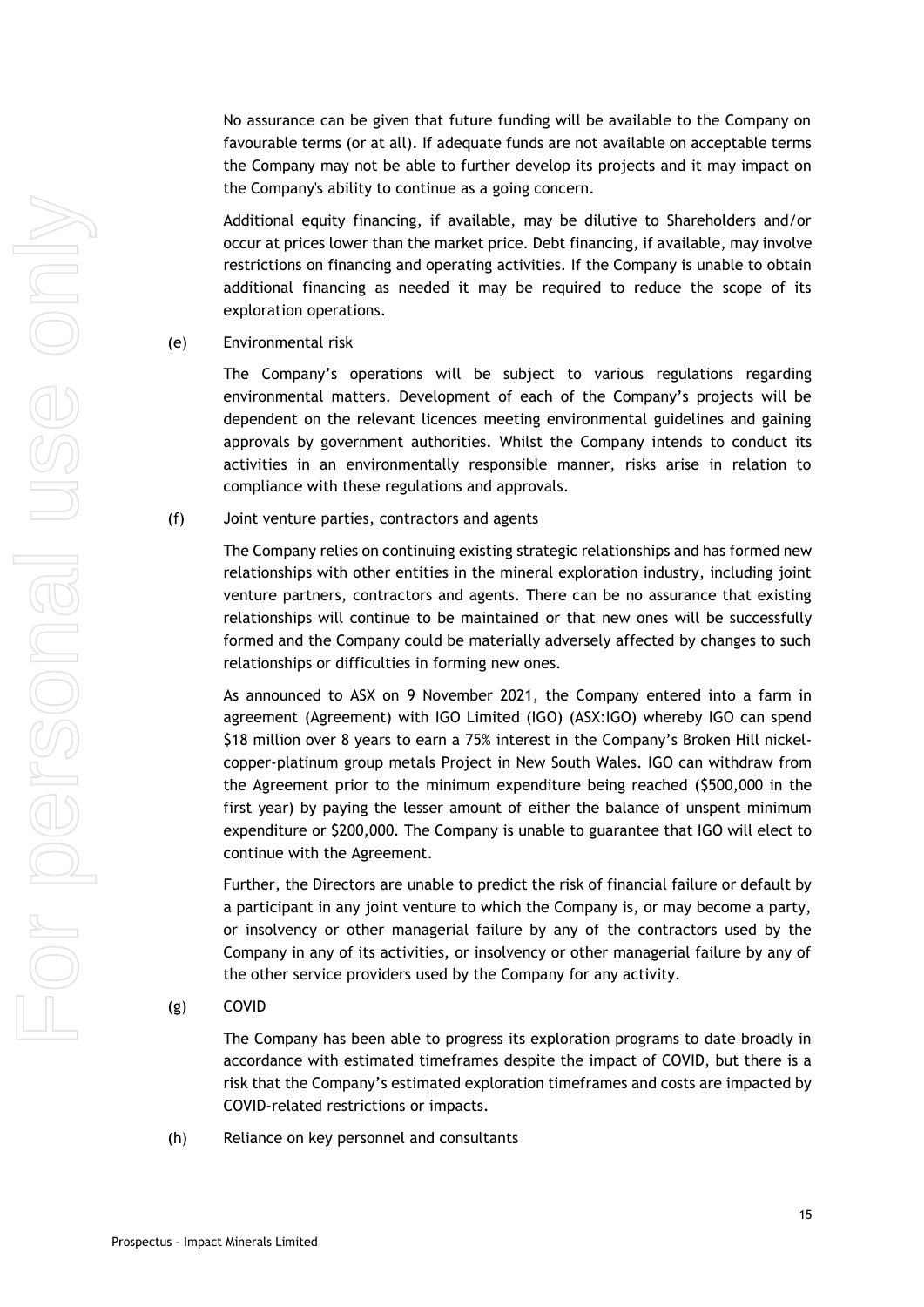The Company's success largely depends on the core competencies of its Directors, management and third party consultants and their familiarisation with, and ability to operate in, the exploration industry. The financial performance of the Company and the value of an investment in the Company partly depend on the ability of the Company to retain these key personnel and consultants.

#### (i) Insurance

The Company, where economically feasible, insures its operations in accordance with industry practice. However, in certain circumstances, the Company's insurance, if obtained, may not be of a nature or level to provide adequate insurance cover. The occurrence of an event that is not covered or fully covered by insurance could have a negative effect on the financial performance of the Company and the value of an investment in the Company.

#### (j) Speculative Nature of Investment

Any potential investor should be aware that subscribing for Shares involves various risks. The New Shares to be issued pursuant to the Offer carry no guarantees with respect to the payment of dividends, return of capital or market value.

### **6.4 General Investment Risks**

#### (a) Share Market Investments

It is important to recognise that the price of Shares may rise or fall, and they might trade at prices below or above the Offer Price. There can also be no assurance that an active trading market will develop for the Shares.

Factors affecting the price at which the Shares are traded on ASX could include domestic and international economic conditions. In addition, the prices of many listed entities' securities are affected by factors that might be unrelated to the operating performance of the relevant company. Those fluctuations might adversely affect the price of the Shares.

# (b) General Economic Conditions

The Company's operating and financial performance is influenced by a variety of general economic and business conditions including the level of inflation, interest rates and government fiscal, monetary and regulatory policies. Prolonged deterioration in general economic conditions, including an increase in interest rates, could be expected to have a corresponding adverse impact on the Company's operating and financial performance.

(c) Accounting Standards

Australian accounting standards are set by the Australian Accounting Standards Board (AASB) and are outside the Directors' and the Company's control. Changes to accounting standards issued by AASB could materially adversely affect the financial performance and position reported in the Company's financial statements.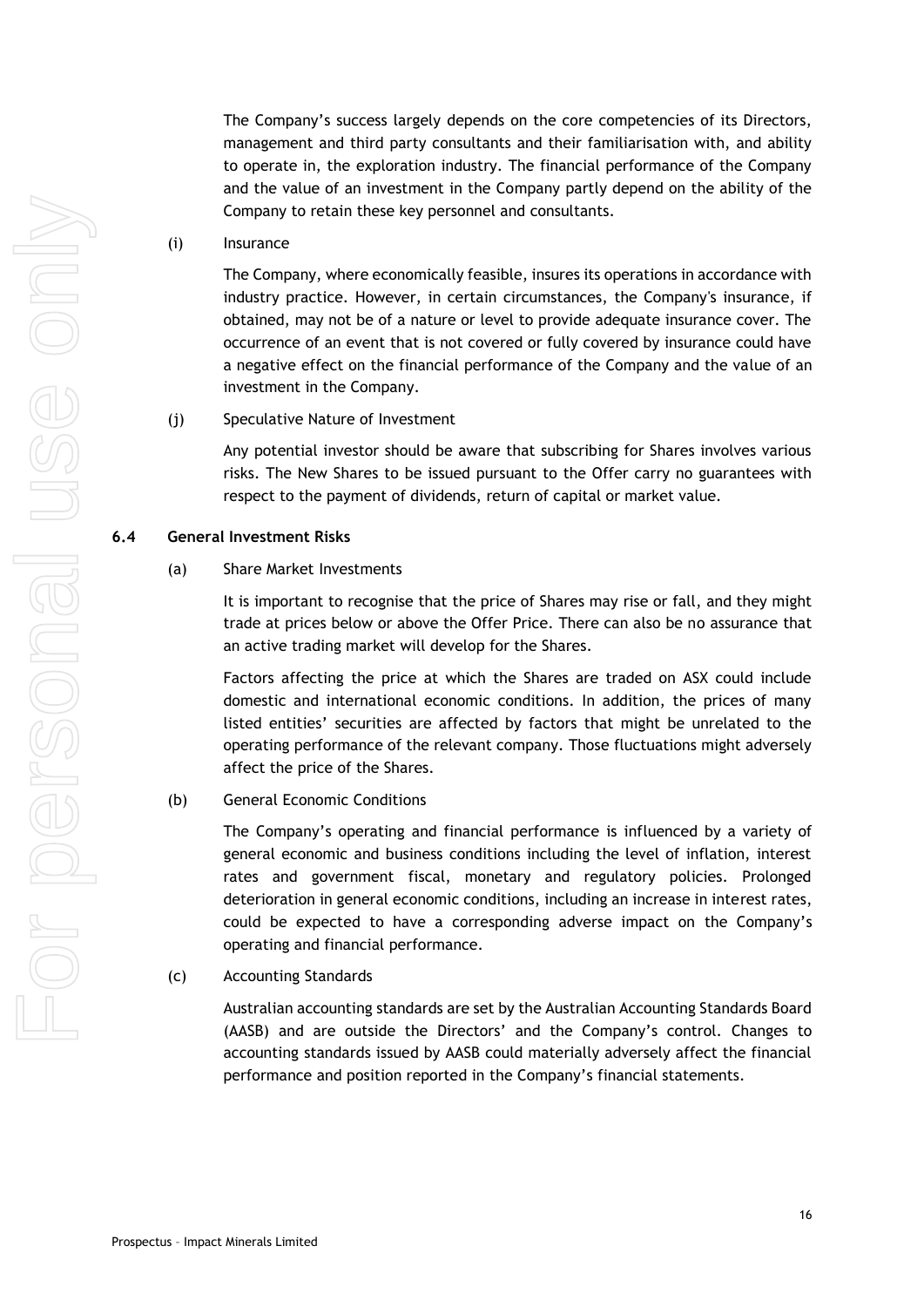# (d) Taxation Risks

Changes to the rate of taxes imposed on the Company (including in overseas jurisdictions in which the Company operates now or in the future) or tax legislation generally may affect the Company and its Shareholders. In addition, an interpretation of Australian taxation laws by the Australian Taxation Office that differs to the Company's interpretation may lead to an increase in the Company's taxation liabilities and a reduction in Shareholder returns.

Personal tax liabilities are the responsibility of each individual investor. the Company is not responsible either for taxation or penalties incurred by investors.

# <span id="page-16-0"></span>**7 ACTIONS REQUIRED BY ELIGIBLE SHAREHOLDERS**

# <span id="page-16-1"></span>**7.1 What you may do**

As an Eligible Shareholder, you may:

- (a) subscribe for all or part of your Entitlement (see section [7.2\)](#page-16-2);
- (b) subscribe for all of your Entitlement and apply for Shortfall Shares (see section [7.3\)](#page-16-3);
- (c) sell all of your Entitlement (see section [7.4\)](#page-17-0);
- (d) take up part of your Entitlement and sell the balance on ASX (see section [7.5\)](#page-17-1);
- (e) take up part of your Entitlement and transfer the balance other than on ASX (see section [7.6\)](#page-17-2); or
- (f) allow all or part of your Entitlement to lapse (see section [7.7\)](#page-17-3).

## <span id="page-16-2"></span>**7.2 Subscribe for all or part of your Entitlement**

Applicants should read this Prospectus in its entirety in order to make an informed decision on the prospects of the Company and the rights attaching to the New Shares and attaching New Options offered by this Prospectus before deciding to apply for New Shares. If you do not understand this Prospectus you should consult your stockbroker, accountant or other professional adviser in order to satisfy yourself as to the contents of this Prospectus.

If you wish to subscribe for all or part of your Entitlement, complete the accompanying Entitlement and Acceptance Form in accordance with the instructions set out on that form. The Entitlement and Acceptance Form sets out the number of New Shares and attaching New Options you are entitled to subscribe for.

# <span id="page-16-3"></span>**7.3 Subscribe for all of your Entitlement and apply for Shortfall Shares**

Eligible Shareholders who take up their Entitlement in full may, in addition to their Entitlement, apply for Shortfall Shares regardless of the size of their present holding by completing the accompanying Entitlement and Acceptance Form in accordance with the instructions set out on that form. See section [8.6](#page-23-0) for details of the manner in which Shortfall Shares will be allocated.

A cheque, bank draft or money order should be used for the application money for your Entitlement and the number of Shortfall Shares you wish to apply for as stated on the Entitlement and Acceptance Form.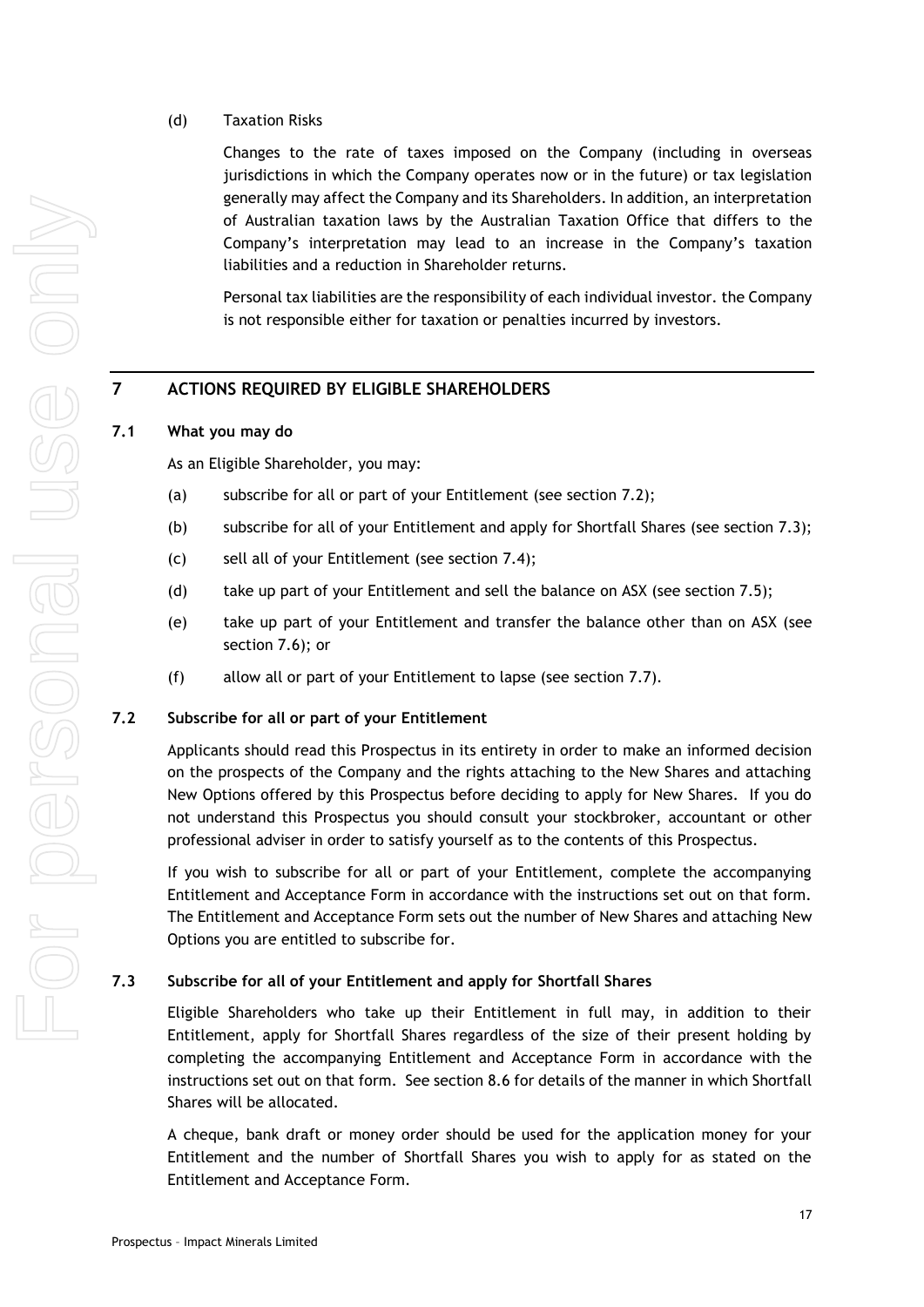Alternatively, if you are paying by BPAY®<sup>1</sup>, refer to your personalised instructions on your Entitlement and Acceptance Form. Shareholders who wish to pay by BPAY must ensure that payment is received by no later than 5pm AEST on 20 May 2022.

Any refund of application monies will be returned to Applicants as soon as practicable following the issue of all Shortfall Shares.

# <span id="page-17-0"></span>**7.4 Sell all of your Entitlement**

Provide instructions to your stockbroker regarding the entitlement you wish to sell on the ASX.

Rights trading will commence on ASX on 28 April 2022. Sale of your Rights must be completed by 13 May 2022 when Rights trading is expected to cease.

# <span id="page-17-1"></span>**7.5 Take up part of your Entitlement and sell the balance on ASX**

Please complete the Entitlement and Acceptance Form, which accompanies this Prospectus, by inserting the number of New Shares for which you wish to accept (being less than as specified on the Entitlement and Acceptance Form) and provide instructions to your stockbroker regarding the entitlement you wish to sell on the ASX.

Forward your instructions to your stockbroker together with your cheque for the total amount payable in respect of the New Shares accepted. Your stockbroker will need to ensure that the Appendix E (obtainable through your stockbroker or the Share Registry) reaches the Company's share registry, by 5 pm AEST on 20 May 2022.

Cash will not be accepted and no receipts will be issued.

Rights trading will commence on ASX on 28 April 2022. Sale of your Rights must be completed by 13 May 2022 when Rights trading is expected to cease.

## <span id="page-17-2"></span>**7.6 Take up part of your Entitlement and transfer the balance other than on ASX**

If you are a Shareholder and hold Existing Shares on the issuer sponsored sub-register, forward a completed renunciation form (obtainable through your stockbroker or the Share Registry) together with your personalised Entitlement and Acceptance Form completed by the transferee together with a cheque for the appropriate application money to reach the Company's share registry (at the postal address shown below), by 5 pm AEST on 20 May 2022.

If you are a Shareholder and hold Existing Shares registered on CHESS, you should contact your sponsoring broker.

Cash will not be accepted and no receipts will be issued.

## <span id="page-17-3"></span>**7.7 Allow all or part of your Entitlement to lapse**

If you are an Eligible Shareholder and do not wish to accept all or part of your Entitlement, you are not obliged to do anything.

If you take no action, your Entitlement will lapse. You will receive no benefit or New Shares and your Entitlement will become Shortfall Shares.

<sup>1</sup> Registered to BPAY Pty Ltd ABN 69 079 137 518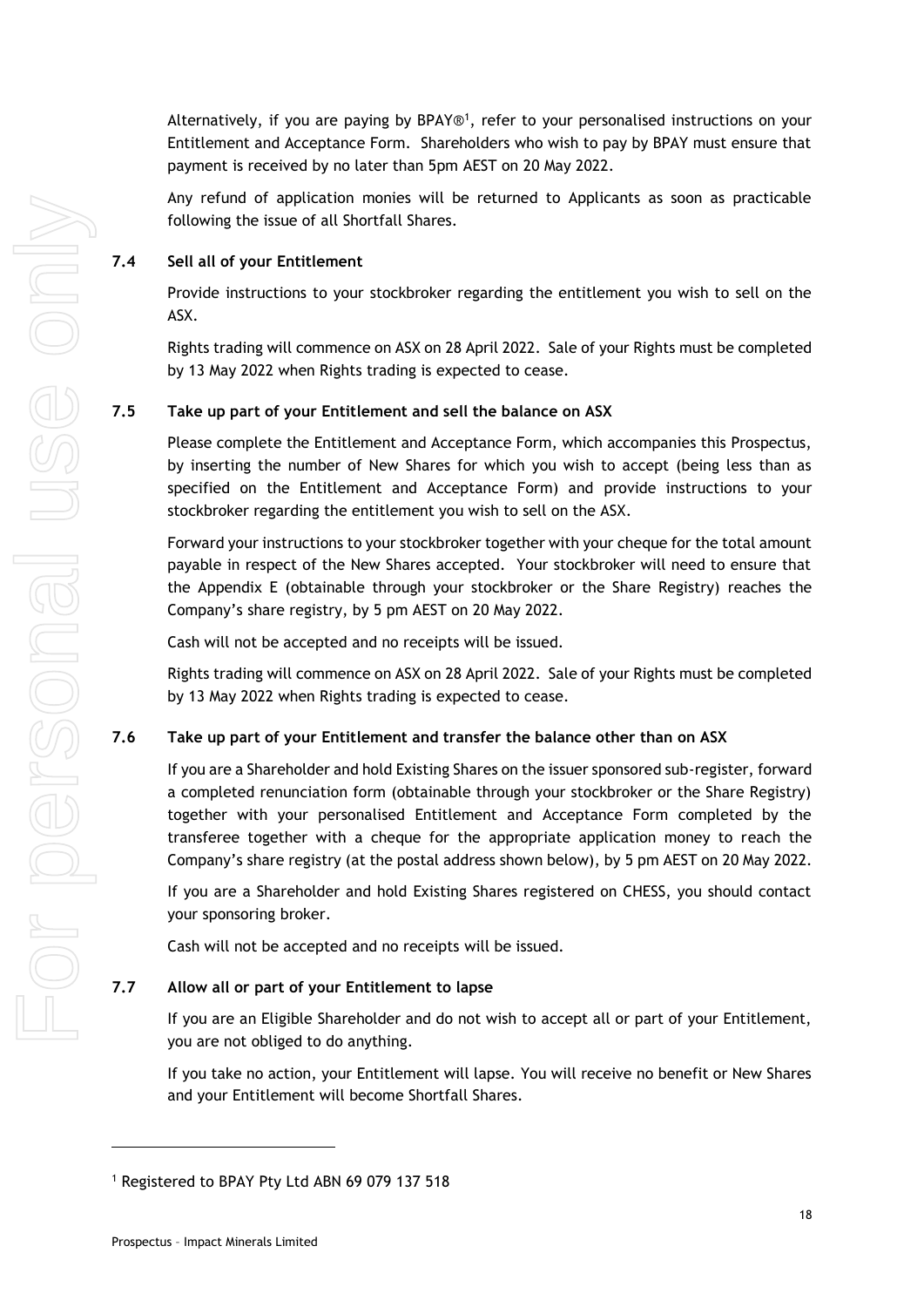The number of Existing Shares you hold as at the Record Date and the rights attached to those Existing Shares will not be affected if you choose not to accept any of your Entitlement.

### <span id="page-18-0"></span>**7.8 Payment methods**

#### *BPAY*

If you are paying by BPAY, refer to your personalised instructions on your Entitlement and Acceptance Form. Shareholders who wish to pay by BPAY do not need to complete and return the Entitlement and Acceptance Form; however must ensure that payment is received by no later than 5.00pm AEST on the Closing Date.

You should be aware that your own financial institution may implement earlier cut-off times with regard to electronic payment, and you should therefore take this into consideration when making payment. It is your responsibility to ensure that funds submitted through BPAY are received by 5.00pm AEST on the Closing Date.

If you have more than one shareholding and consequently receive more than one Entitlement and Acceptance Form, when taking up your Entitlement in respect of one of those shareholdings only use the Customer Reference Number specific to that shareholding as set out in the applicable Entitlement and Acceptance Form. Do not use the same Customer Reference Number for more than one of your shareholdings. This can result in your application monies being applied to your Entitlement in respect of only one of your shareholdings (with the result that any application in respect of your remaining shareholdings will not be recognised as valid).

The Company shall not be responsible for any postal or delivery delays or delay in the receipt of the BPAY payment.

#### **Cheque, bank draft or money order**

Alternatively, if you are paying by cheque, bank draft or money order, the completed Entitlement and Acceptance Form must be accompanied by a cheque, bank draft or money order made payable to 'Impact Minerals Limited' and crossed 'Not Negotiable' for the appropriate application money in Australian dollars calculated at \$0.011 per New Share accepted. Your cheque, bank draft or money order must be paid in Australian currency and be drawn on an Australian branch of an Australian financial institution. The Company will present the cheque or bank draft on the day of receipt of the Entitlement and Acceptance Form. You must ensure that your cheque account has sufficient funds to cover your payment, as your cheque will be presented for payment on receipt. If your bank dishonours your cheque your application will be rejected. Dishonoured cheques will not be represented.

If the amount of your cheque(s), bank draft(s) or money order(s) for application money (or the amount for which those cheque(s) or bank draft(s) clear in time for allocation) is insufficient to pay for the number of New Shares you have applied for in your Entitlement and Acceptance Form, you may be taken to have applied for such lower number of New Shares as your cleared application money will pay for (and to have specified that number of New Shares in your Entitlement and Acceptance Form) or your Application may be rejected.

The Entitlement and Acceptance Form must be received by the Registry at the following addresses by no later than 5.00pm (AEST) on the Closing Date:

**By Post To:**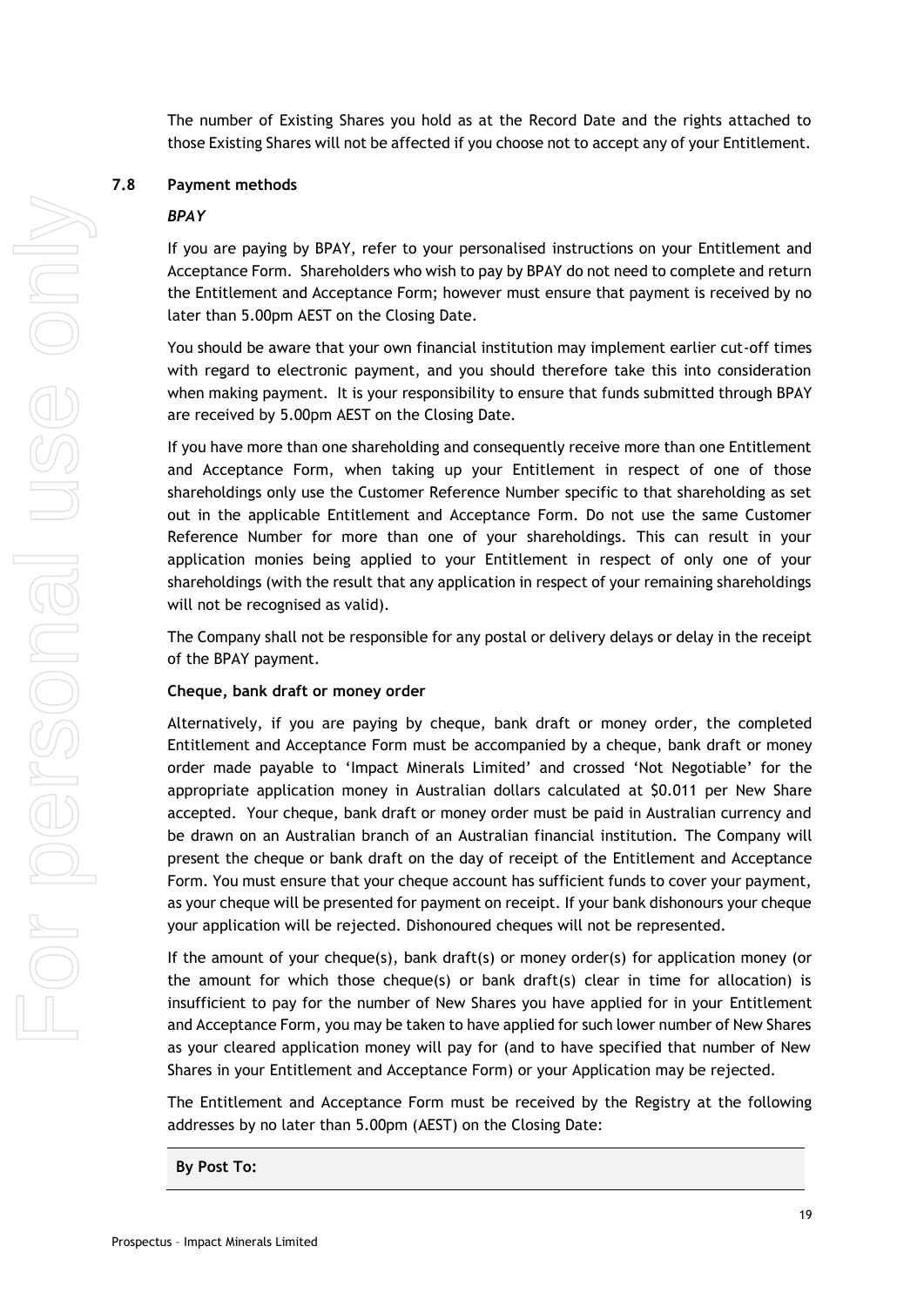Impact Minerals Limited C/- Computershare Investor Services Pty Limited GPO Box 505 Melbourne Victoria 3001

### **7.9 Entitlement and Acceptance Form is binding**

Receipt of a completed and lodged Entitlement and Acceptance Form together with a cheque, bank draft or money order for the application monies, or by making a payment in respect of an Application by BPAY, constitutes a binding offer to acquire New Shares on the terms and conditions set out in this Prospectus and, once lodged, cannot be withdrawn.

By completing and returning your Entitlement and Acceptance Form with the requisite application monies, or by making a payment in respect of an Application by BPAY, you will be deemed to have represented that you are an Eligible Shareholder. In addition, you will also be deemed to have represented and warranted on behalf of yourself or each person on whose account you are acting that the law in your place of residence and/or where you have been given the Prospectus, does not prohibit you from being given the Prospectus and that you:

- (a) agree to be bound by the terms of the Offer;
- (b) declare that all details and statements in the Entitlement and Acceptance Form are complete and accurate;
- (c) declare that you are over 18 years of age and have full legal capacity and power to perform all your rights and obligations under the Entitlement and Acceptance Form;
- (d) authorise the Company and its respective officers or agents, to do anything on your behalf necessary for the New Shares and New Options to be issued to you, including to act on instructions of the Company's share registry upon using the contact details set out in the Entitlement and Acceptance Form;
- (e) declare that you are the current registered holder of Shares and are an Australian or New Zealand resident, and you are not in the United States or a US Person, or acting for the account or benefit of a US Person;
- (f) acknowledge that the information contained in, or accompanying, the Prospectus is not investment or financial product advice or a recommendation that New Shares are suitable for you given your investment objectives, financial situation or particular needs; and
- (g) acknowledge that the New Shares have not, and will not be, registered under the securities laws in any other jurisdictions outside Australia and New Zealand and accordingly, the New Shares may not be offered, sold or otherwise transferred except in accordance with an available exemption from, or in a transaction not subject to, the registration requirements of applicable securities laws in particular the US Securities Act.

The Entitlement and Acceptance Form does not need to be signed to be a valid application. An Application will be deemed to have been accepted by the Company upon the issue of the New Shares and New Options.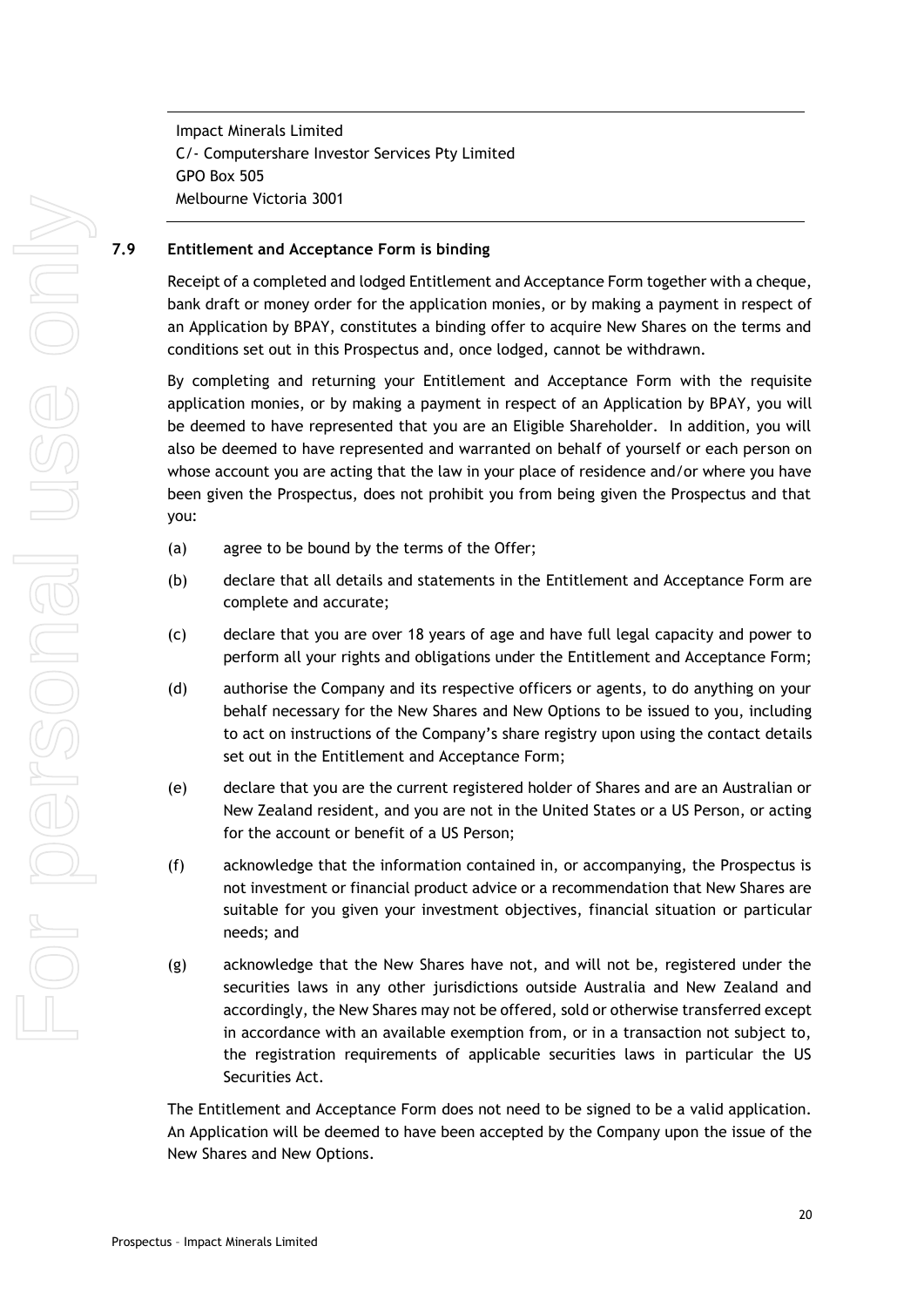If the Entitlement and Acceptance Form is not completed correctly or if the accompanying payment of the application monies is for the wrong amount, it may still be treated as a valid application for New Shares. The Directors' decision whether to treat an acceptance as valid and how to construe, amend or complete the Entitlement and Acceptance Form is final. However, an Applicant will not be treated as having applied for more Shares than is indicated by the amount of the application monies received by the Company.

# <span id="page-20-0"></span>**8 DETAILS OF THE OFFER**

## **8.1 Shares offered for subscription**

By this Prospectus the Company makes a renounceable pro rata offer to Eligible Shareholders on the basis of 1 New Share for every 4 Existing Shares held as at the Record Date at a price of \$0.011 per New Share, with 1 \$0.02 New Listed Option for every 2 New Shares issued, to raise up to approximately \$6 million before issue costs. Fractional entitlements will be rounded down to the nearest whole number.

The Offer is only open to Eligible Shareholders. The Company reserves the right to reject any application that it believes comes from a person who is not an Eligible Shareholder.

Details of how to apply for New Shares are set out at section [7.](#page-16-0)

All New Shares offered under this Prospectus will rank equally with Existing Shares. The rights and liabilities of the New Shares offered under this Prospectus are summarised in section [9.](#page-27-0) The rights and Liabilities of the New Options are summarised in section 9.2

## **8.2 Minimum subscription**

As the Offer is partially underwritten, there is no minimum subscription.

## **8.3 Acceptances**

This Offer may be accepted in whole or in part prior to the Closing Date subject to the rights of the Company to extend the Offer period or close the Offer early.

Instructions for accepting your Entitlement are set out in section [7](#page-16-0) and on the Entitlement and Acceptance Form which accompanies this Prospectus.

## <span id="page-20-1"></span>**8.4 Underwriting**

The Underwriter has agreed to underwrite the issue of 272,727,273 Shares (**Underwritten Securities**) in accordance with an underwriting agreement dated 26 April 2022 (**Underwriting Agreement**). The Underwriter will be paid the following fees:

- (a) A lead manager's fee of \$60,000. The Underwriter has the right to have this fee satisfied through the issue of Shares on the same terms as under the Offer;
- (b) 4 New Options for every \$1 raised under this Prospectus;
- (c) A management fee of 1% of the total amount raised under the Offer. The Underwriter has the right to have this fee satisfied through the issue of Shares on the same terms as under the Offer;
- (d) An underwriting fee of 5% of the Underwritten Amount; and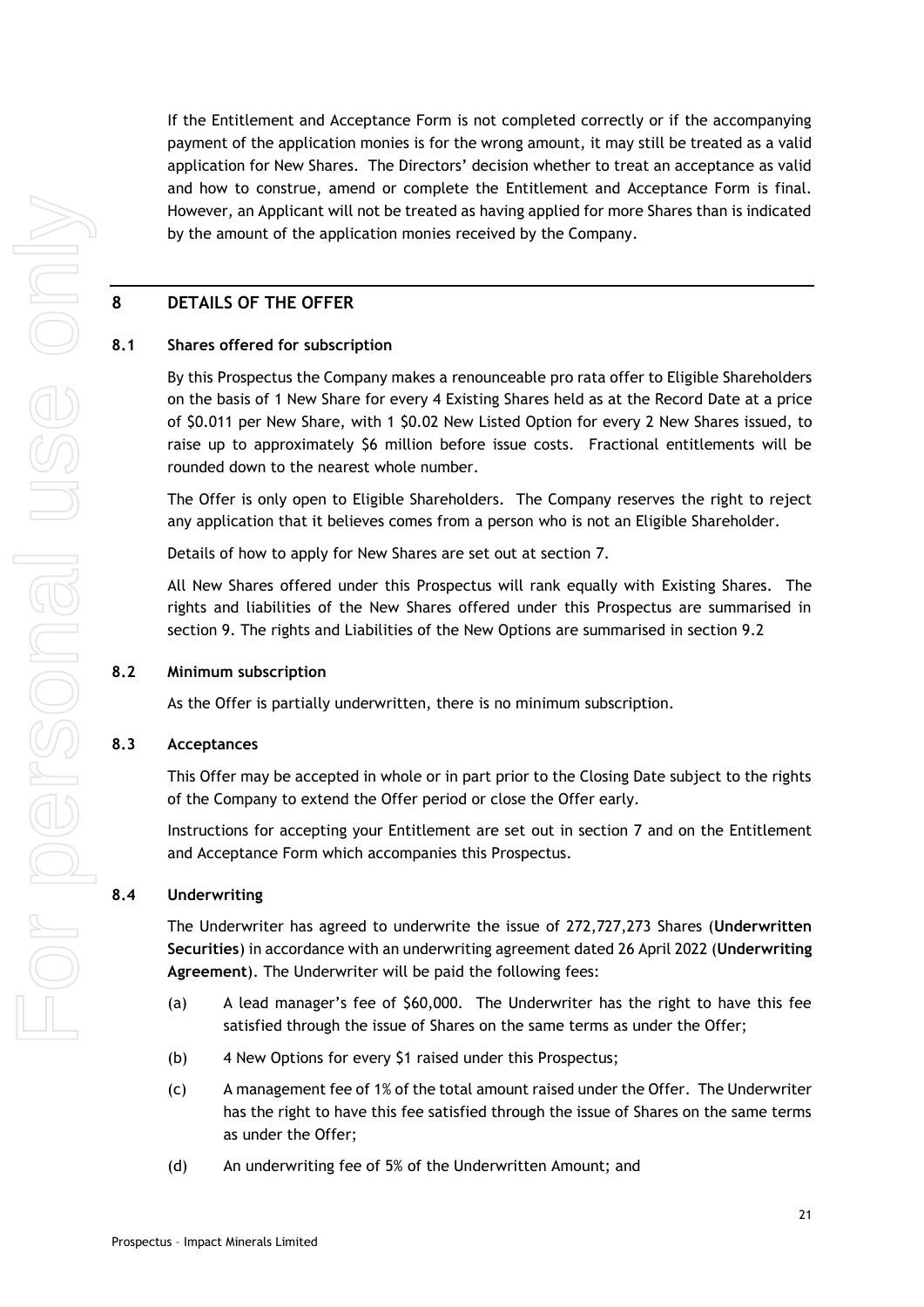(e) A placement fee of 5% of any Shortfall and other securities placed by the Underwriter beyond the Underwritten Amount.

The Underwriter will, in the event the Underwriting Agreement is terminated in certain circumstances, be entitled to a termination fee of \$30,000.

The Company will also be required to reimburse the Underwriter for all of the reasonable costs incurred by the Underwriter in relation to the Offer.

The underwriting of the Offer is conditional upon the satisfaction or waiver by the Underwriter of the certain conditions ordinarily found in an agreement of this type, including that:

- (a) the Underwriter being satisfied with the due diligence investigations by the Company in relation to the Offer; and
- (b) the Company's solicitors providing the Underwriter with a legal sign off letter in relation to the due diligence investigations.

In accordance with the Underwriting Agreement and as is customary with these types of arrangements:

- (a) the Company has (subject to certain limitations, including where the loss arises through the Underwriter performing its underwriting obligation) agreed to indemnify the Underwriter, its officers, employees, advisers and related bodies corporate, and the officers, employees and advisers of any of its related bodies corporate against losses suffered or incurred in connection with the Offer;
- (b) the Company and the Underwriter have given representations, warranties and undertakings in connection with (among other things) the conduct of the Offer;
- (c) the Underwriter may (in certain circumstances, including having regard to the materiality of the relevant event) terminate the Underwriting Agreement and be released from their obligations under it on the occurrence of certain events, including (but not limited to) where:
	- (i) (Indices fall): the S&P ASX 200 Index is at any time after the date of the Underwriting Agreement 7% or more below its respective level as at the close of business on the Business Day prior to the date of the Underwriting Agreement;
	- (ii) (Commodities): the price of COMEX gold or NYMEX WTI crude is at any time after the date of the Underwriting Agreement 7% or more below its respective level as at the close of business on the Business Day prior to the date of the Underwriting Agreement;
	- (iii) (Price): the Price is greater than the volume weighted average price of Shares calculated over three consecutive trading days after the date of the Underwriting Agreement;
	- (iv) (Misleading Announcement): it transpires that the Company has made a statement via the ASX that is misleading or deceptive or likely to mislead or deceive.
	- (v) (Adverse change): an event occurs which gives rise to a Material Adverse Effect or any adverse change or any development including a likely Material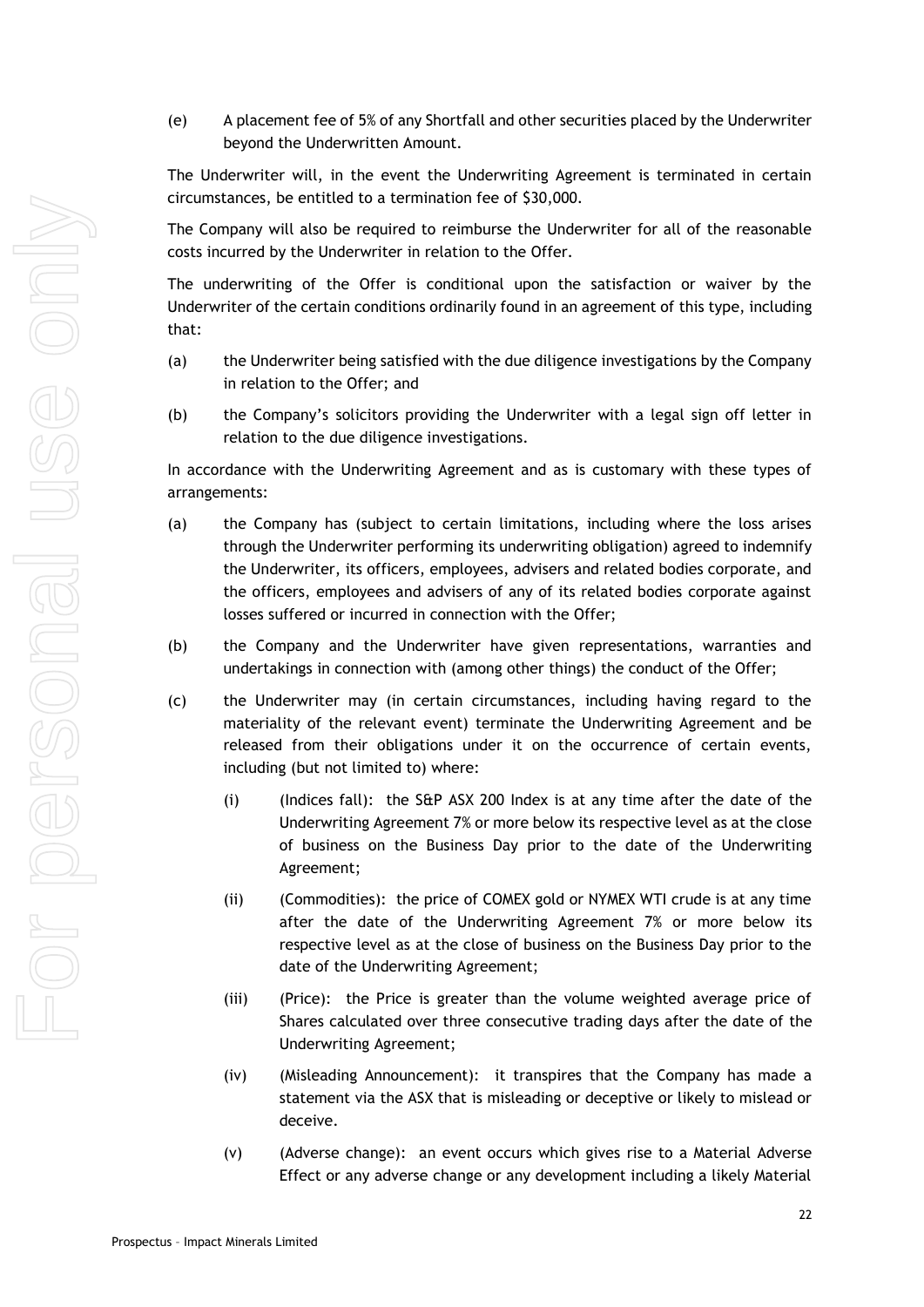Adverse Effect after the date of the Underwriting Agreement in the assets, liabilities, financial position, trading results, profits, forecasts, losses, prospects, business or operations of any Relevant Company including, without limitation, if any forecast in the Prospectus becomes incapable of being met or in the Underwriter's reasonable opinion, unlikely to be met in the projected time. Material Adverse Event means:

- (A) a material adverse effect on the outcome of the Offer or on the subsequent market for the Underwritten Securities (including, without limitation, matters likely to have a material adverse effect on a decision of an investor to invest in Underwritten Securities); or
- (B) a material adverse effect on the assets, condition, trading or financial position and performance, profits and losses, results, prospects, business or operations of the Company and its Subsidiaries either individually or taken as a whole;
- (vi) (Board and senior management composition): there is a change in the composition of the Board or a change in the senior management of the Company before the date of issue of the Underwritten Securities without the prior written consent of the Underwriter, such consent not to be unreasonably withheld;
- (vii) (Change in shareholdings): there is a material change in the major or controlling shareholdings of a Relevant Company (other than as a result of the Offer or a matter disclosed in the Prospectus) or a takeover offer or scheme of arrangement pursuant to Chapter 5 or 6 of the Corporations Act is publicly announced in relation to a Relevant Company;
- (viii) (Market Conditions): a suspension or material limitation in trading generally on ASX occurs or any material adverse change or disruption occurs in the existing financial markets, political or economic conditions of Australia, Japan, the United Kingdom, the United States of America or other international financial markets.

For the purposes of section 706 of the Corporations Act, the Company offers the Underwriter four New Options for every \$1 raised under this Prospectus. This offer may only be accepted by the Underwriter or (subject to the Corporations Act and Listing Rules) its nominees by completing a personalised application form which accompanies this Prospectus. The Company relies upon its 15% capacity under Listing Rule 7.1 to issue these New Options to the Underwriter and its nominees.

## **8.5 Entitlement to Offer**

The Offer is made to Eligible Shareholders, who are those Shareholders that:

- (a) are the registered holder of Shares as at 7.00pm (AEST) on the Record Date; and
- (b) have a registered address in Australia or New Zealand.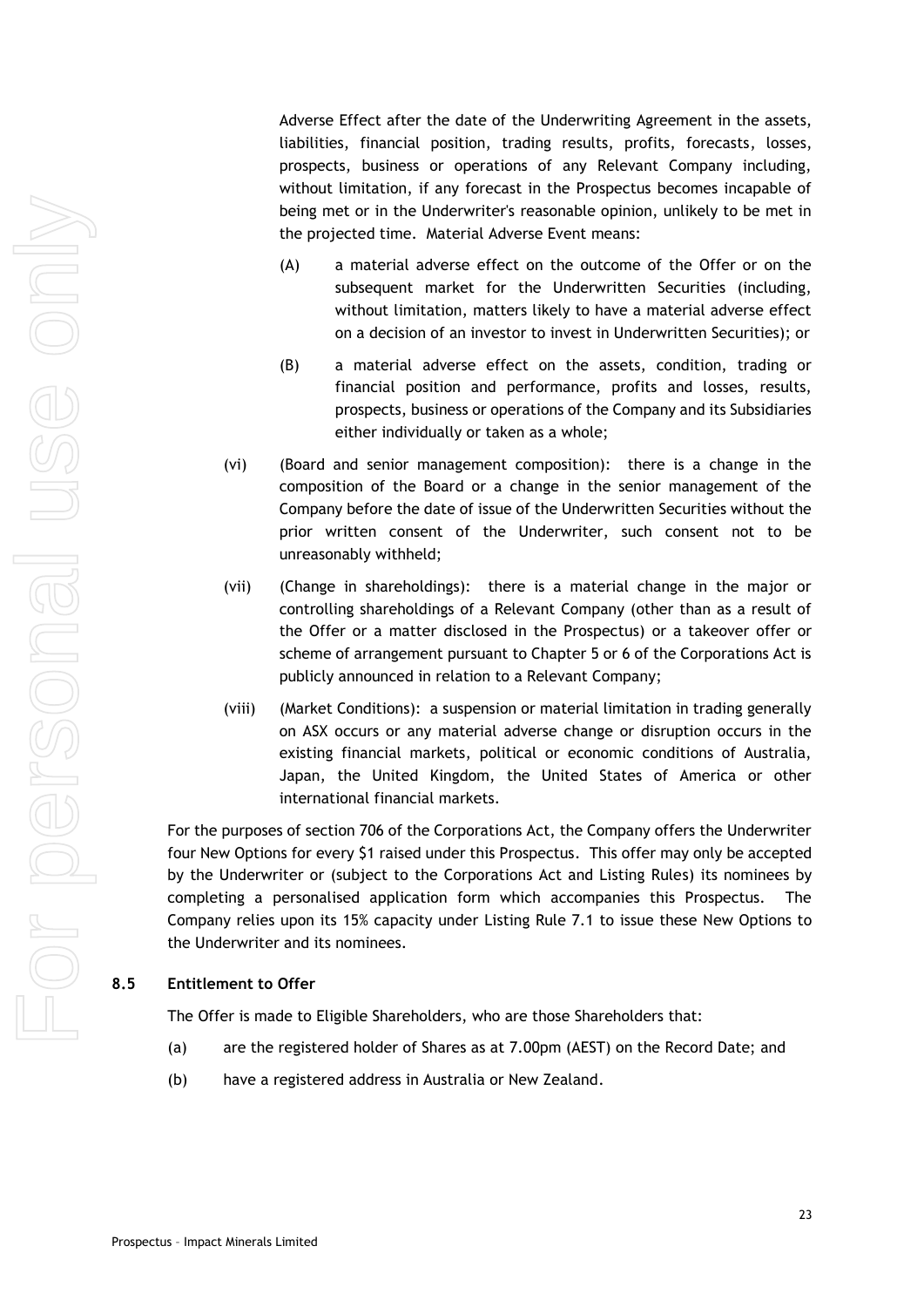# <span id="page-23-0"></span>**8.6 Shortfall**

Any New Shares not applied for under the Offer will become Shortfall Shares. The Directors reserve the right to issue any Shortfall Shares at their discretion within 3 months after the Closing Date (**Shortfall Offer**).

The Shortfall Offer is, to the extent it is made in Australia, made under this Prospectus. To the extent the Shortfall Offer is made outside Australia, the Shortfall Offer is made without disclosure, a prospectus, lodgement, filing or registration, or other requirements of any applicable securities law, and only in circumstances where it is lawful to do so (such as to institutional or sophisticated investors).

Eligible Shareholders may apply for Shortfall Shares by completing the accompanying Entitlement and Acceptance Form in accordance with the instructions set out on that form. Other investors who are not Eligible Shareholders may apply for Shortfall Shares using the Shortfall Application Form attached to this Prospectus. Persons outside Australia doing so represent to the Company that they can apply for Shortfall Shares in circumstances which do not require the offer for Shortfall Shares or this Prospectus to be registered.

It is possible that there may be no Shortfall Shares available for issue.

Subject to the above, the Directors reserve the right at their absolute discretion and subject to the Corporations Act and Listing Rules, to:

- (a) issue Shortfall Shares at their discretion by applying a policy of allocating Shortfall Shares in a manner that is in the Company's best interests; and
- (b) to reject any application for Shortfall Shares or to issue a lesser number of Shortfall Shares than that applied for.

It is an express term of the Shortfall Offer that applicants for Shortfall Shares will be bound to accept a lesser number of Shortfall Shares allocated to them than applied for. If a lesser number is allocated, excess application money will be refunded without interest as soon as practicable after the Closing Date.

# **8.7 New Zealand Shareholders**

The Offer contained in this Prospectus to Eligible Shareholders with registered addresses in New Zealand is made in reliance on the Securities Act (Overseas Companies) Exemption Notice 2013 (New Zealand). Members of the public in New Zealand who are not existing Shareholders on the Record Date are not entitled to apply for any New Shares. This Prospectus has not been registered, filed or approved by any New Zealand regulatory authority. This Prospectus is not an investment statement or prospectus under New Zealand law and is not required to, and may not, contain all the information that an investment statement or prospectus under New Zealand law is required to contain.

# <span id="page-23-1"></span>**8.8 Treatment of Ineligible Shareholders and sale for Ineligible Shareholders' Entitlement**

Given the small number of Ineligible Shareholders and the cost of complying with applicable regulations outside Australia and New Zealand, the Company has decided that it would be unreasonable to extend the Offer to Ineligible Shareholders. The Prospectus will not be sent to those Shareholders.

This Prospectus does not constitute an offer of securities in any jurisdiction where, or to any person to whom, it would not be lawful to issue the Prospectus or make the Offer. No action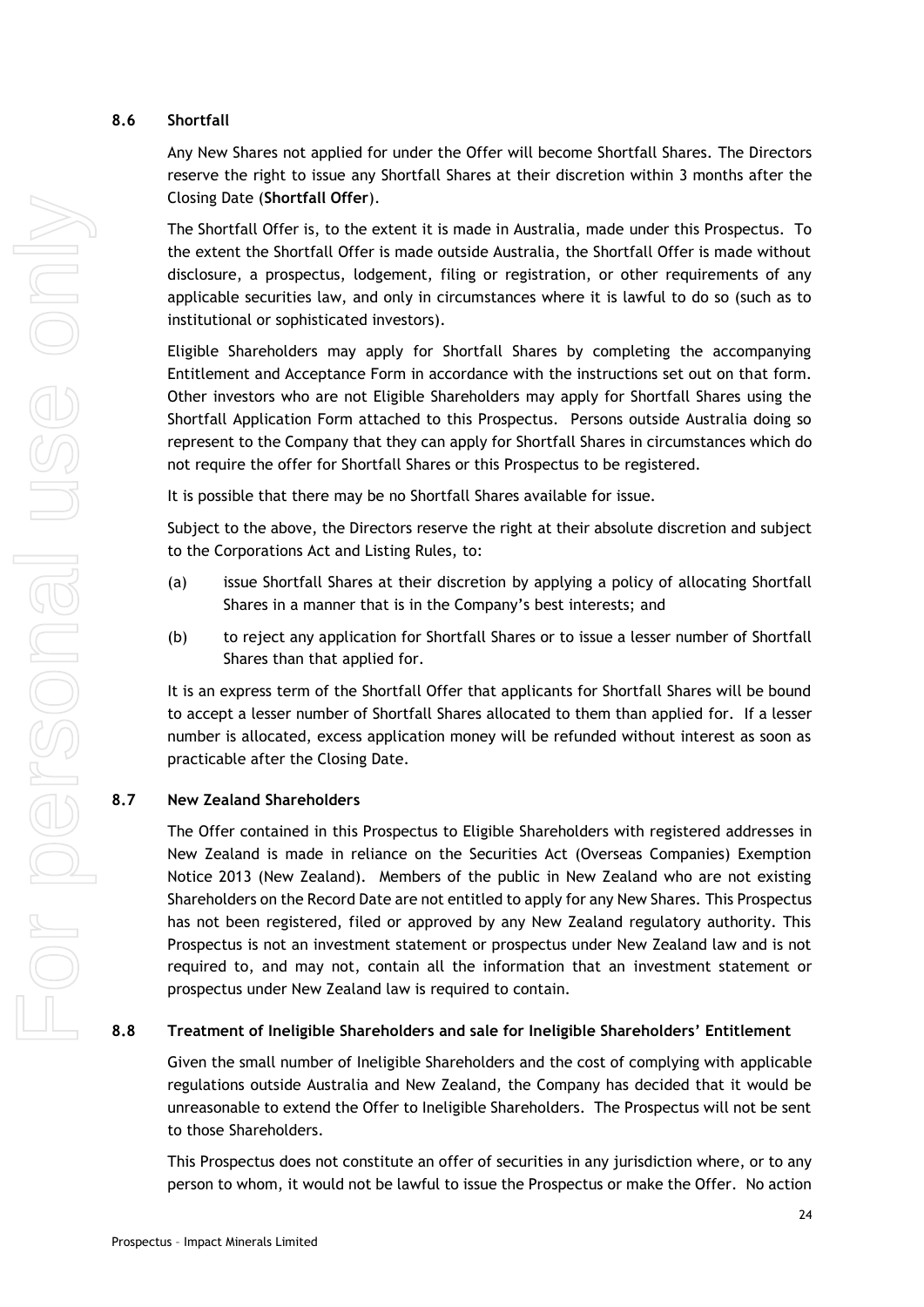has been taken to register or qualify the New Shares or the Offer or otherwise to permit an offering of the New Shares in any jurisdiction other than as set out in this section.

This document is not for publication or distribution, directly or indirectly, in or into the United States of America (including its territories and possessions, any state of the US and the District of Columbia). This document is not an offer of securities for sale into the United States or to, or for the account or benefit of, US Persons. The securities referred to herein have not been and will not be registered under the US Securities Act, and may not be offered or sold in the United States or to, or for the account or benefit of, US Persons. No public offering of securities is being made in the United States.

Recipients may not send or otherwise distribute this Prospectus or the Entitlement and Acceptance Form to any person outside Australia or New Zealand (other than to Eligible Shareholders).

For the purposes of Listing Rule 7.7.1(c), the Company has appointed the Underwriter as nominee to arrange for the sale of the Non-Eligible Foreign Shareholders' Entitlements and to account to them for the net proceeds of the sale.

The proceeds of sale (in Australian dollars) will be distributed to the Non-Eligible Foreign Shareholders for whose benefits the Rights have been sold in proportion to their shareholdings as at the Record Date (after deducting the costs of the sale).

### **8.9 Beneficial holders, nominees, trustees and custodians**

The foreign selling restrictions under the Offer summarised in section [8.8](#page-23-1) of this Prospectus apply to the underlying beneficial holder. Nominees, trustees and custodians must not apply on behalf of any beneficial holder that would not itself be an Eligible Shareholder. Shareholders who are nominees, trustees or custodians are advised to seek independent advice as to how they should proceed. Shareholders who hold Shares on behalf of persons whose registered address is not in Australia or New Zealand are responsible for ensuring that applying for New Shares does not breach securities laws in the relevant overseas jurisdictions.

Nominees and custodians that hold Shares should note that the Offer is available only to Eligible Shareholders. The Company is not required to determine whether or not any registered holder is acting as a nominee or the identity or residence of any beneficial owners of securities. If any nominee or custodian is acting on behalf of a foreign person, that holder, in dealing with its beneficiary, will need to assess whether indirect participation by the beneficiary in the Offer is compatible with applicable foreign laws.

### **8.10 Allotment and application money**

New Shares will be issued only after all application money has been received and ASX has granted permission for the New Shares to be quoted. It is expected that New Shares will be issued on 27 May 2022 and normal trading of the New Shares on ASX is expected to commence on 30 May 2022.

All application monies will be deposited into a separate bank account of the Company and held in trust for Applicants until the Shares are issued or application monies returned. Any interest that accrues will be retained by the Company and will not be paid to Applicants.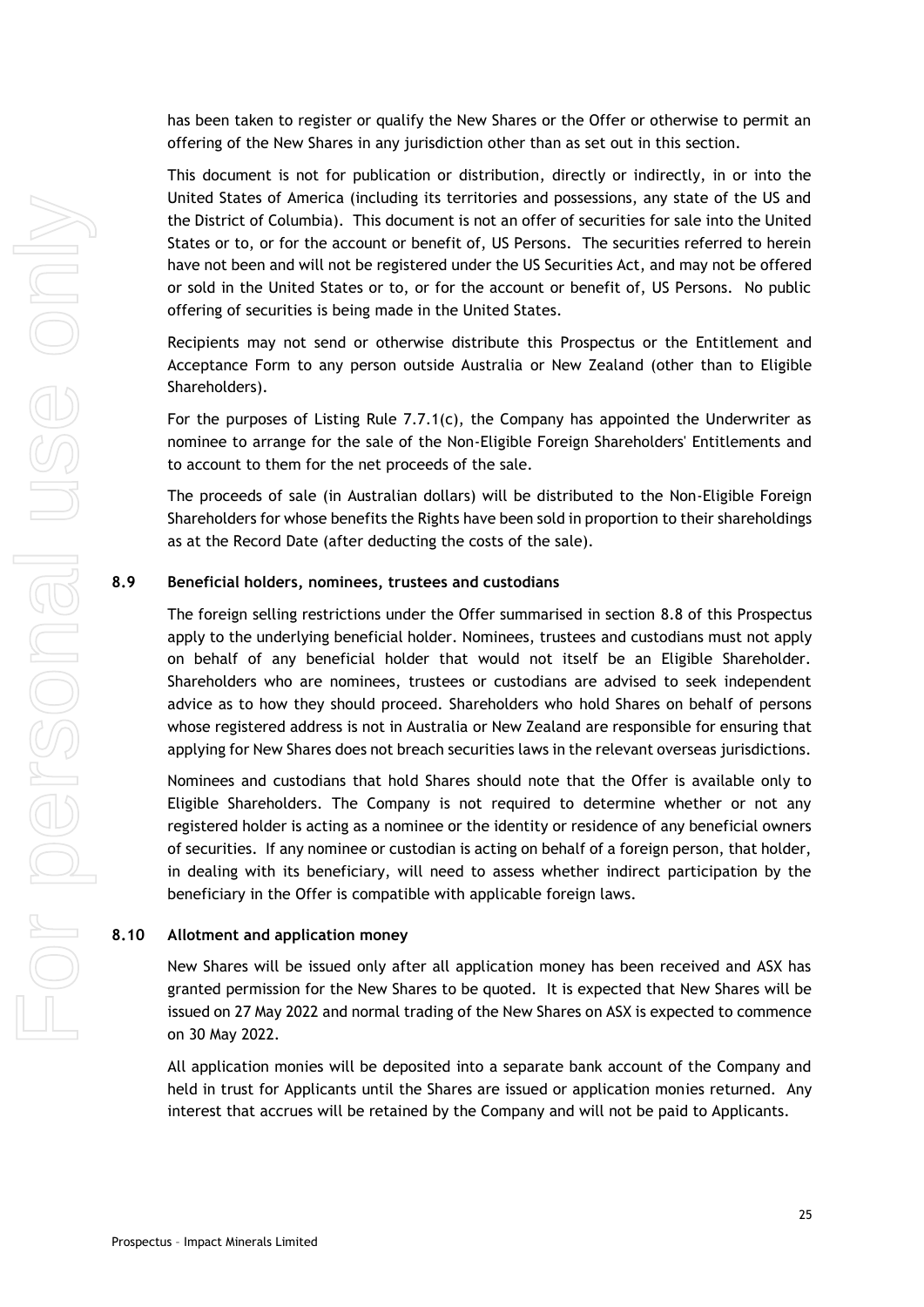# **8.11 Quotation**

The Company will apply to ASX within 7 days after the date of this Prospectus for quotation of the New Shares and New Options offered by this Prospectus on ASX. If ASX does not grant permission for the quotation of the New Shares offered under this Prospectus within 3 months after the date of this Prospectus, or such longer period as modified by ASIC, none of the New Shares offered by this Prospectus will be allotted or issued. In these circumstances, all Applications will be dealt with in accordance with the Corporations Act including the return of all application monies without interest.

A decision by ASX to grant official quotation of the New Shares is not to be taken in any way as an indication of ASX's view as to the merits of the Company or of the New Shares.

Quotation, if granted, of the New Shares and New Options offered by this Prospectus will commence as soon as practicable after statements of holdings of the New Shares are dispatched.

# **8.12 Market prices of Existing Shares on ASX**

The highest and lowest market sale price of the Existing Shares, which are on the same terms and conditions as the New Shares being offered under this Prospectus, during the 3 months immediately preceding the lodgement of this Prospectus with the ASIC, and the last market sale price on the date before the lodgement date of this Prospectus, are set out below.

|             | 3 month high                | 3 month low                                                          | Last market sale price |
|-------------|-----------------------------|----------------------------------------------------------------------|------------------------|
| Price $(5)$ | \$0.017                     | \$0.011                                                              | \$0.015                |
| Date        | 20, 21 and 22 April<br>2022 | 25, 28 February 2022,<br>1, 15, 16, 17, 18, 21,<br>22, 23 March 2022 | 22 April 2022          |

# **8.13 CHESS**

The Company participates in the Clearing House Electronic Subregister System (**CHESS**). CHESS is operated by ASX Settlement Pty Ltd (**ASPL**), a wholly owned subsidiary of ASX.

Under CHESS, the Company does not issue certificates to investors. Instead, security holders will receive a statement of their holdings in the Company, including New Shares and New Options issued under this Prospectus. If an investor is broker sponsored, ASPL will send a CHESS statement.

The CHESS statement will set out the number of New Shares issued under this Prospectus, provide details of your holder identification number and give the participation identification number of the sponsor.

If you are registered on the issuer sponsored sub register, your statement will be dispatched by the Company's share registrar and will contain the number of New Shares and New Options ssued to you under this Prospectus and your security holder reference number.

A CHESS statement or issuer sponsored statement will routinely be sent to Shareholders at the end of any calendar month during which the balance of their shareholding changes.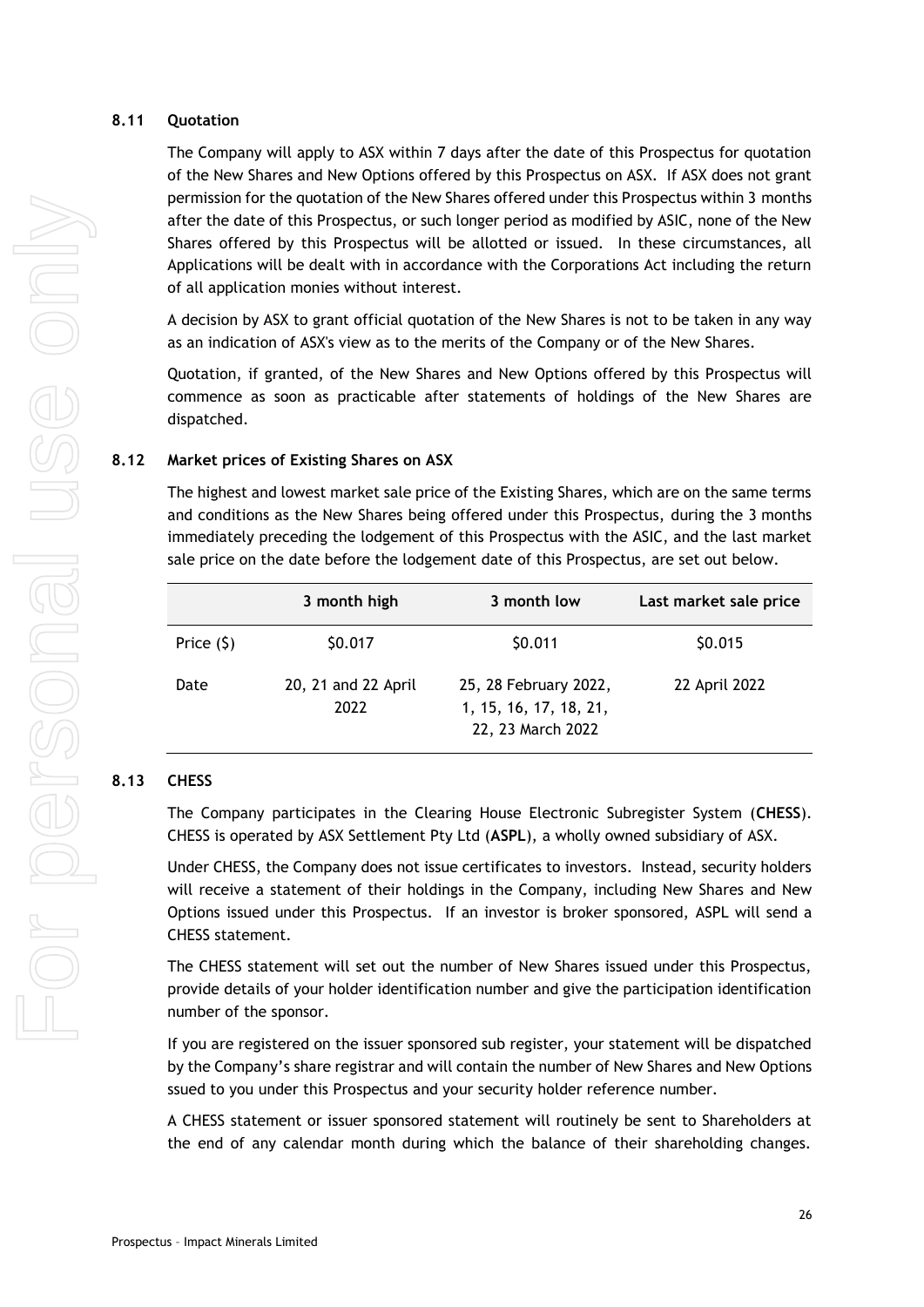Shareholders may request a statement at any other time, however, a charge may be made for additional statements.

#### **8.14 Taxation and duty implications**

The Directors do not consider that it is appropriate to give Shareholders advice regarding the taxation consequences of the Company conducting the Offer or Shareholders applying for New Shares under this Prospectus, as it is not possible to provide a comprehensive summary of the possible taxation positions of Shareholders. The Company, its advisers and officers, do not accept any responsibility or liability for any taxation consequences to Shareholders in the Offer. Shareholders should, therefore, consult their own professional tax adviser in connection with the taxation implications of the Offer.

No brokerage or stamp duty is payable by Applicants in respect of Applications for New Shares under this Prospectus.

#### <span id="page-26-0"></span>**8.15 Privacy**

The Company collects information about each Applicant provided on an Entitlement and Acceptance Form for the purposes of processing the Application and, if the Application is successful, to administer the Applicant's security holding in the Company.

By submitting an Entitlement and Acceptance Form, each Applicant agrees that the Company may use the information provided by an Applicant on the Entitlement and Acceptance Form for the purposes set out in this privacy disclosure statement and may disclose it for those purposes to the Share Registry, the Company's related body corporates, agents, contractors and third party service providers, including mailing houses and professional advisers, and to ASX and regulatory authorities.

The Corporations Act requires the Company to include information about the Shareholder (including name, address and details of the Shares held) in its public register. The information contained in the Company's public register must remain there even if that person ceases to be a Shareholder. Information contained in the Company's register is also used to facilitate distribution payments and corporate communications (including the Company's financial results, annual reports and other information that the Company may wish to communicate to its security holders) and compliance by the Company with legal and regulatory requirements.

If you do not provide the information required on the Entitlement and Acceptance Form, the Company may not be able to accept or process your Application. An Applicant has the right to gain access to the information that the Company holds about that person subject to certain exceptions under law. A fee may be charged for access. Such requests must be made in writing to the Company's registered office.

# **8.16 Enquiries**

Any queries regarding the Offer or Entitlement and Acceptance Form should be directed to the Company Secretary on +61 8 6454 6666.

You can also contact your stockbroker or professional adviser with any queries in relation to the Offer.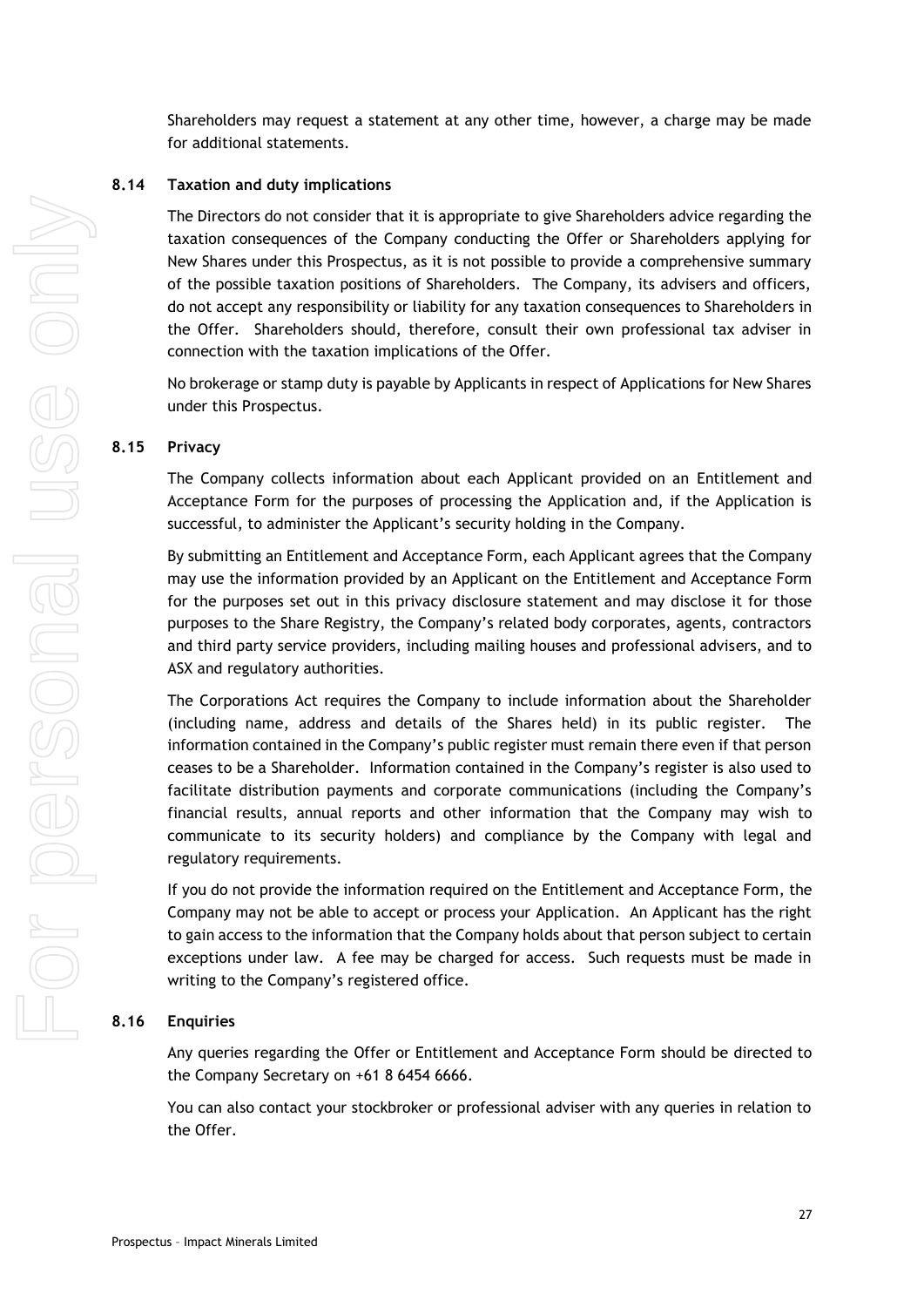# <span id="page-27-0"></span>**9 RIGHTS AND LIABILITIES ATTACHING TO SECURITIES**

## **9.1 Rights and liability attaching to the New Shares**

Full details of the rights and liabilities attaching to the New Shares are:

- detailed in the Constitution, a copy of which can be inspected, free of charge, at the registered office of the Company during normal business hours; and
- in certain circumstances, regulated by the Corporations Act, the Listing Rules and the general law.

The following is a summary of the more significant rights and liabilities attaching to the New Shares. This summary is not exhaustive and does not constitute a definitive statement of the rights and liabilities of Shareholders. To obtain such a statement, persons should seek independent legal advice.

(a) Voting rights

Subject to any rights or restrictions for the time being attached to any class or classes of shares, at a general meeting of members every member has one vote on a show of hands and one vote per Share on a poll. Voting may be in person or by proxy, attorney or representative.

(b) Dividends

Except as otherwise required by the Corporations Act and to the terms on which shares are on issue and the rights and restrictions attaching to shares, the Directors may from time to time:

- (i) declare dividends (whether final or interim) to be paid to members on such terms, including the amount and the time for and the method of payment, as the Directors think fit; or
- (ii) determine that a dividend is payable, fix the amount and time for payment.
- (c) Future issues of securities

Subject to the Corporations Act and the Listing Rules, the Directors may issue, grant options over, or otherwise dispose of unissued shares in the Company at the times and on the terms that the Directors think proper and a share may be issued with preferential or special rights.

(d) Transfer of Shares

A Shareholder may transfer Shares by a market transfer in accordance with any computerised or electronic system established or recognised by ASX for the purpose of facilitating transfers in Shares or by an instrument in writing in a form approved by ASX or the Board.

(e) Meetings and notices

Each Shareholder is entitled to receive notice of, and to attend, general meetings for the Company and to receive all notices, accounts and other documents required to be sent to shareholders under the Constitution, the Corporations Act or the Listing Rules.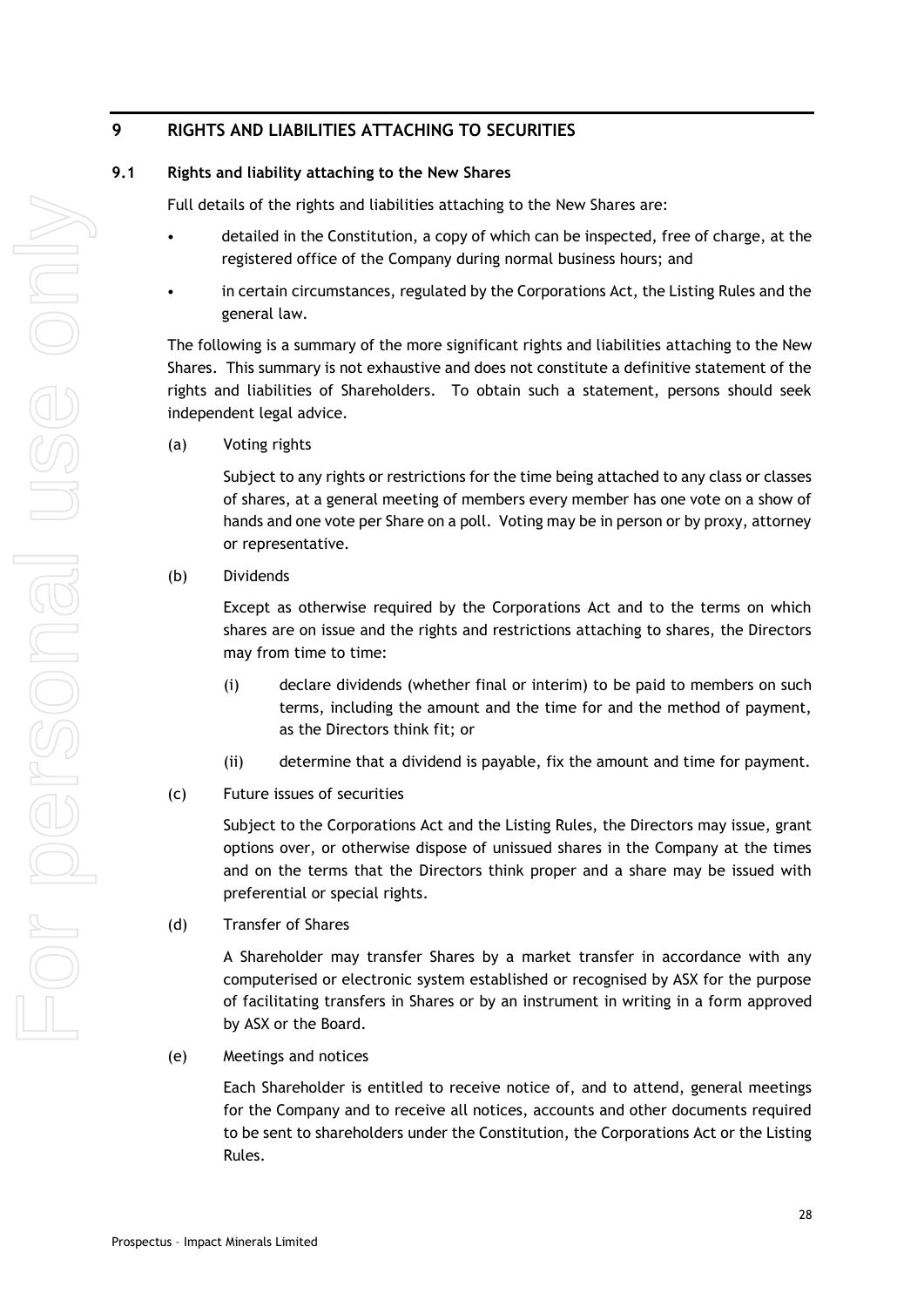Shareholders may requisition meetings in accordance with the Corporations Act.

# (f) Liquidation rights

The Company has one class of share on issue, ordinary shares. Each ordinary Share ranks equally in the event of liquidation.

(g) Variation of rights

Subject to the Corporations Act and Listing Rules, the rights attached to the Shares may be varied in accordance with the Corporations Act

(h) Election of directors

At every annual general meeting one third of the Directors (rounded up to the nearest whole number) must retire from office. Any Director who would have held office for more than 3 years if that Director remains in office until the next general meeting must retire. These retirement rules do not apply to certain appointments including the managing director.

(i) Indemnities

To the extent permitted by law the Company must indemnify each past and present Director and secretary against any liability incurred by that person as an officer of the Company and any legal costs incurred in defending an action in respect of such liability.

(j) Winding up

Subject to the Corporations Act, the ASX Listing Rules and any rights or restrictions attached to a class of shares, on a winding up of the Company any surplus must be divided among the shareholders of the Company.

(k) Shareholder liability

As the Shares offered under the Prospectus are fully paid Shares, they are not subject to any calls for money by the Directors and will therefore not become liable for forfeiture.

# (l) Alteration to the Constitution

The Constitution can only be amended by a special resolution passed by at least three quarters of shareholders present and voting at the general meeting. At least 28 days written notice specifying the intention to propose the resolution as a special resolution must be given.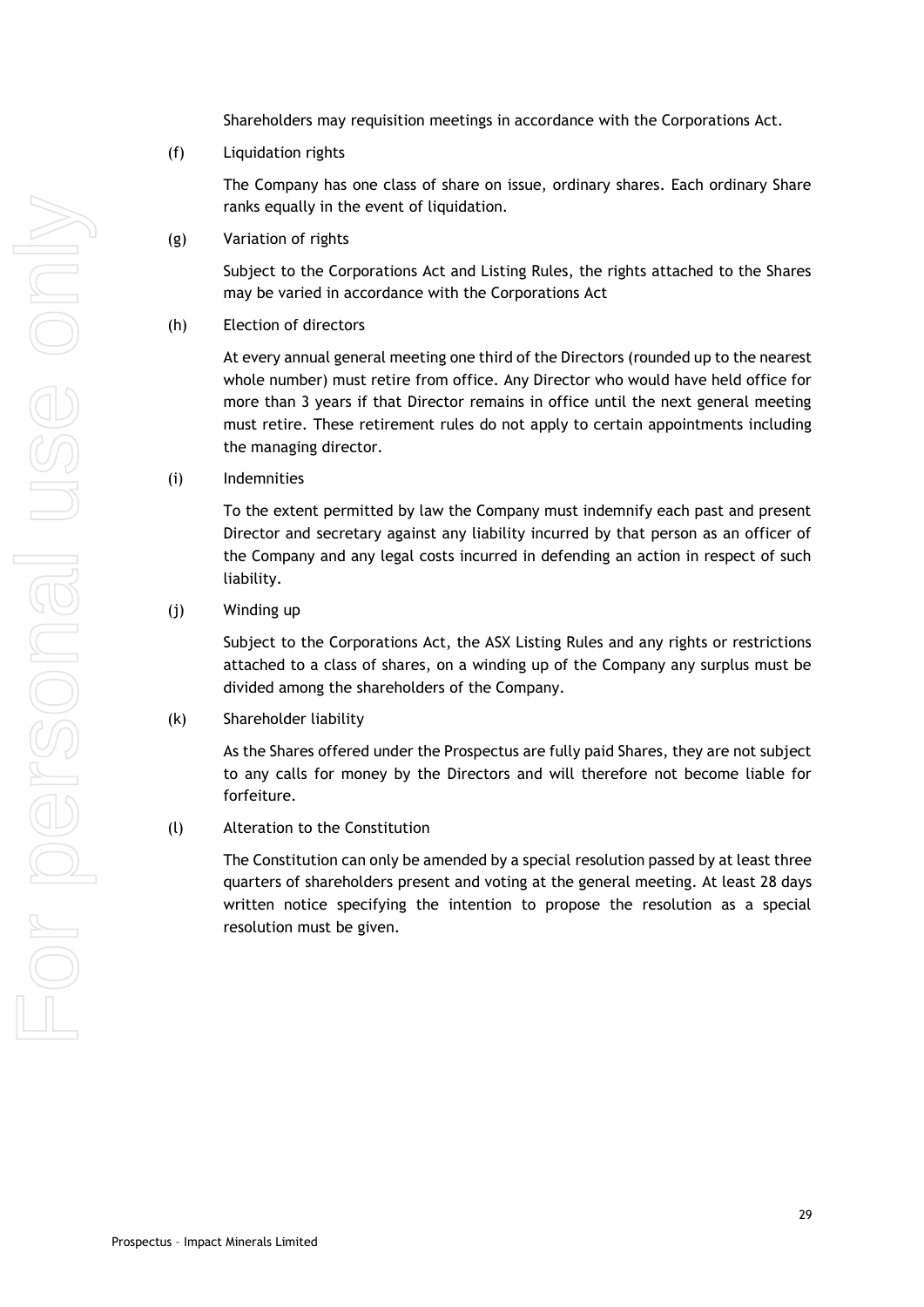### (m) Listing Rules

The Company has been admitted to trading on the Official List of ASX. Accordingly, despite anything in the Constitution, if the Listing Rules prohibit an act being done, the act must not be done. Nothing in the Constitution prevents an act being done that the Listing Rules require to be done. If the Listing Rules require an act to be done or not to be done, authority is given for that act to be done or not to be done (as the case may be). If the Listing Rules require the Constitution to contain a provision and it does not contain such a provision, the Constitution is deemed to contain that provision. If the Listing Rules require the Constitution not to contain a provision and it contains such a provision, the Constitution is deemed not to contain that provision. If a provision of the Constitution is or becomes inconsistent with the Listing Rules, the Constitution is deemed not to contain that provision to the extent of the inconsistency.

# **9.2 Rights and liability attaching to the New Options**

The New Options offered under this Prospectus are subject to the following terms:

- (a) Each New Option entitles the holder to be issued one Share.
- (b) The exercise price of the New Options is \$0.02 each.
- (c) The expiry date of the New Options is 2 years from issue.
- (d) The New Options may be exercised at any time prior to the expiry date, in whole or in part, upon payment of the exercise price per Option.
- (e) The Company currently intends to apply for quotation of the New Options on the official list of the ASX. Quotation of the New Options is not guaranteed or automatic but will depend on ASX exercising its discretion under the Listing Rules.
- (f) The New Options are freely transferable subject to any restriction or escrow arrangements imposed by the Corporations Act and the ASX Listing Rules.
- (g) The holder of a New Option may not exercise less than 100,000 Options at any one time unless the holder has less than 100,000 Options in which event the Holder must exercise all of the Options together.
- (h) The Company will provide to each New Option holder a notice that is to be completed when exercising the Options (Notice of Exercise). The New Options may be exercised by the Option holder by completing the Notice of Exercise and forwarding the same to the Share Registry to be received prior to the expiry date. The Notice of Exercise must state the number of New Options exercised, the consequent number of Shares to be issued and the identity of the proposed subscribers. The Notice of Exercise by an Option holder must be accompanied by payment in full for the relevant number of Shares being subscribed, being an amount of the exercise price per Share.
- (i) Subject to the Listing Rules, the Company will issue Shares upon exercise of the New Options within 15 business days of receipt of a completed Notice of Exercise and full subscription payment.
- (j) All Shares issued upon the exercise of the New Options will rank equally in all respects with the Company's then issued Shares. The Company must apply to the ASX in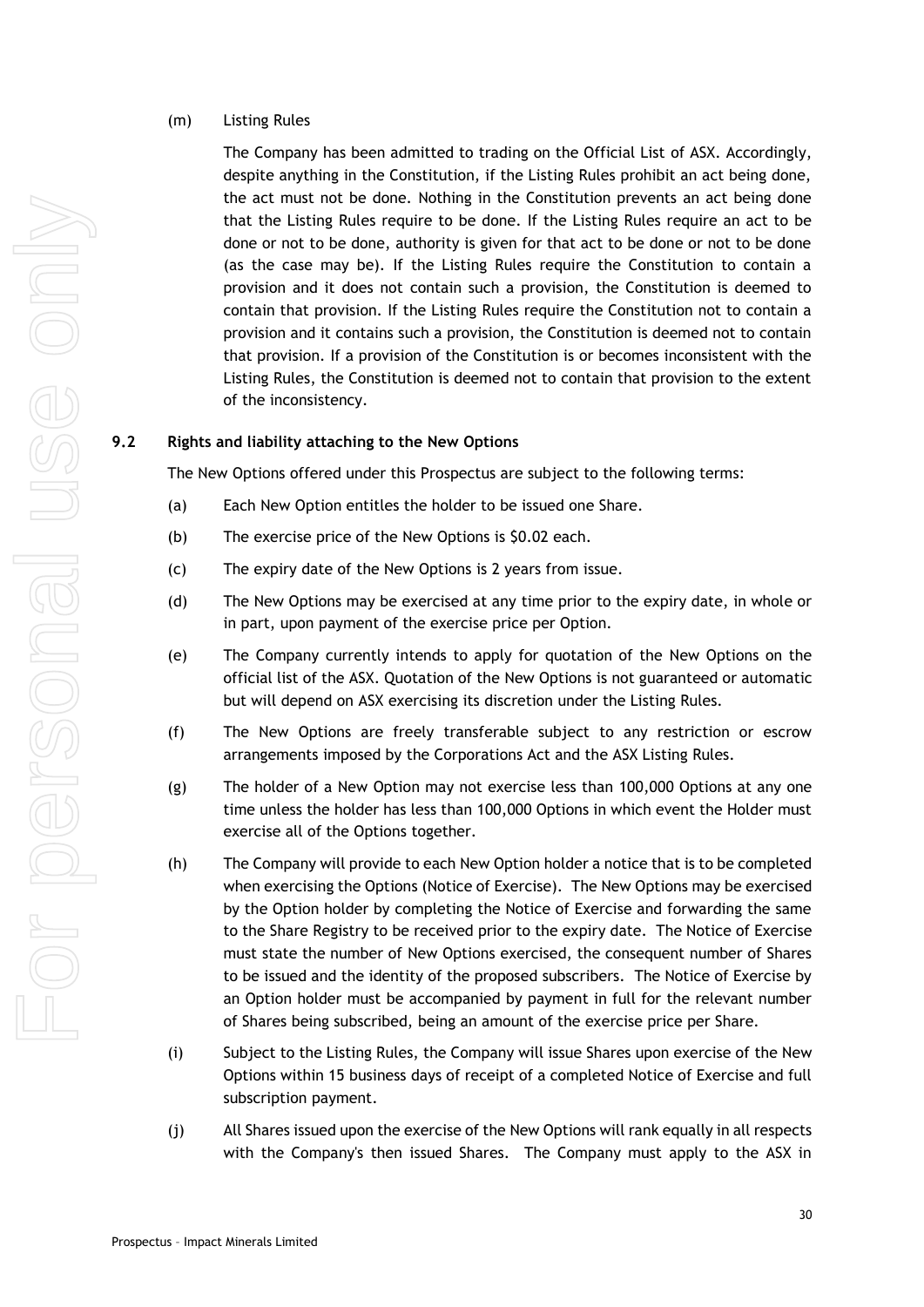accordance with the Listing Rules for all Shares pursuant to the exercise of the New Options to be admitted to quotation.

- (k) There are no participating rights or entitlements inherent in the New Options and the holders will not be entitled to participate in new issues or pro-rata issues of capital to Shareholders during the term of the New Options. Thereby, the Option holder has no rights to a change in:
	- (i) the exercise price of the New Option; or
	- (ii) period of exercise of the New Option; or
	- (iii) except in the event of a Bonus Issue (defined below), a change to the number of underlying securities over which the Option can be exercised.
- (l) The Company may ensure, for the purposes of determining entitlements to any issue, that the New Option holder will be notified of a proposed issue after the issue is announced. This will give New Option holders the opportunity to exercise their Options prior to the date for determining entitlements to participate in such issues.
- (m) If from time to time on or prior to the Expiry Date the Company makes a bonus issue of securities to holders of Shares in the Company (Bonus Issue), then upon exercise of his or her New Options a holder will be entitled to have issued to him or her (in addition to the Shares which he or she is otherwise entitled to have issued to him or her upon such exercise) the number of securities which would have been issued to him or her under that Bonus Issue if the New Options had been exercised before the record date for the Bonus Issue.
- (n) In the event of any reconstruction (including consolidation, subdivisions, reduction or return) of the authorised or issued capital of the Company, all rights of the Option holder shall be reconstructed (as appropriate) in accordance with the ASX Listing Rules.

# <span id="page-30-0"></span>**10 ADDITIONAL INFORMATION**

#### **10.1 Continuous disclosure obligations**

The Company is a 'disclosing entity' (as defined in section 111AC of the Corporations Act) for the purposes of section 713 of the Corporations Act and, as such, is subject to regular reporting and disclosure obligations. Specifically, like all listed companies, the Company is required to continuously disclose any information it has to the market which a reasonable person would expect to have a material effect on the price or the value of the Company's securities. The New Shares which will be issued pursuant to this Prospectus are in the same class of Shares that have been quoted on the Official List during the 12 months prior to the issue of this Prospectus.

This Prospectus is a "transaction specific prospectus" to which the special content rules under section 713 of the Corporations Act apply. That provision allows the issue of a more concise prospectus in relation to an offer of securities in a class which has been continuously quoted by ASX in the three months prior to the date of the prospectus. In general terms "transaction specific prospectuses" are only required to contain information in relation to the effect of the issue of New Shares on the Company and the rights attaching to the New Shares. It is not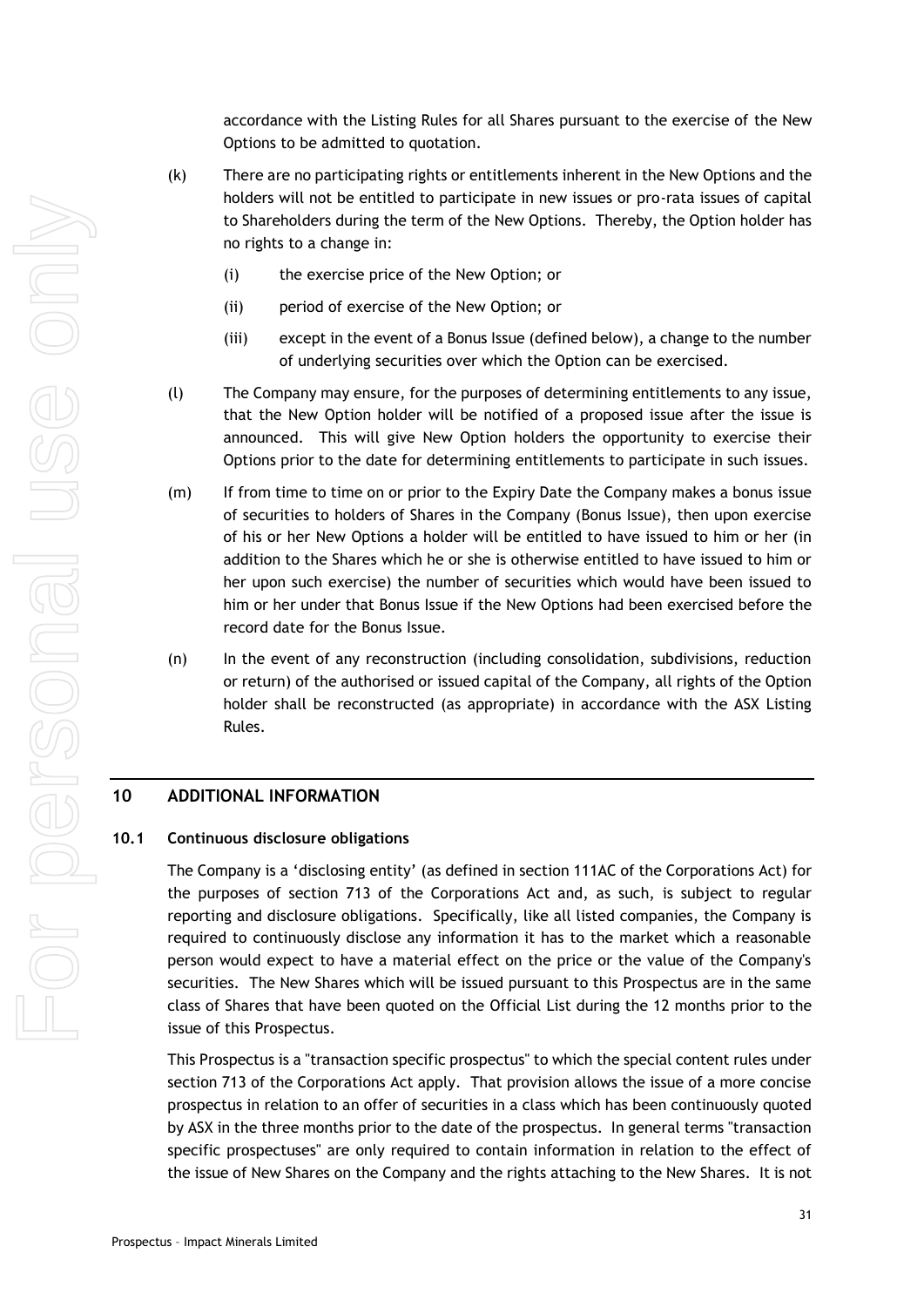necessary to include general information in relation to all of the assets and liabilities, financial position, profits and losses or prospects of the issuing company.

This Prospectus is intended to be read in conjunction with the publicly available information in relation to the Company which has been notified to ASX and does not include all of the information that would be included in a prospectus for an initial public offering of securities in an entity that is not already listed on a stock exchange. Investors should therefore have regard to the other publicly available information in relation to the Company before making a decision whether or not to invest.

Having taken such precautions and having made such enquires as are reasonable, the Company believes that it has complied with the general and specific requirements of ASX as applicable from time to time throughout the period from lodgement of the Company's annual financial statements of the Company for the financial year ended 30 June 2021 to the issue of this Prospectus which required the Company to notify ASX of information about specified events or matters as they arise for the purpose of ASX making that information available to the securities exchange conducted by ASX.

The Company confirms that, to the extent to which it is reasonable for investors and their professional advisers to expect to find the information in this Prospectus, there is no information

- (a) that has been excluded from a continuous disclosure notice in accordance with ASX Listing Rules; and
- (b) is information that investors and their professional advisers would reasonably require for the purpose of making an informed assessment of:
	- (i) the assets and liabilities, financial position and performance, profits and losses and prospects of the Company; and
	- (ii) the rights and liabilities attaching to New Shares.

Information that is already in the public domain has not been reported in this Prospectus other than that which is considered necessary to make this Prospectus complete.

The Company, as a disclosing entity under the Corporations Act states that:

- (a) it is subject to regular reporting and disclosure obligations;
- (b) copies of documents lodged with the ASIC in relation to the Company (not being documents referred to in section 1274(2)(a) of the Corporations Act) may be obtained from, or inspected at, the offices of the ASIC; and
- (c) it will provide a copy of each of the following documents, free of charge, to any person on request between the date of issue of this Prospectus and the Closing Date:
	- (i) the annual financial statements of the Company for the financial year ended 30 June 2021 being the last financial statements for a financial year, of the Company lodged with the ASIC before the issue of this Prospectus;
	- (ii) the half-year financial report lodged with ASIC by the Company for the half year ending 31 December 2021; and
	- (iii) any continuous disclosure notices given by the Company after the lodgement of the financial statements referred to in paragraph (i) and before the lodgement of this Prospectus with ASIC.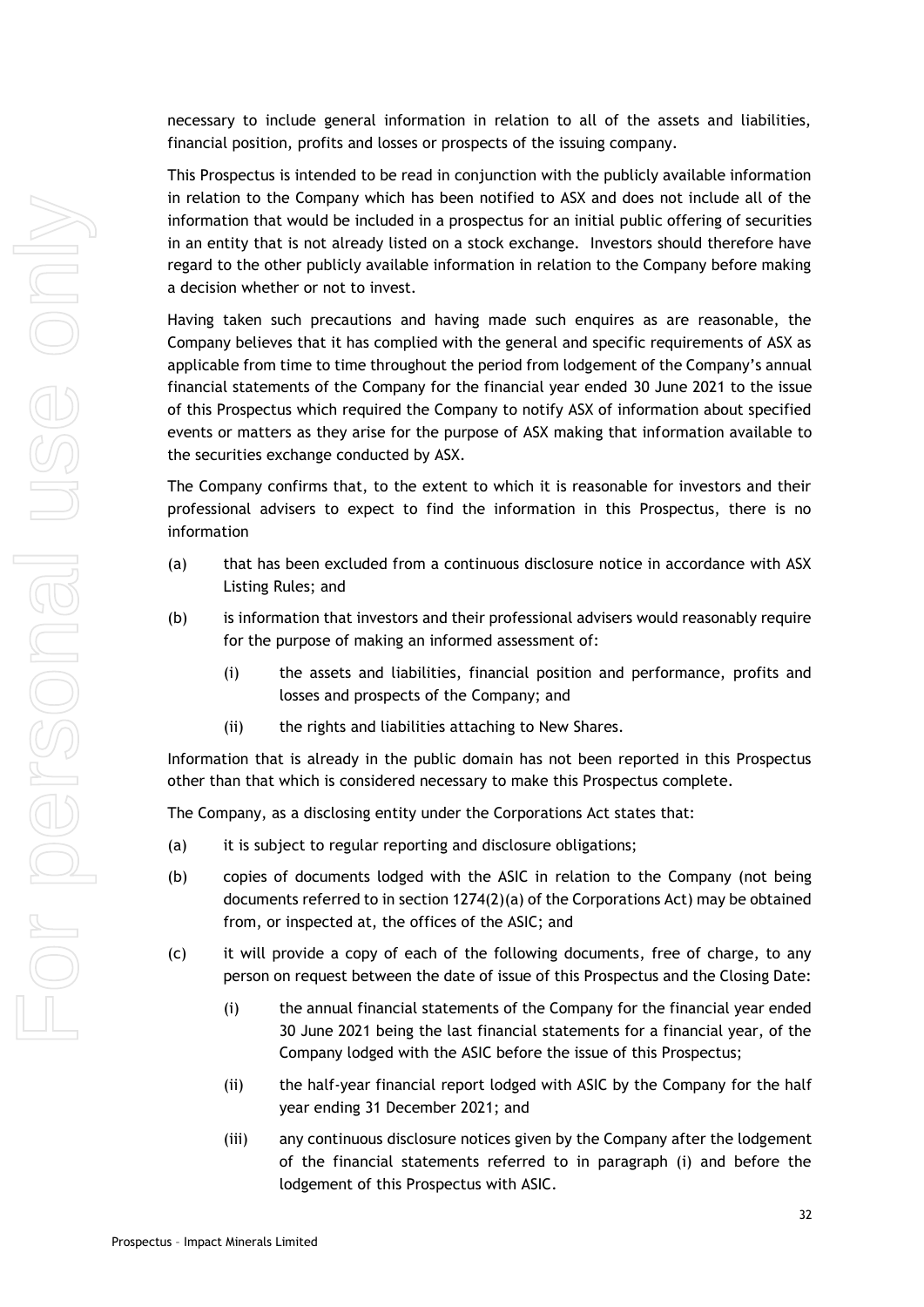Copies of all documents lodged with the ASIC in relation to the Company can be obtained free of charge from the Company's registered office during normal office hours or from asx.com.au.

The Company has lodged the following announcements with ASX since its 2021 annual report was lodged with ASX on 29 October 2021:

| Date        | Announcement                                             |
|-------------|----------------------------------------------------------|
| 22 Apr 2022 | Notification regarding unquoted securities - IPT         |
| 22 Apr 2022 | New Project for Battery and Strategic Metals in WA       |
| 21 Apr 2022 | Notification regarding unquoted securities - IPT         |
| 20 Apr 2022 | Company Update - Amended                                 |
| 19 Apr 2022 | Company Update - Lithium Identified at Hopetoun Project  |
| 7 Apr 2022  | <b>Battery Minerals Conference Presentation</b>          |
| 24 Mar 2022 | Company Presentation - Mining and Minerals Conference    |
| 23 Mar 2022 | Diamond Drill Programme Underway at the Hopetoun Project |
| 16 Mar 2022 | Section 708A Cleansing Notice                            |
| 16 Mar 2022 | Notification regarding unquoted securities - IPT         |
| 16 Mar 2022 | Application for quotation of securities - IPT            |
| 11 Mar 2022 | Half Yearly Report and Accounts                          |
| 11 Mar 2022 | Proposed issue of securities - IPT                       |
| 11 Mar 2022 | Placement Raises \$2 Million                             |
| 9 Mar 2022  | <b>Trading Halt</b>                                      |
| 8 Mar 2022  | Outstanding Soil Geochemistry Results for Jumbo Project  |
| 3 Mar 2022  | Large Strong EM Conductor Identified at Platinum Springs |
| 1 Feb 2022  | Appendix 3Z - Elsasser                                   |
| 31 Jan 2022 | Quarterly Activities/Appendix 5B Cash Flow Report        |
| 28 Jan 2022 | <b>Retirement of Director</b>                            |
| 27 Jan 2022 | 2022 Exploration Programmes Underway                     |

21 Dec 2021 Company Update - Drill Programmes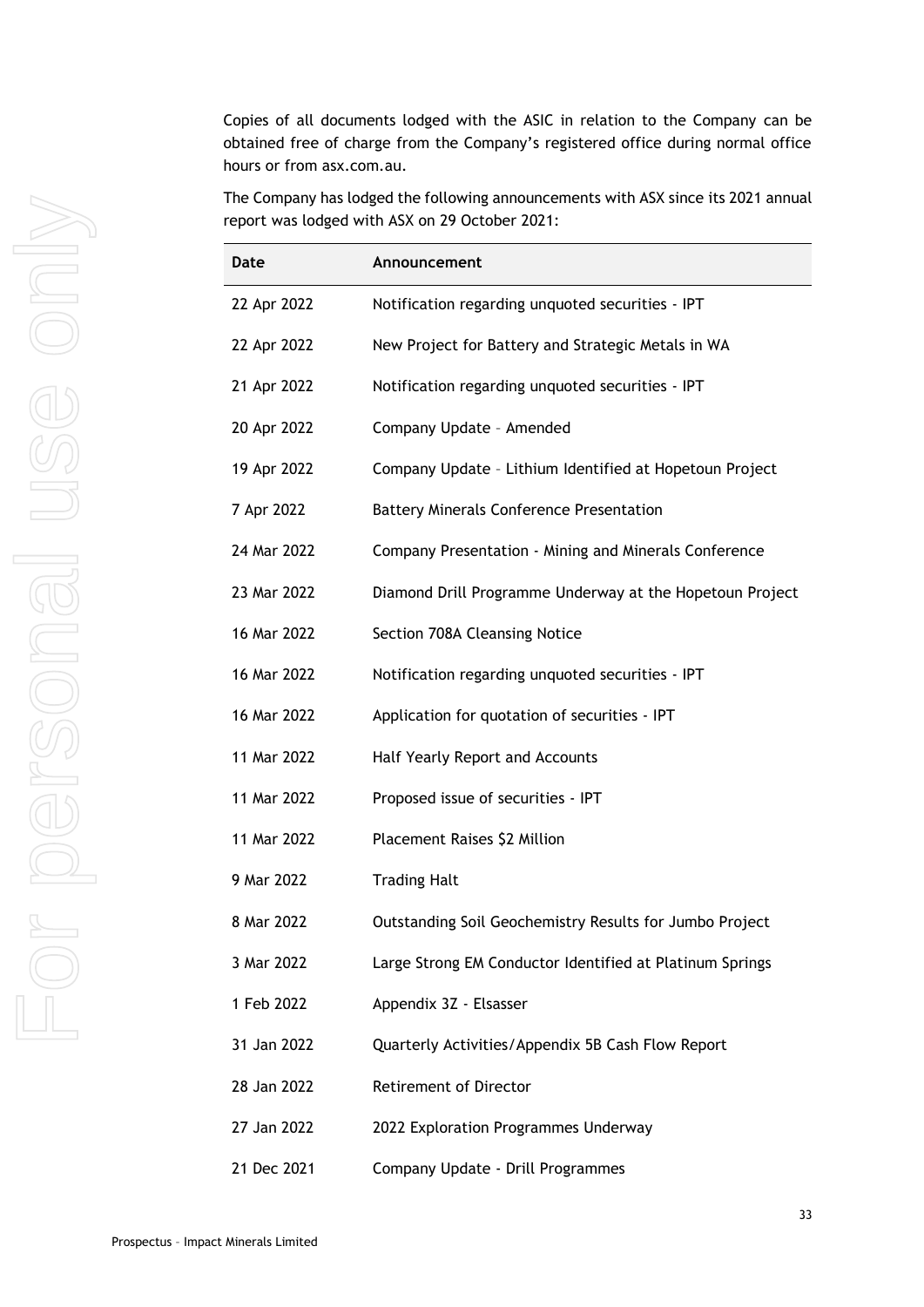| Date        | Announcement                                        |
|-------------|-----------------------------------------------------|
| 8 Dec 2021  | Impact Significantly Expands its WA Projects        |
| 7 Dec 2021  | Appendix 3Y x 5                                     |
| 6 Dec 2021  | Notification regarding unquoted securities - IPT    |
| 1 Dec 2021  | Appendix 3Y x 4                                     |
| 1 Dec 2021  | Notification of cessation of securities - IPT       |
| 30 Nov 2021 | Results of Annual General Meeting                   |
| 30 Nov 2021 | Terms of Director Options                           |
| 30 Nov 2021 | 2021 AGM Presentation                               |
| 11 Nov 2021 | Noosa Mining Conference Investor Presentation       |
| 9 Nov 2021  | IGO to Farm In to the Broken Hill Ni-Cu-PGM Project |
| 29 Oct 2021 | Proposed issue of securities - IPT                  |
| 29 Oct 2021 | Letter to Shareholders                              |

ASX maintains files containing publicly available information for all listed companies. The Company's file is available for inspection at ASX during normal office hours or from www.asx.com.au.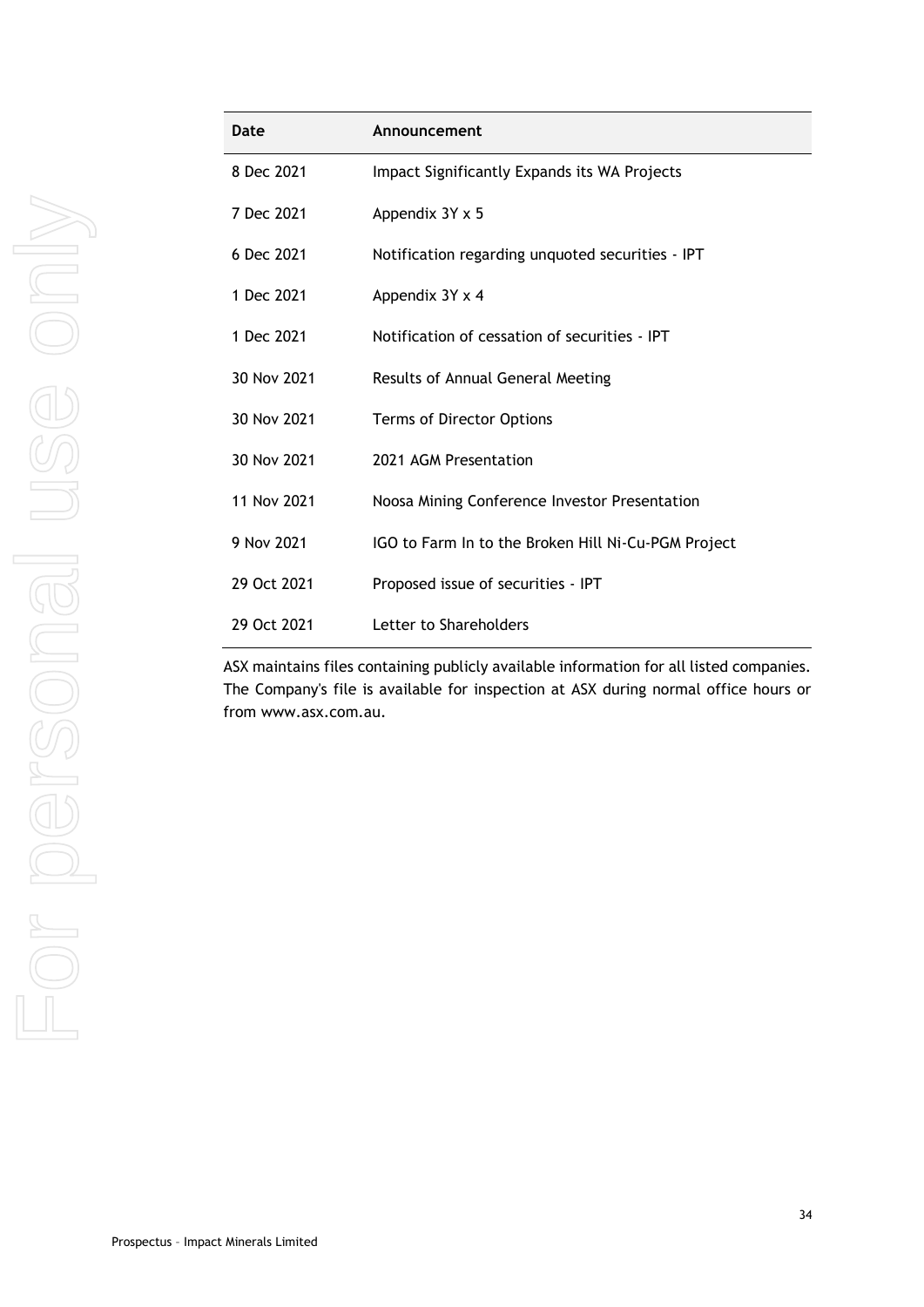### **10.2 Directors' interests**

As at the date of this Prospectus the Directors have a relevant interest in securities of the Company and remuneration as set out below.

|                                      | Annual<br>Remuneration | <b>Shares</b> | <b>Options</b> | Entitlement |
|--------------------------------------|------------------------|---------------|----------------|-------------|
|                                      | (30 June 2021)         |               |                |             |
| Peter Unsworth                       | 61,583                 | 15,994,098    | 35,000,000     | 3,998,525   |
| Michael Jones                        | 246,879                | 7,715,052     | 71,000,000     | 1,928,763   |
| Paul Ingram                          | 31,300                 | 580,680       | 20,000,000     | 145,170     |
| Frank Bierlein                       | Nil                    | Nil           | 8,000,000      | Nil         |
| (appointed<br>13<br>October<br>2021) |                        |               |                |             |

#### **Notes:**

1 The Chairman and non-executive Directors are currently entitled to annual directors' fees of \$65,297 and \$36,164 (inclusive of statutory superannuation) respectively.

Further details of the Directors' remuneration is set out in the Company's 2021 annual report.

The Constitution provides that the Directors may be paid for their services as Directors. Nonexecutive directors may only be paid a sum not exceeding such fixed sum per annum as may be determined by the Company in general meeting, to be divided among the non-executive directors and in default of agreement then in equal shares.

The Company also pays premiums to insure all of the Directors against liabilities for costs and expenses incurred by them in defending legal proceedings arising from their conduct whilst acting in the capacity as a Director of the Company.

Other than as set out above or elsewhere in this Prospectus, no Director or proposed Director holds at the date of this Prospectus, or held at any time during the last 2 years before the date of lodgement of this Prospectus with ASIC, any interest in:

- (a) the formation or promotion of the Company; or
- (b) any property acquired or proposed to be acquired by the Company in connection with its formation or promotion of the Company or the Offer; or
- (c) the Offer,

and no amounts have been paid or agreed to be paid and no benefits have been given or agreed to be given:

- (d) to a Director or proposed Director or to any firm which any such Director is a partner, to induce him or her to become, or to qualify as, a Director; or
- (e) for services provided by a Director or proposed Director or to any firm which any such Director is a partner, in connection with the formation or promotion of the Company or the Offer.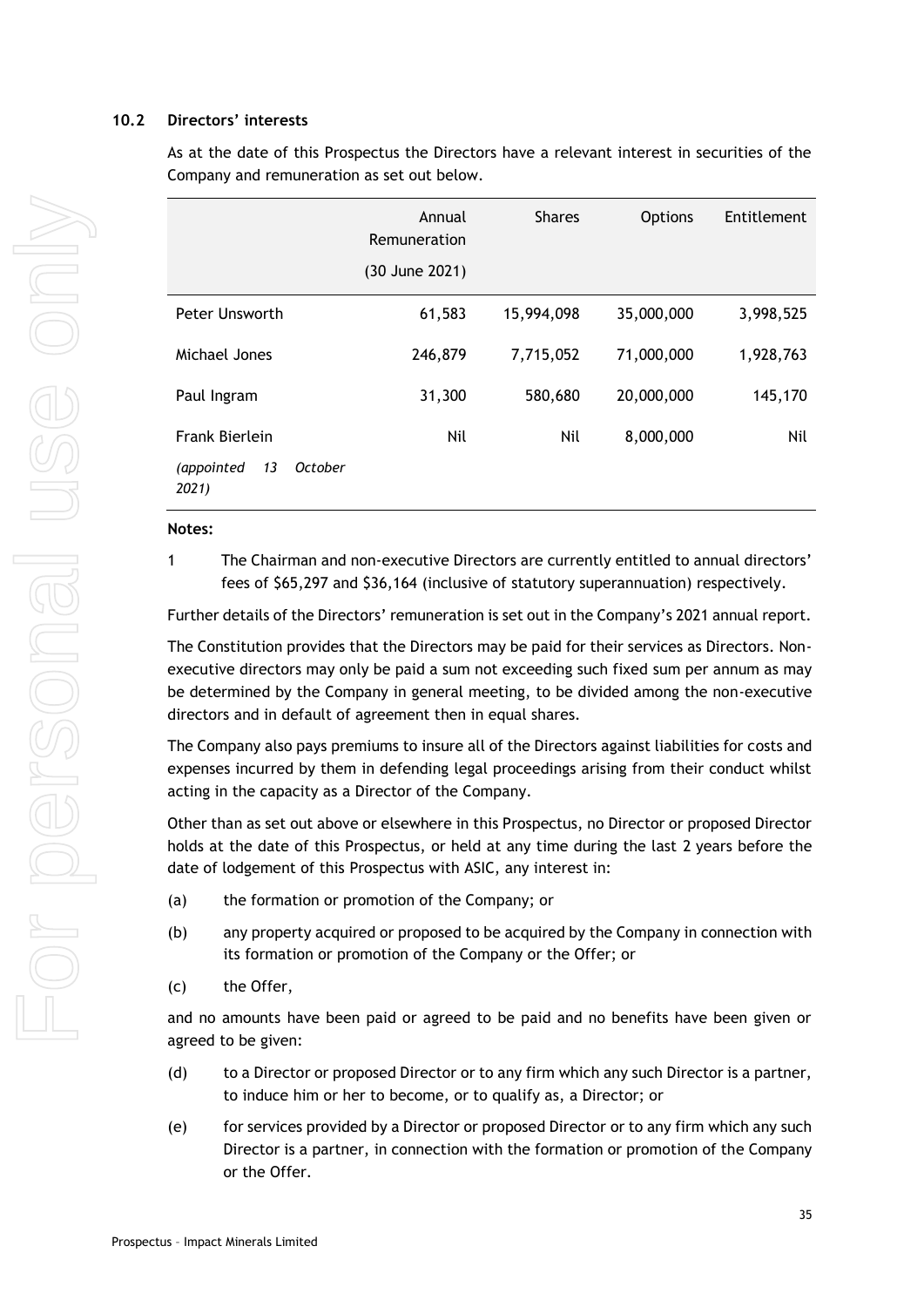### **10.3 Interests of promoters and named persons**

Except as disclosed in this Prospectus, no expert, promoter or any other person named in this Prospectus as performing a function in a professional advisory or other capacity in connection with the preparation or distribution of the Prospectus, nor any firm in which any of those persons is or was a partner nor any company in which any of those persons is or was associated with, has now, or has had, in the 2 year period ending on the date of this Prospectus, any interest in:

- (a) the formation or promotion of the Company; or
- (b) property acquired or proposed to be acquired by the Company in connection with its formation or promotion or the Offer; or
- (c) the Offer.

Hall Chadwick WA Audit Pty Limited has acted as auditor for the Company's half year accounts for the period ending 31 December 2021. In respect of this work, Hall Chadwick WA Audit Pty Limited was paid approximately \$13,500. Hall Chadwick WA Audit Pty Limited has received \$34,498 for services to the Company in the 2 years prior to the date of this Prospectus.

Mahe Capital Pty Limited has acted as lead manager and underwriter to the Offer. The fees to be paid for this service are set out in section [8.4.](#page-20-1) Mahe Capital Pty Limited has not received any fees for services to the Company in the 2 years prior to the date of this Prospectus.

Atkinson Corporate Lawyers has acted as solicitor to the Offer. In respect of this work, the Company will pay approximately \$10,000 exclusive of GST. Subsequently fees will be paid in accordance with normal hourly rates. Atkinson Corporate Lawyers has not received any fees for services to the Company in the 2 years prior to the date of this Prospectus.

## **10.4 Consents**

Each of the persons referred to in this section:

- (a) has given and has not, before the date of lodgement of this Prospectus with ASIC withdrawn their written consent:
	- (i) to be named in the Prospectus in the form and context which it is named; and
	- (ii) where applicable, to the inclusion in this Prospectus of the statement(s) and/or reports (if any) by that person in the form and context in which it appears in this Prospectus;
- (b) has not caused or authorised the issue of this Prospectus;
- (c) has not made any statement in this Prospectus or any statement on which a statement in this Prospectus is based, other than specified below;
- (d) to the maximum extent permitted by law, expressly disclaims all liability in respect of, makes no representation regarding, and takes no responsibility for, any part of this Prospectus, other than the references to their name and the statement(s) and/or report(s) (if any) specified below and included in this Prospectus with the consent of that person.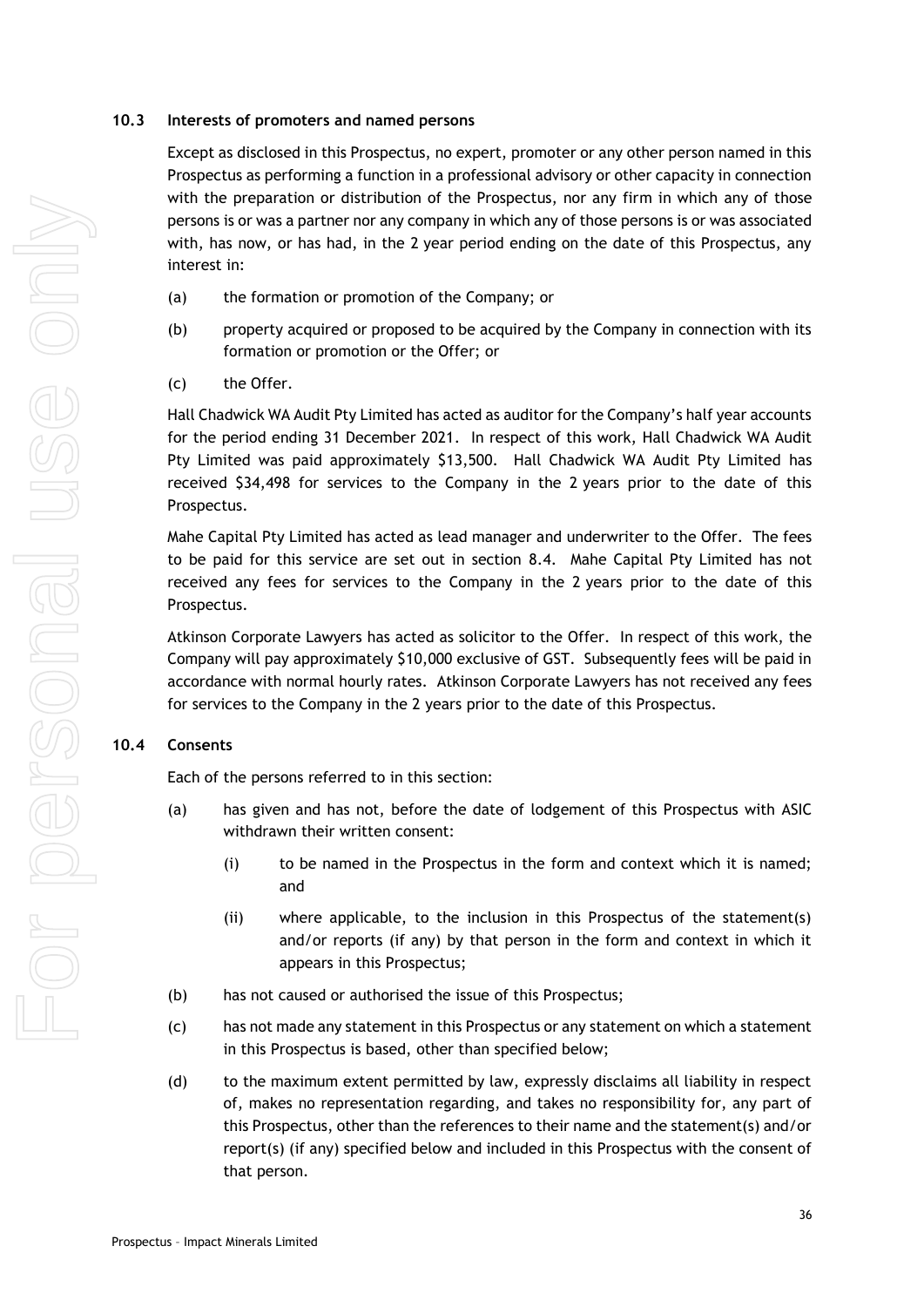| <b>Name</b>                        | Role                         |
|------------------------------------|------------------------------|
| Mahe Capital Pty Limited           | Lead Manager and Underwriter |
| <b>Atkinson Corporate Lawyers</b>  | Lawyer                       |
| Hall Chadwick WA Audit Pty Limited | Auditor                      |

### <span id="page-36-0"></span>**10.5 Expenses of the Offer**

The total (cash) expenses of the Offer (assuming the full amount is raised and no further Shares are issued or Options exercised) are estimated to be up to \$497,255, consisting of the following:

| $Cost1(\xi)$                         | <b>Underwritten Amount</b> | <b>Full Subscription</b> |
|--------------------------------------|----------------------------|--------------------------|
| Legal fees                           | 10,000                     | 10,000                   |
| ASX and ASIC fees                    | 26,518                     | 35,830                   |
| Capital raising fees                 | 240,000                    | 421,425                  |
| Printing, postage and other expenses | 30,000                     | 30,000                   |
| <b>Total</b>                         | 306,518                    | 497,255                  |

1 These expenses have or will be paid by the Company.

2 This assumes that no Entitlement is taken up and the Lead Manager places all Shortfall Shares. The Company has also agreed to issue to the Lead Manager 4 New Options for every \$1 raised under the Offer.

### **10.6 Litigation**

As at the date of this Prospectus, the Company is not involved in any other legal proceedings of a material nature and the Directors are not aware of any other legal proceedings pending or threatened against the Company.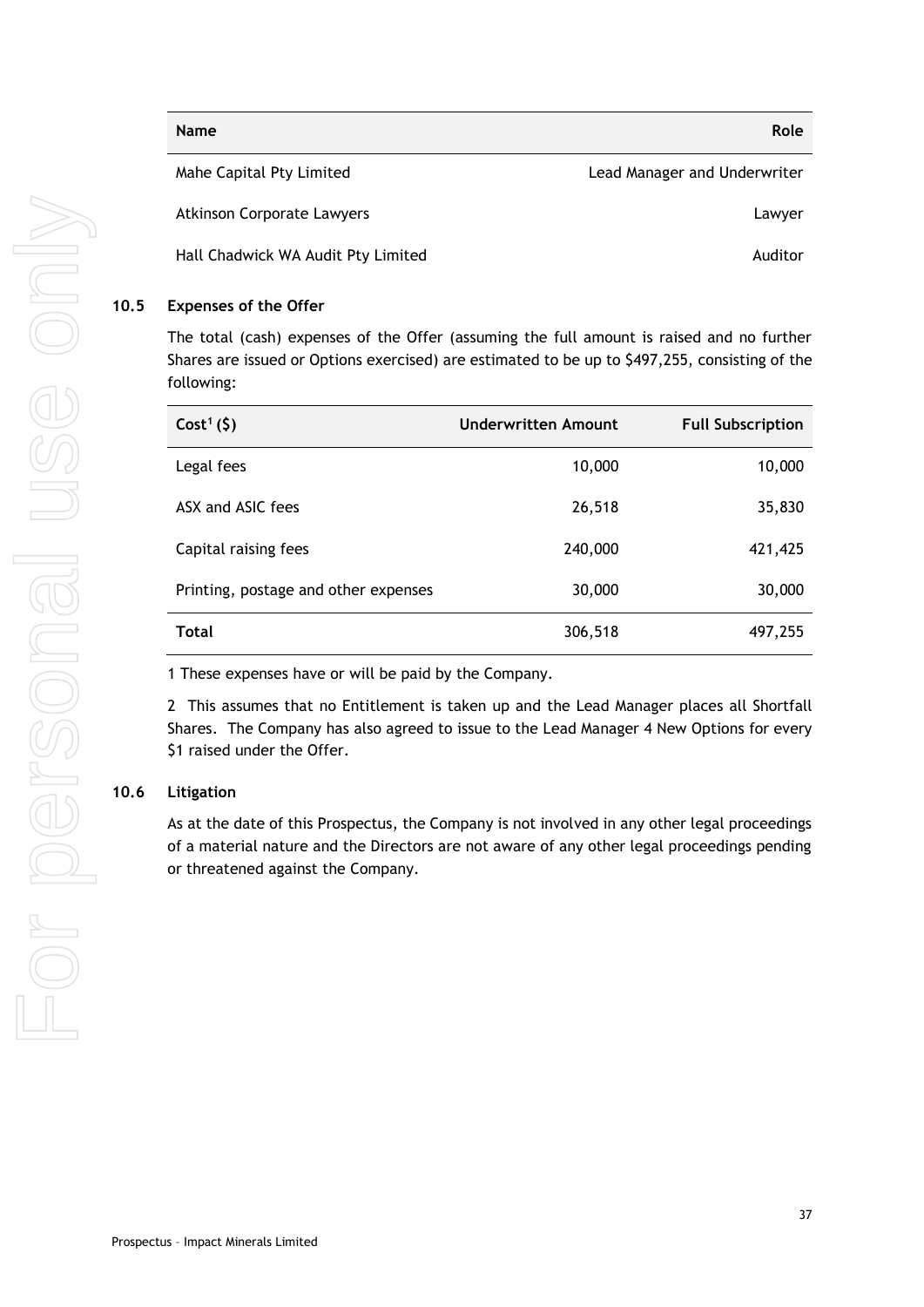# <span id="page-37-0"></span>**11 DIRECTORS' RESPONSIBILITY AND CONSENT**

Each Director has consented to the lodgement of this Prospectus with the ASIC and has not withdrawn that consent.

Dated: 26 April 2022

Wilhael fores

......................................

Signed for and on behalf of Impact Minerals Limited

By Dr Mike Jones Managing Director Impact Minerals Limited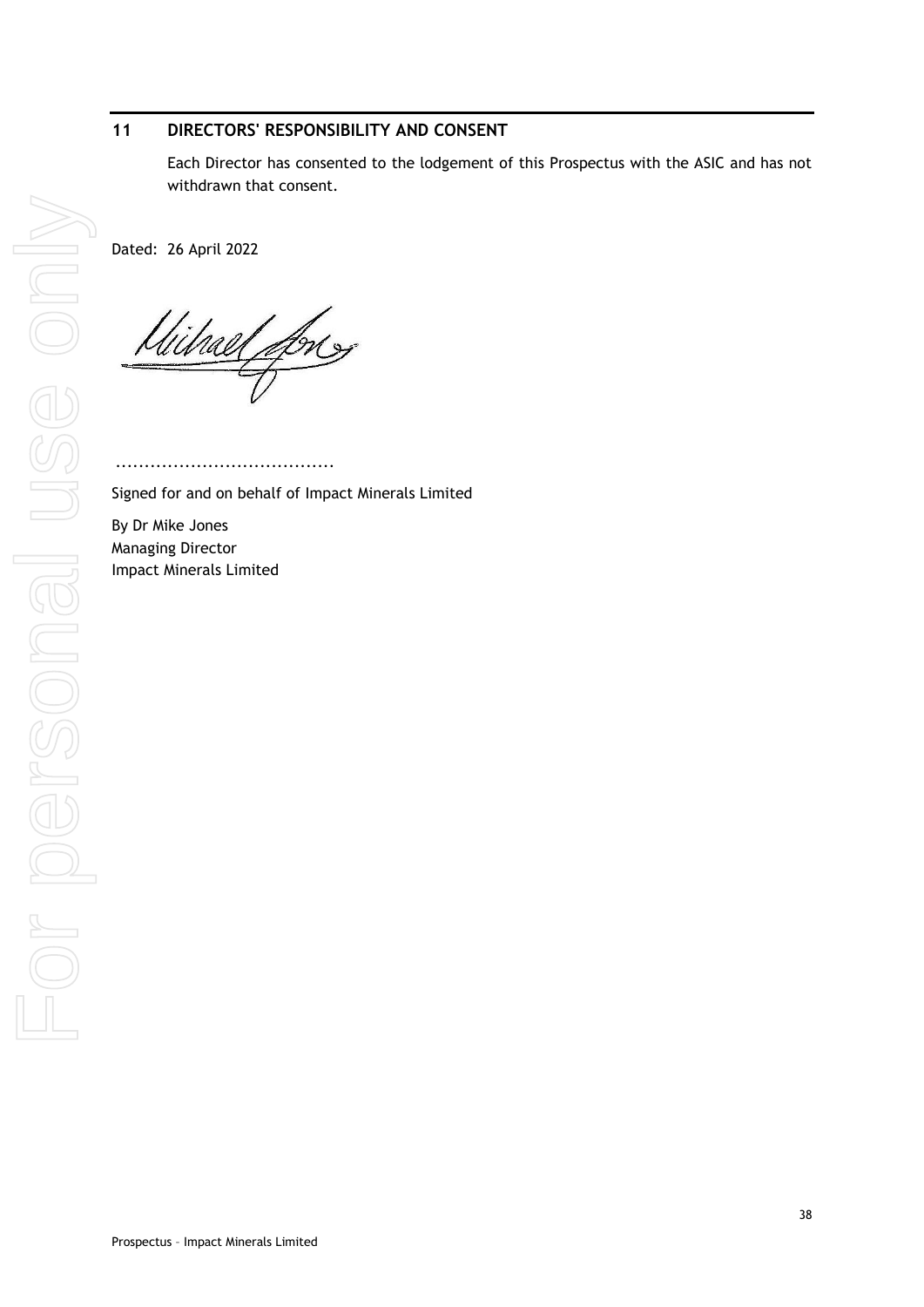# <span id="page-38-0"></span>**12 GLOSSARY**

Where the following terms are used in this Prospectus they have the following meanings:

| \$, A\$ or Dollars                               | Australian dollars unless otherwise stated.                                                                                   |  |  |  |  |
|--------------------------------------------------|-------------------------------------------------------------------------------------------------------------------------------|--|--|--|--|
| <b>AEST</b>                                      | Australian Eastern Standard Time                                                                                              |  |  |  |  |
| <b>Applicant</b>                                 | a person who submits a valid Entitlement and Acceptance<br>Form pursuant to this Prospectus.                                  |  |  |  |  |
| <b>Application</b>                               | a valid application made on an Entitlement and Acceptance<br>Form to subscribe for New Shares pursuant to this<br>Prospectus. |  |  |  |  |
| <b>ASIC</b>                                      | the Australian Securities & Investments Commission.                                                                           |  |  |  |  |
| <b>ASX</b>                                       | ASX Limited ACN 008 624 691 and where the context<br>permits the Australian Securities Exchange operated by<br>ASX Limited.   |  |  |  |  |
| <b>Board</b>                                     | the board of Directors.                                                                                                       |  |  |  |  |
| <b>Business Day</b>                              | Monday to Friday inclusive, except any day that ASX<br>declares is not a business day.                                        |  |  |  |  |
| <b>Closing Date</b>                              | the date set out in section 1.                                                                                                |  |  |  |  |
| <b>Company or IPT</b>                            | Impact Minerals Limited (ACN 119 062 261).                                                                                    |  |  |  |  |
| Constitution                                     | the constitution of the Company.                                                                                              |  |  |  |  |
| <b>Corporations Act</b>                          | the Corporations Act 2001 (Cth).                                                                                              |  |  |  |  |
| <b>Director</b>                                  | a director of the Company.                                                                                                    |  |  |  |  |
| <b>Eligible Shareholders</b>                     | a Shareholder as at the Record Date with a registered<br>address in Australia or New Zealand.                                 |  |  |  |  |
| <b>Entitlement or Right</b>                      | a Shareholder's entitlement to subscribe for New Shares<br>offered by this Prospectus.                                        |  |  |  |  |
| <b>Entitlement and Acceptance</b><br><b>Form</b> | the personalised entitlement and acceptance form<br>attached to this Prospectus.                                              |  |  |  |  |
| <b>Ex Date</b>                                   | the date set out in section 1.                                                                                                |  |  |  |  |
| <b>Existing Share</b>                            | a Share issued as at 5.00pm (AEST) on the Record Date.                                                                        |  |  |  |  |
| <b>Full Subscription</b>                         | \$6,023,769 before costs.                                                                                                     |  |  |  |  |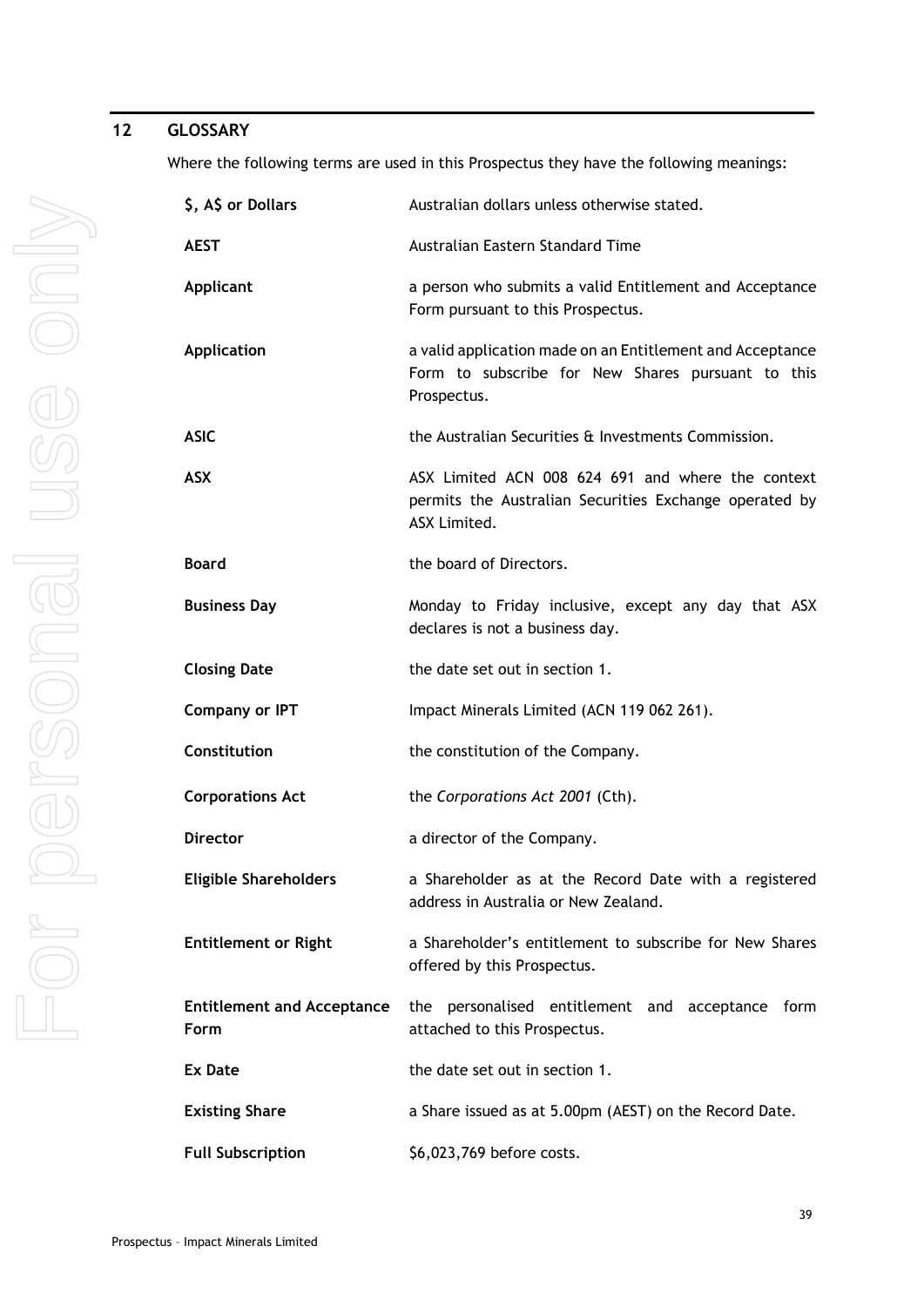| Ineligit       |
|----------------|
| Listing        |
| New O          |
| New Sh         |
| <b>Offer</b>   |
| <b>Officia</b> |
| Openir         |
| Option         |
| Prospe         |
| Record         |
| <b>Share</b>   |
| Share I        |
| Shareh         |
| Shortfa        |
| Shortfa        |
| <b>Undery</b>  |
| <b>Undery</b>  |
| <b>Undery</b>  |
| US per         |
| <b>US Sec</b>  |
|                |

| Ineligible Shareholder         | a Shareholder who is not an Eligible Shareholder.                                         |
|--------------------------------|-------------------------------------------------------------------------------------------|
| <b>Listing Rules</b>           | the listing rules of the ASX.                                                             |
| <b>New Option</b>              | means an Option on the terms set out in section 9.2 and<br>offered under this Prospectus. |
| <b>New Shares</b>              | Shares issued pursuant to this Prospectus.                                                |
| Offer                          | an offer made under this Prospectus to subscribe for New<br>Shares.                       |
| Official List                  | the official list of the ASX.                                                             |
| <b>Opening Date</b>            | the date set out in section 1.                                                            |
| <b>Option</b>                  | an option to be issued a Share.                                                           |
| <b>Prospectus</b>              | this Prospectus and includes the electronic prospectus.                                   |
| <b>Record Date</b>             | the date set out in section 1.                                                            |
| <b>Share</b>                   | a fully paid ordinary share in the Company.                                               |
| <b>Share Registry</b>          | Computershare Investor Services Pty Limited.                                              |
| Shareholder                    | the registered holder of Shares in the Company.                                           |
| <b>Shortfall Offer</b>         | has the meaning given in section 8.6.                                                     |
| <b>Shortfall Shares</b>        | New Shares applied for in excess of Entitlement.                                          |
| <b>Underwriting Agreement</b>  | has the meaning given in section 8.4.                                                     |
| <b>Underwritten Amount</b>     | means \$3,000,000.                                                                        |
| <b>Underwritten Securities</b> | has the meaning given in section 8.4.                                                     |
| <b>US person</b>               | has the meaning given to that term in Regulation S under<br>the US Securities Act.        |
| <b>US Securities Act</b>       | the United States Securities Act of 1933, as amended.                                     |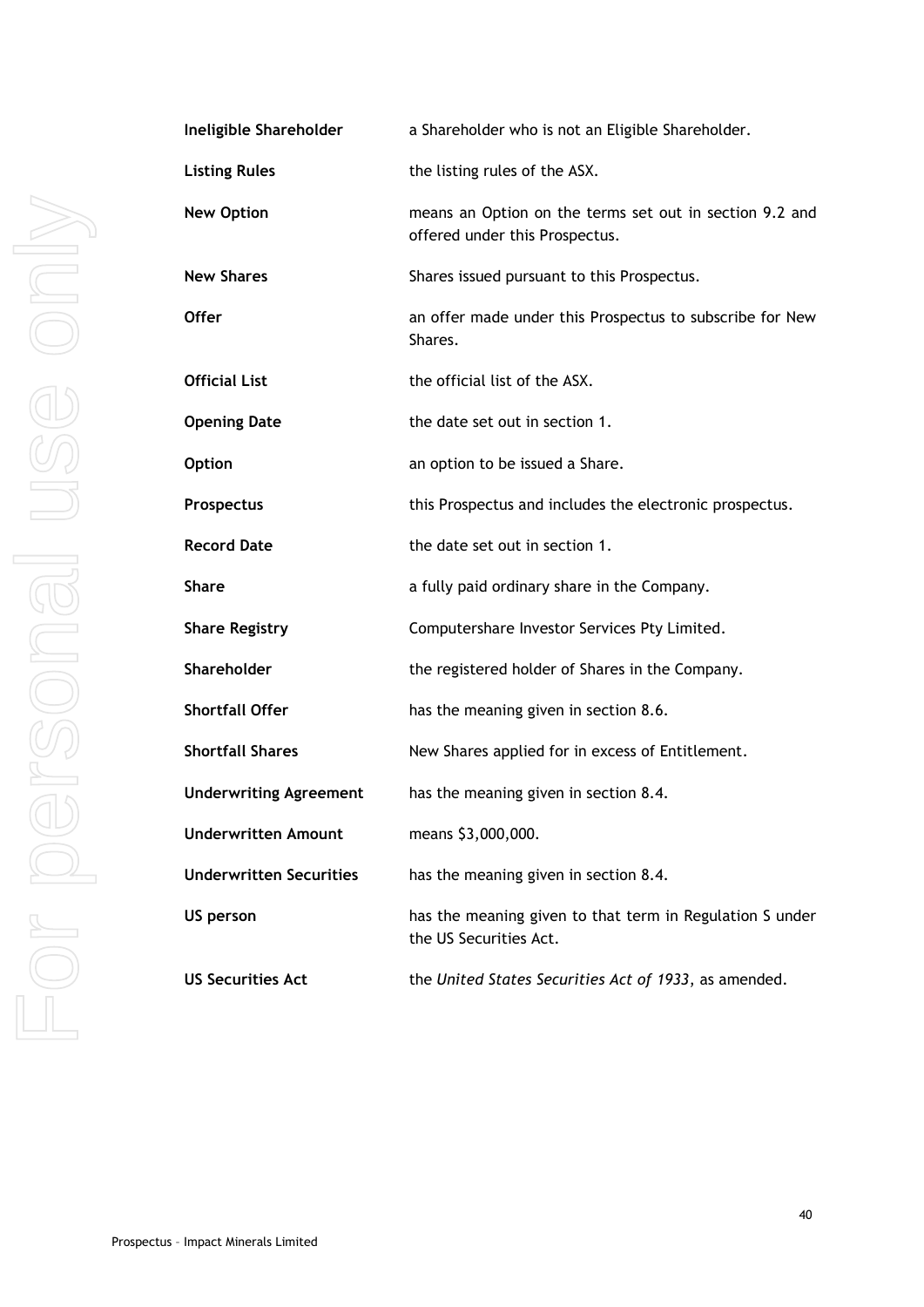<span id="page-40-0"></span>

|                                 | <b>Reviewed</b> | Pro Forma                 | Pro Forma  | Pro Forma                      | Pro Forma              |
|---------------------------------|-----------------|---------------------------|------------|--------------------------------|------------------------|
|                                 | 31-Dec-21       | Adjustment <sup>(a)</sup> | 31-Dec-21  | 31-Dec-21 (b)<br>(Underwritten | 31-Dec-21 (c)<br>(Full |
|                                 |                 |                           |            | Amount)                        | Subscription)          |
|                                 | \$              | \$                        | \$         | \$                             | \$                     |
| <b>Current Assets</b>           |                 |                           |            |                                |                        |
| Cash and cash equivalents       | 1,479,003       | 1,856,397                 | 3,335,400  | 6,028,882                      | 8,861,914              |
| Trade and other receivables     | 94,889          |                           | 94,889     | 94,889                         | 94,889                 |
| Other current assets            | 27,049          |                           | 27,049     | 27,049                         | 27,049                 |
| <b>Total Current assets</b>     | 1,600,941       | 1,856,397                 | 3,457,338  | 6,150,820                      | 8,983,852              |
| <b>Non-Current Assets</b>       |                 |                           |            |                                |                        |
| Financial assets                | 562,500         |                           | 562,500    | 562,500                        | 562,500                |
| Property, plant and equipment   | 22,281          |                           | 22,281     | 22,281                         | 22,281                 |
| <b>Exploration expenditure</b>  | 13,490,809      |                           | 13,490,809 | 13,490,809                     | 13,490,809             |
| Other non-current assets        | 277,555         |                           | 277,555    | 277,555                        | 277,555                |
| <b>Total Non-Current Assets</b> | 14, 353, 145    |                           | 14,353,145 | 14, 353, 145                   | 14, 353, 145           |
| <b>TOTAL ASSETS</b>             | 15,954,086      | 1,856,397                 | 17,810,483 | 20,503,965                     | 23,336,997             |

Prospectus – Impact Minerals Limited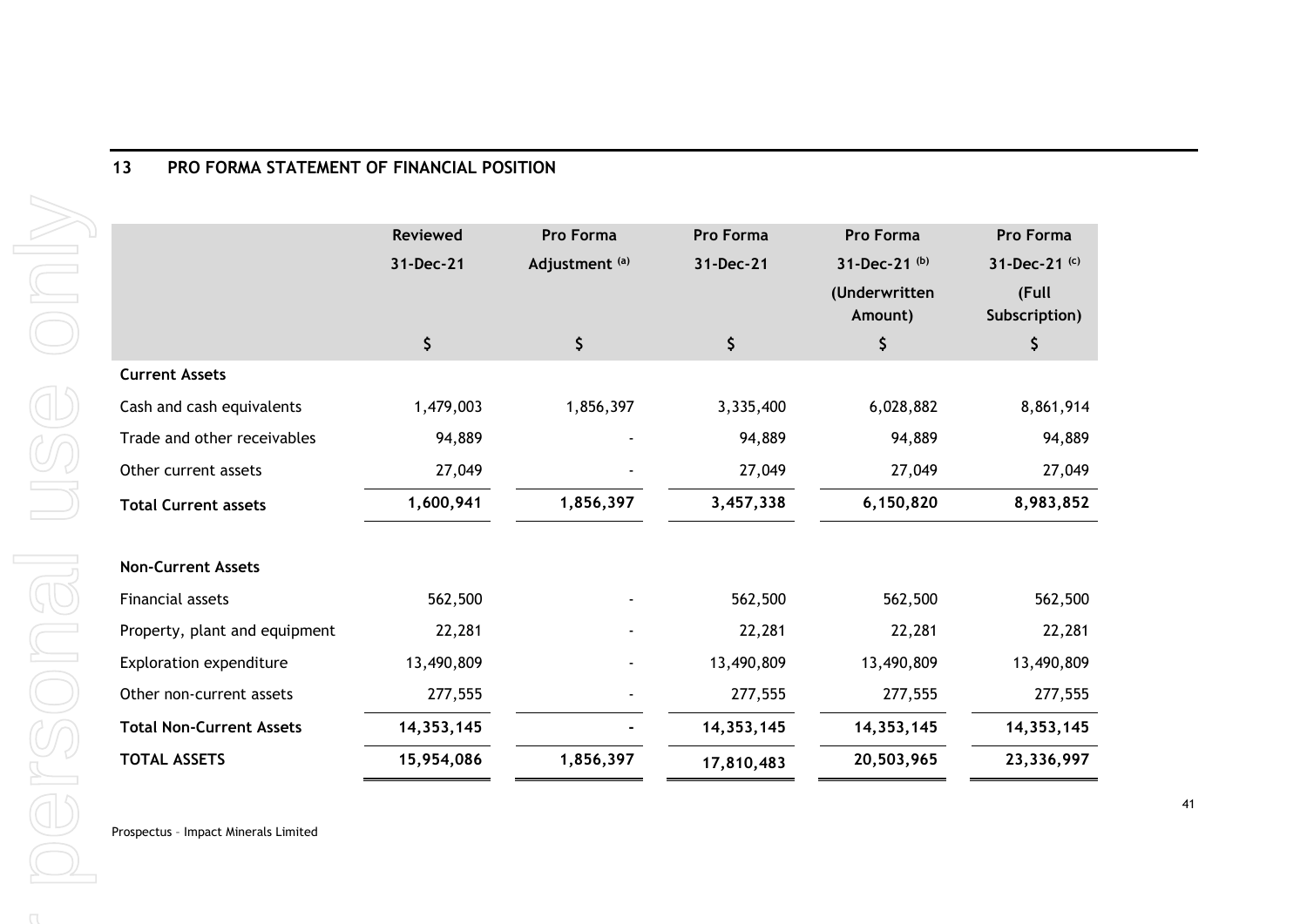|                                   | <b>Reviewed</b> | Pro Forma                 | Pro Forma      | Pro Forma                | Pro Forma              |
|-----------------------------------|-----------------|---------------------------|----------------|--------------------------|------------------------|
|                                   | 31-Dec-21       | Adjustment <sup>(a)</sup> | 31-Dec-21      | 31-Dec-21 (b)            | 31-Dec-21 (c)          |
|                                   |                 |                           |                | (Underwritten<br>Amount) | (Full<br>Subscription) |
|                                   | \$              | \$                        | \$             | \$                       | \$                     |
|                                   |                 |                           |                |                          |                        |
| <b>Current Liabilities</b>        |                 |                           |                |                          |                        |
| Trade and other payables          | 324,010         |                           | 324,010        | 324,010                  | 324,010                |
| Short-term provisions             | 132,340         |                           | 132,340        | 132,340                  | 132,340                |
| <b>Total Current Liabilities</b>  | 456,350         |                           | 456,350        | 456,350                  | 456,350                |
| <b>TOTAL LIABILITIES</b>          | 456,350         |                           | 456,350        | 456,350                  | 456,350                |
| <b>NET ASSETS</b>                 | 15,497,736      | 1,856,397                 | 17,354,133     | 20,047,615               | 22,880,647             |
| <b>EQUITY</b>                     |                 |                           |                |                          |                        |
| Issued capital                    | 53,787,639      | 1,856,397                 | 55,644,036     | 58,337,518               | 61,170,550             |
| Option reserve                    | 1,330,196       |                           | 1,330,196      | 1,330,196                | 1,330,196              |
| Financial asset reserve           | 412,500         |                           |                | 412,500                  | 412,500                |
| Transactions with non-controlling |                 |                           |                |                          |                        |
| interest                          | (1, 161, 069)   |                           | (1, 161, 069)  | (1, 161, 069)            | (1, 161, 069)          |
| <b>Accumulated losses</b>         | (38, 871, 530)  |                           | (38, 871, 530) | (38, 871, 530)           | (38, 871, 530)         |
| <b>TOTAL EQUITY</b>               | 15,497,736      | 1,856,397                 | 17,354,133     | 20,047,615               | 22,880,647             |
|                                   |                 |                           |                |                          |                        |

 $\cap$